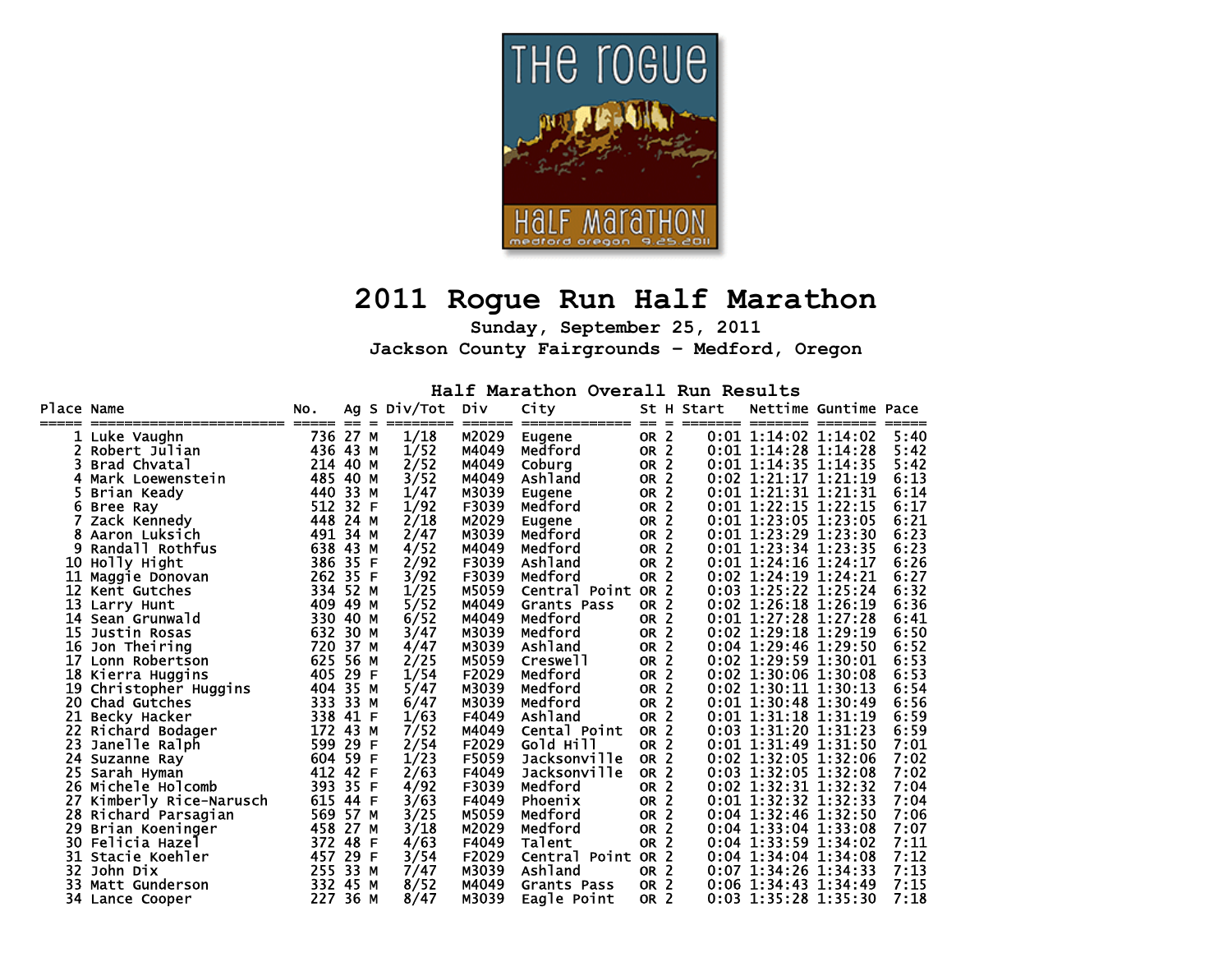|    | 35 Mark Hageman         | 339 48 M | 9/52  | M4049 | Medford            | OR <sub>2</sub> | 0:04 1:35:42 1:35:45<br>7:19   |  |
|----|-------------------------|----------|-------|-------|--------------------|-----------------|--------------------------------|--|
|    |                         |          |       |       |                    |                 |                                |  |
|    | 36 Christi Watts        | 750 37 F | 5/92  | F3039 | Talent             | OR <sub>2</sub> | 0:03 1:35:51 1:35:53<br>7:20   |  |
|    | 37 Lauren Garmendia     | 306 43 F | 5/63  | F4049 | Grants Pass        | OR <sub>2</sub> | 7:22<br>0:05 1:36:20 1:36:24   |  |
|    | 38 Douglas Naversen     | 544 62 M | 1/9   | M6069 | Jacksonville       | OR <sub>2</sub> | 7:23<br>0:02 1:36:33 1:36:35   |  |
|    | 39 Lindsay Hale         | 342 29 F | 4/54  | F2029 | Medford            | OR <sub>2</sub> | 7:28<br>$0:10$ 1:37:29 1:37:38 |  |
|    |                         |          |       |       |                    |                 |                                |  |
|    | 40 Christian Hearn      | 373 49 M | 10/52 | M4049 | Ashland            | OR <sub>2</sub> | 0:11 1:37:36 1:37:47<br>7:28   |  |
|    | 41 Chuck Janes          | 261 41 M | 11/52 | M4049 | Medford            | OR <sub>2</sub> | 7:29<br>$0:03$ 1:37:48 1:37:50 |  |
|    | 42 Travis Holden        | 395 27 M | 4/18  | M2029 | Medford            | OR <sub>2</sub> | 0:04 1:38:06 1:38:09<br>7:30   |  |
|    |                         | 139 55 M | 4/25  | M5059 | Medford            |                 | 7:30<br>$0:03$ 1:38:12 1:38:15 |  |
|    | 43 Dayne Barron         |          |       |       |                    | OR <sub>2</sub> |                                |  |
|    | 44 John Wiley           | 764 40 M | 12/52 | M4049 | Medford            | OR <sub>2</sub> | 0:03 1:38:18 1:38:21<br>7:31   |  |
|    | 45 Pat Barry            | 144 54 M | 5/25  | M5059 | Central Point OR 2 |                 | 7:31<br>0:08 1:38:15 1:38:23   |  |
|    | 46 Gina Jones           | 430 32 F | 6/92  | F3039 | Medford            | OR <sub>2</sub> | 0:04 1:38:28 1:38:32<br>7:32   |  |
|    | 47 Rhonda Drake         | 266 42 F | 6/63  | F4049 | Medford            | OR <sub>2</sub> | 7:34<br>$0:04$ 1:38:58 1:39:01 |  |
|    |                         |          |       |       |                    |                 |                                |  |
|    | 48 John Barry           | 142 49 M | 13/52 | M4049 | Medford            | OR <sub>2</sub> | 0:21 1:38:45 1:39:06<br>7:34   |  |
|    | <b>49 Ashlie Winner</b> | 768 26 F | 5/54  | F2029 | Eagle Point        | OR <sub>2</sub> | $0:04$ 1:39:19 1:39:23<br>7:36 |  |
|    | 50 Adam Bylund          | 196 50 M | 6/25  | M5059 | Jacksonville       | OR <sub>2</sub> | 0:05 1:39:22 1:39:26<br>7:36   |  |
|    | 51 Alberto Rios         | 621 35 M | 9/47  | M3039 | White City         | OR <sub>2</sub> | 7:36<br>0:03 1:39:24 1:39:26   |  |
|    | 52 Mike Davis           | 246 52 M | 7/25  | M5059 | Talent             | OR <sub>2</sub> | 0:01 1:39:53 1:39:54<br>7:38   |  |
|    |                         |          |       |       |                    |                 |                                |  |
|    | 53 Michael York         | 777 39 M | 10/47 | M3039 | Medford            | OR <sub>2</sub> | 7:39<br>0:04 1:40:09 1:40:12   |  |
| 54 | John Gallo              | 301 28 M | 5/18  | M2029 | Medford            | OR <sub>2</sub> | 1:40:34<br>7:41                |  |
|    | 55 David Maas           | 495 57 M | 8/25  | M5059 | Ashland            | OR <sub>2</sub> | $0:05$ 1:40:48 1:40:53<br>7:43 |  |
|    | 56 Gregory Stabach      | 694 36 M | 11/47 | M3039 | Medford            | OR <sub>2</sub> | $0:04$ 1:42:07 1:42:11<br>7:48 |  |
|    | 57 Sidney Rambo         | 600 38 F | 7/92  | F3039 | Central Point OR 2 |                 | $0:05$ 1:42:08 1:42:12<br>7:49 |  |
|    |                         |          |       |       |                    |                 |                                |  |
|    | 58 Jennifer Deming      | 249 34 F | 8/92  | F3039 | Grants Pass        | OR <sub>2</sub> | 0:09 1:42:22 1:42:30<br>7:50   |  |
|    | 59 Paul Martin          | 506 52 M | 9/25  | M5059 | Ashland            | OR <sub>2</sub> | 0:05 1:42:29 1:42:33<br>7:50   |  |
|    | 60 Lucas Lembrick       | 477 28 M | 6/18  | M2029 | Klamath Falls OR 2 |                 | 0:08 1:42:39 1:42:46<br>7:51   |  |
|    | 61 Ben Humphrey         | 407 31 M | 12/47 | M3039 | Medford            | OR <sub>2</sub> | $0:04$ 1:42:54 1:42:57<br>7:52 |  |
|    | 62 James Akery          | 112 44 M | 14/52 | M4049 | Medford            | OR <sub>2</sub> | $0:07$ 1:43:14 1:43:20<br>7:54 |  |
|    |                         |          |       |       |                    |                 |                                |  |
|    | 63 Chris Alftine        | 114 42 M | 15/52 | M4049 | Medford            | OR <sub>2</sub> | 0:17 1:43:08 1:43:25<br>7:54   |  |
|    | 64 Jose Mondesi         | 528 31 M | 13/47 | M3039 | Medford            | OR <sub>2</sub> | 0:03 1:43:25 1:43:27<br>7:54   |  |
|    | 65 Billy Thompson       | 724 40 M | 16/52 | M4049 | Central Point OR 2 |                 | 0:13 1:43:26 1:43:38<br>7:55   |  |
|    | 66 Bonnie Havens        | 367 44 F | 7/63  | F4049 | Medford            | OR <sub>2</sub> | 0:03 1:44:04 1:44:06<br>7:57   |  |
|    |                         | 598 34 M |       |       |                    |                 | $0:08$ 1:44:12 1:44:20         |  |
|    | 67 Benjamin Ralph       |          | 14/47 | M3039 | Gold Hill          | OR <sub>2</sub> | 7:58                           |  |
|    | 68 Adam Johnson         | 287 27 M | 7/18  | M2029 | Applegate          | OR <sub>2</sub> | $0:24$ 1:44:17 1:44:40<br>8:00 |  |
|    | 69 Jodi Scott           | 663 25 F | 6/54  | F2029 | Medford            | OR <sub>2</sub> | 8:01<br>$0:04$ 1:44:45 1:44:49 |  |
|    | 70 Heather Anderson     | 121 34 F | 9/92  | F3039 | Roque River        | OR <sub>2</sub> | $0:21$ 1:44:32 1:44:52<br>8:01 |  |
|    | 71 Krista Peterson      | 583 40 F | 8/63  | F4049 | Medford            | OR <sub>2</sub> | 0:06 1:45:05 1:45:11<br>8:02   |  |
|    |                         |          |       |       |                    |                 |                                |  |
|    | 72 Greg Hanberg         | 353 51 M | 10/25 | M5059 | Grants Pass        | OR <sub>2</sub> | $0:06$ 1:45:13 1:45:19<br>8:03 |  |
|    | 73 Kristin Peterson     | 584 35 F | 10/92 | F3039 | Medford            | OR <sub>2</sub> | 0:05 1:45:56 1:46:00<br>8:06   |  |
|    | 74 Kevin Starnes        | 696 48 M | 17/52 | M4049 | Central Point OR 2 |                 | 0:10 1:45:52 1:46:01<br>8:06   |  |
|    | 75 Christian Hinzmann   | 390 52 M | 11/25 | M5059 | Medford            | OR <sub>2</sub> | 0:08 1:45:54 1:46:01<br>8:06   |  |
|    | 76 Trudy Dickerson      | 603 56 F | 2/23  | F5059 | Medford            | OR <sub>2</sub> | $0:05$ 1:46:10 1:46:15<br>8:07 |  |
|    |                         |          |       |       |                    |                 |                                |  |
| 77 | Sarah Strickler         | 705 33 F | 11/92 | F3039 | Central Point OR 2 |                 | $0:06$ 1:46:11 1:46:17<br>8:07 |  |
|    | 78 Cindy Hall           | 345 30 F | 12/92 | F3039 | Medford            | OR <sub>2</sub> | $0:08$ 1:46:18 1:46:25<br>8:08 |  |
|    | 79 Jerry Sessions       | 664 62 M | 2/9   | M6069 | Medford            | OR <sub>2</sub> | 0:05 1:46:49 1:46:54<br>8:10   |  |
|    | 80 Shawna Blanchette    | 170 31 F | 13/92 | F3039 | Talent             | OR <sub>2</sub> | $0:07$ 1:46:47 1:46:54<br>8:10 |  |
|    | 81 Tristan Akery        | 113 15 M | 1/5   | M0119 | Medford            | OR <sub>2</sub> | 8:10<br>$0:07$ 1:46:48 1:46:55 |  |
|    |                         | 441 45 F |       |       |                    |                 |                                |  |
|    | 82 Nikki Keating        |          | 9/63  | F4049 | Medford            | OR <sub>2</sub> | $0:08$ 1:46:47 1:46:55<br>8:10 |  |
|    | 83 Al Espinosa          | 281 43 M | 18/52 | M4049 | Ashland            | OR <sub>2</sub> | $0:19$ 1:46:37 1:46:56<br>8:10 |  |
|    | 84 Kate Hurster         | 410 30 F | 14/92 | F3039 | Ashland            | OR <sub>2</sub> | $0:20$ 1:46:36 1:46:56<br>8:10 |  |
|    | 85 Rene Millan          | 522 38 M | 15/47 | M3039 | Ashland            | OR <sub>2</sub> | 0:20 1:46:36 1:46:56<br>8:10   |  |
|    | 86 Dana Perry           | 579 41 F | 10/63 | F4049 | Medford            | OR <sub>2</sub> | 0:09 1:46:56 1:47:05<br>8:11   |  |
|    |                         | 564 46 M | 19/52 |       |                    | OR <sub>2</sub> | 0:10 1:46:56 1:47:05<br>8:11   |  |
|    | 87 Brian Pahl           |          |       | M4049 | Medford            |                 |                                |  |
|    | 88 Carla Deross         | 251 28 F | 7/54  | F2029 | weed               | CA <sub>2</sub> | $0:08$ 1:47:03 1:47:11<br>8:11 |  |
|    | 89 Lisa Holman          | 397 34 F | 15/92 | F3039 | Sandy              | OR <sub>2</sub> | 0:06 1:47:16 1:47:21<br>8:12   |  |
|    | 90 Richard French       | 294 40 M | 20/52 | M4049 | Medford            | OR <sub>2</sub> | 0:09 1:47:27 1:47:36<br>8:13   |  |
|    | 91 Dan Jones            | 429 26 M | 8/18  | M2029 | Medford            | OR <sub>2</sub> | 0:06 1:47:33 1:47:39<br>8:14   |  |
|    |                         | 447 28 F | 8/54  |       |                    |                 | $0:15$ 1:47:25 1:47:40         |  |
|    | 92 Kristen Kennedy      |          |       | F2029 | Grants Pass        | OR <sub>2</sub> | 8:14                           |  |
|    | 93 Shawna Wetzel        | 752 20 F | 9/54  | F2029 | Medford            | OR <sub>2</sub> | $0:10$ 1:47:33 1:47:42<br>8:14 |  |
|    | 94 John Bermea          | 164 40 M | 21/52 | M4049 | Central Point OR 2 |                 | 0:05 1:47:51 1:47:56<br>8:15   |  |
|    | 95 Tom Hammond          | 351 47 M | 22/52 | M4049 | Medford            | OR 2            | 0:04 1:48:00 1:48:03<br>8:15   |  |
|    | 96 Tishena Ford         | 292 25 F | 10/54 | F2029 | White City         | OR 2            | 0:09 1:48:05 1:48:13<br>8:16   |  |
|    | 97 Breanne Eagles       | 269 31 F | 16/92 |       | F3039 Ashland      | OR 2            | $0:04$ 1:48:21 1:48:25<br>8:17 |  |
|    |                         |          |       |       |                    |                 |                                |  |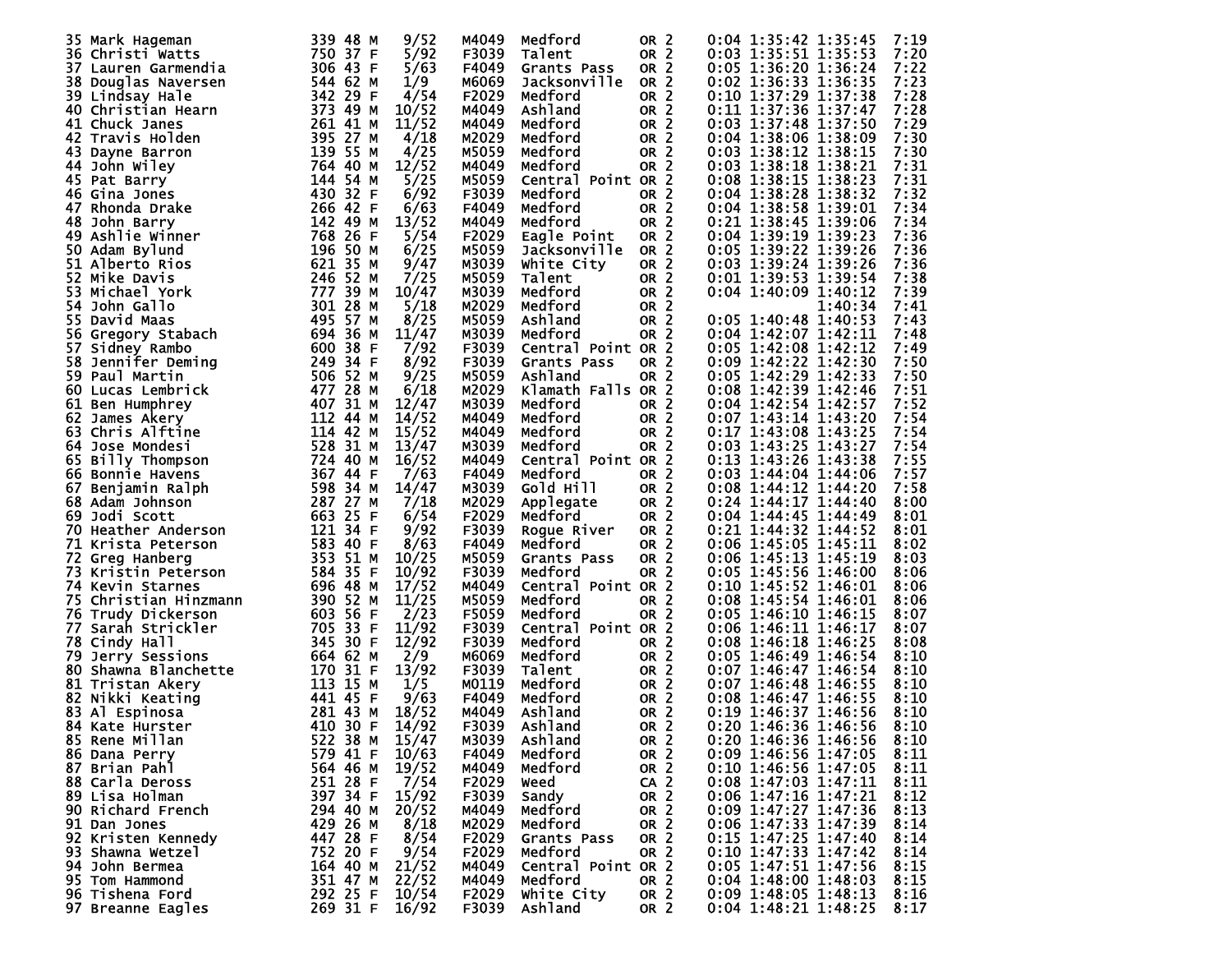| 98 David Nelson                                                                                                                                                                                                                                                            | 546 42 M |               | M4049 |                    | OR <sub>2</sub> |                                                      |
|----------------------------------------------------------------------------------------------------------------------------------------------------------------------------------------------------------------------------------------------------------------------------|----------|---------------|-------|--------------------|-----------------|------------------------------------------------------|
|                                                                                                                                                                                                                                                                            |          | 23/52         |       | Rogue River        |                 | 0:11 1:48:28 1:48:39<br>8:18                         |
|                                                                                                                                                                                                                                                                            |          | 24/52         | M4049 | Central Point OR 2 |                 | 0:03 1:48:52 1:48:55<br>8:19                         |
| 99 Eyan Munn<br>100 Melissa Georgesen<br>100 Melissa Georgesen<br>101 Randy Arnold<br>102 Rosalee Moberly<br>103 Luke Snelling<br>103 Luke Snelling<br>104 Ronald Alonzo<br>105 Chris Petrone<br>105 Chris Petrone<br>106 Lala Shahkarami<br>106 Lal                       |          | 11/54         | F2029 | Molalla            | OR <sub>2</sub> | 0:07 1:48:59 1:49:05<br>8:20                         |
|                                                                                                                                                                                                                                                                            |          | 25/52         | M4049 | Medford            | OR <sub>2</sub> | 0:13 1:48:53 1:49:06<br>8:20                         |
|                                                                                                                                                                                                                                                                            |          |               |       |                    |                 |                                                      |
|                                                                                                                                                                                                                                                                            |          | 17/92         | F3039 | Medford            | OR <sub>2</sub> | 0:36 1:48:35 1:49:11<br>8:21                         |
|                                                                                                                                                                                                                                                                            |          | 9/18          | M2029 | Jacksonville       | OR <sub>2</sub> | 0:08 1:49:16 1:49:24<br>8:22                         |
|                                                                                                                                                                                                                                                                            |          | 3/9           | M6069 | Medford            | OR <sub>2</sub> | 0:10 1:49:26 1:49:36<br>8:22                         |
|                                                                                                                                                                                                                                                                            |          | 26/52         |       |                    | OR <sub>2</sub> |                                                      |
|                                                                                                                                                                                                                                                                            |          |               | M4049 | Talent             |                 | 0:16 1:49:28 1:49:44<br>8:23                         |
|                                                                                                                                                                                                                                                                            |          | 12/54         | F2029 | Central Point OR 2 |                 | 0:08 1:51:24 1:51:31<br>8:31                         |
|                                                                                                                                                                                                                                                                            |          | 10/18         | M2029 | Medford            | OR <sub>2</sub> | 0:10 1:51:26 1:51:36<br>8:32                         |
|                                                                                                                                                                                                                                                                            |          | 16/47         | M3039 | Jacksonville       | OR <sub>2</sub> | 0:07 1:51:53 1:51:59<br>8:33                         |
|                                                                                                                                                                                                                                                                            |          |               |       |                    |                 |                                                      |
|                                                                                                                                                                                                                                                                            |          | 11/63         | F4049 | Medford            | OR <sub>2</sub> | $0:08$ 1:52:10 1:52:17<br>8:35                       |
|                                                                                                                                                                                                                                                                            |          | 18/92         | F3039 | Talent             | OR <sub>2</sub> | $0:05$ 1:52:40 1:52:45<br>8:37                       |
|                                                                                                                                                                                                                                                                            |          | 2/5           | M0119 | Medford            | OR <sub>2</sub> | 0:12 1:52:37 1:52:49<br>8:37                         |
|                                                                                                                                                                                                                                                                            |          | 27/52         | M4049 | Medford            | OR <sub>2</sub> | $0:08$ 1:52:42 1:52:50<br>8:37                       |
|                                                                                                                                                                                                                                                                            |          |               |       |                    |                 |                                                      |
|                                                                                                                                                                                                                                                                            |          | 12/63         | F4049 | Brookings          | OR <sub>2</sub> | 0:11 1:52:47 1:52:58<br>8:38                         |
|                                                                                                                                                                                                                                                                            |          | 28/52         | M4049 | Ridgefield         | $WA$ 2          | $0:07$ 1:52:56 1:53:02<br>8:38                       |
|                                                                                                                                                                                                                                                                            |          | 11/18         | M2029 | Eagle Point        | OR <sub>2</sub> | 0:46 1:52:21 1:53:07<br>8:39                         |
|                                                                                                                                                                                                                                                                            |          |               |       |                    |                 |                                                      |
|                                                                                                                                                                                                                                                                            |          | 19/92         | F3039 | Medford            | OR <sub>2</sub> | 8:39<br>0:11 1:53:06 1:53:16                         |
|                                                                                                                                                                                                                                                                            |          | 29/52         | M4049 | Medford            | OR <sub>2</sub> | 0:06 1:53:12 1:53:17<br>8:39                         |
|                                                                                                                                                                                                                                                                            |          | 20/92         | F3039 | Medford            | OR <sub>2</sub> | $0:05$ 1:53:14 1:53:18<br>8:39                       |
|                                                                                                                                                                                                                                                                            |          | 21/92         | F3039 | Central Point OR 2 |                 | 0:10 1:53:12 1:53:22<br>8:40                         |
|                                                                                                                                                                                                                                                                            |          |               |       |                    |                 |                                                      |
|                                                                                                                                                                                                                                                                            |          | 13/54         | F2029 | Central Point OR 2 |                 | $0:04$ 1:53:19 1:53:22<br>8:40                       |
|                                                                                                                                                                                                                                                                            |          | 17/47         | M3039 | Ashland            | OR <sub>2</sub> | 0:21 1:53:16 1:53:36<br>8:41                         |
|                                                                                                                                                                                                                                                                            |          | 30/52         | M4049 | Medford            | OR <sub>2</sub> | 0:21 1:53:30 1:53:50<br>8:42                         |
|                                                                                                                                                                                                                                                                            |          | 18/47         | M3039 | Medford            | OR <sub>2</sub> | 0:41 1:53:15 1:53:56<br>8:42                         |
|                                                                                                                                                                                                                                                                            |          |               |       |                    |                 |                                                      |
|                                                                                                                                                                                                                                                                            |          | 22/92         | F3039 | Central Point OR 2 |                 | $0:09$ 1:53:48 1:53:57<br>8:42                       |
|                                                                                                                                                                                                                                                                            |          | 12/25         | M5059 | Ashland            | OR <sub>2</sub> | $0:10$ 1:54:15 1:54:24<br>8:44                       |
|                                                                                                                                                                                                                                                                            |          | 23/92         | F3039 | Grants Pass        | OR <sub>2</sub> | 0:22 1:54:07 1:54:28<br>8:45                         |
|                                                                                                                                                                                                                                                                            |          |               |       |                    |                 |                                                      |
|                                                                                                                                                                                                                                                                            |          | 14/54         | F2029 | Ashland            | OR <sub>2</sub> | 0:09 1:54:25 1:54:33<br>8:45                         |
|                                                                                                                                                                                                                                                                            |          | 19/47         | M3039 | Talent             | OR <sub>2</sub> | $0:32$ 1:54:04 1:54:35<br>8:45                       |
|                                                                                                                                                                                                                                                                            |          | 20/47         | M3039 | Medford            | OR <sub>2</sub> | 0:20 1:54:17 1:54:36<br>8:45                         |
|                                                                                                                                                                                                                                                                            |          | 13/25         | M5059 | Ashland            | OR <sub>2</sub> | 0:18 1:54:20 1:54:38<br>8:45                         |
|                                                                                                                                                                                                                                                                            |          |               |       |                    |                 |                                                      |
|                                                                                                                                                                                                                                                                            |          | 24/92         | F3039 | Central Point OR 2 |                 | 0:06 1:54:58 1:55:03<br>8:47                         |
|                                                                                                                                                                                                                                                                            |          | 25/92         | F3039 | Central Point OR 2 |                 | 0:08 1:55:00 1:55:07<br>8:48                         |
|                                                                                                                                                                                                                                                                            |          | 31/52         | M4049 | Medford            | OR <sub>2</sub> | 0:16 1:55:00 1:55:15<br>8:48                         |
|                                                                                                                                                                                                                                                                            |          |               |       | Medford            |                 |                                                      |
| 106 Laia Snankaram<br>107 Joshua Fronek<br>108 Dominic Campanella<br>109 Maura Mayerle<br>1109 Maura Mayerle<br>1109 Maura Mayerle<br>1112 Jeff Hoxsey<br>1112 Jeff Hoxsey<br>112 Jeff Hoxsey<br>112 Jeff Hoxsey<br>113 Saron Fitzgerald<br>114 Mike<br>134 Rober Lawrence | 472 37 M | 21/47         | M3039 |                    | OR <sub>2</sub> | $0:06$ 1:55:10 1:55:16<br>8:48                       |
| 135 Jack Lewis                                                                                                                                                                                                                                                             | 478 43 M | 32/52         | M4049 | Medford            | OR <sub>2</sub> | 0:09 1:55:13 1:55:22<br>8:49                         |
|                                                                                                                                                                                                                                                                            |          | 33/52         | M4049 | Medford            | OR <sub>2</sub> | $0:09$ 1:55:14 1:55:23<br>8:49                       |
|                                                                                                                                                                                                                                                                            |          | 34/52         | M4049 | Medford            | OR <sub>2</sub> | 0:13 1:55:32 1:55:44<br>8:51                         |
|                                                                                                                                                                                                                                                                            |          |               |       |                    |                 |                                                      |
|                                                                                                                                                                                                                                                                            |          | 26/92         | F3039 | Veneta             | OR <sub>2</sub> | $0:06$ 1:55:40 1:55:46<br>8:51                       |
|                                                                                                                                                                                                                                                                            |          | 27/92         | F3039 | Medford            | OR <sub>2</sub> | $0:10$ 1:56:02 1:56:11<br>8:53                       |
|                                                                                                                                                                                                                                                                            |          | 22/47         | M3039 | Medford            | OR <sub>2</sub> | 8:53<br>0:15 1:56:06 1:56:20                         |
|                                                                                                                                                                                                                                                                            |          | 28/92         | F3039 | Talent             | OR <sub>2</sub> | 0:10 1:56:25 1:56:35<br>8:54                         |
|                                                                                                                                                                                                                                                                            |          |               |       |                    |                 |                                                      |
| 135 Jack Lewis<br>136 Darin Prulhiere<br>137 Curt Dalton<br>138 Cheryl Chapman<br>138 Cheryl Chapman<br>138 Oberyl Chapman<br>140 Bryan Turner-Gerlach<br>141 Brooke Bauer<br>141 Brooke Bauer<br>142 Laura Luksich<br>143 Jody Laine<br>143 Jody La                       |          | 29/92         | F3039 | Medford            | OR <sub>2</sub> | 0:11 1:56:25 1:56:35<br>8:54                         |
|                                                                                                                                                                                                                                                                            |          | 30/92         | F3039 | Medford            | OR <sub>2</sub> | 0:29 1:56:15 1:56:43<br>8:55                         |
|                                                                                                                                                                                                                                                                            |          | 13/63         | F4049 | Central Point OR 2 |                 | 0:23 1:56:23 1:56:46<br>8:55                         |
|                                                                                                                                                                                                                                                                            |          | 14/25         | M5059 | Central Point OR 2 |                 | 0:25 1:56:28 1:56:53<br>8:56                         |
|                                                                                                                                                                                                                                                                            |          |               |       |                    |                 |                                                      |
|                                                                                                                                                                                                                                                                            |          | 23/47         | M3039 | Grants Pass        | OR <sub>2</sub> | 0:26 1:56:27 1:56:53<br>8:56                         |
| 130 31 M<br>147 Jason Aubin                                                                                                                                                                                                                                                |          | 24/47<br>3/23 | M3039 | Las Vegas          | NV <sub>2</sub> | $0:24$ 1:56:52 1:57:15<br>8:58                       |
| 148 Janet Hart                                                                                                                                                                                                                                                             | 364 50 F |               | F5059 | Williams           | OR 2            | 0:06 1:57:39 1:57:44<br>9:00                         |
|                                                                                                                                                                                                                                                                            |          | 25/47         | M3039 |                    | OR <sub>2</sub> | 0:29 1:57:21 1:57:50<br>9:00                         |
| 149 Tom Walker                                                                                                                                                                                                                                                             | 743 38 M |               |       | Medford            |                 |                                                      |
| 150 Alison Sills                                                                                                                                                                                                                                                           | 673 41 F | 14/63         | F4049 | Medford            | OR 2            | 0:22 1:57:28 1:57:50<br>9:00                         |
| 151 Paula Edwards                                                                                                                                                                                                                                                          | 271 31 F | 31/92         | F3039 | Grants Pass        | OR <sub>2</sub> | 0:23 1:57:37 1:58:00<br>9:01                         |
| 152 Thad Pauck                                                                                                                                                                                                                                                             | 573 42 M | 35/52         | M4049 | Medford            | OR 2            | 0:08 1:57:56 1:58:03<br>9:01                         |
|                                                                                                                                                                                                                                                                            |          |               |       | Medford            |                 | 0:12 1:58:08 1:58:19                                 |
| 153 Marty Clark                                                                                                                                                                                                                                                            | 216 44 M | 36/52         | M4049 |                    | OR <sub>2</sub> | 9:02                                                 |
| 154 Kim Merrit                                                                                                                                                                                                                                                             | 519 32 F | 32/92         | F3039 | Eagle Point        | OR <sub>2</sub> | 0:08 1:58:23 1:58:31<br>9:03                         |
| 155 Stephanie Silani                                                                                                                                                                                                                                                       | 671 36 F | 33/92         | F3039 | Eagle Point        | OR <sub>2</sub> | 0:08 1:58:23 1:58:31<br>9:03                         |
| 156 Laura Lopez                                                                                                                                                                                                                                                            | 486 43 F | 15/63         | F4049 | Medford            | OR <sub>2</sub> | 0:12 1:58:28 1:58:39<br>9:04                         |
|                                                                                                                                                                                                                                                                            |          |               |       |                    | <b>OR 2</b>     | $0:12$ 1:58:28 1:58:39                               |
| 157 Ron Lopez                                                                                                                                                                                                                                                              | 487 43 M | 37/52         | M4049 | Medford            |                 | 9:04                                                 |
| 158 Robin Van Horn                                                                                                                                                                                                                                                         | 732 48 F | 16/63         | F4049 | Central Point OR 2 |                 | 9:04                                                 |
| 159 Gwen Thomas                                                                                                                                                                                                                                                            | 722 48 F | 17/63         | F4049 | Florence           | OR 2            | 0:18 1:58:25 1:58:42<br>0:17 1:58:35 1:58:52<br>9:05 |
| 160 Casey Corbett                                                                                                                                                                                                                                                          | 228 31 F | 34/92         |       | F3039 Ashland      | OR 2            | 0:05 1:59:01 1:59:05<br>9:06                         |
|                                                                                                                                                                                                                                                                            |          |               |       |                    |                 |                                                      |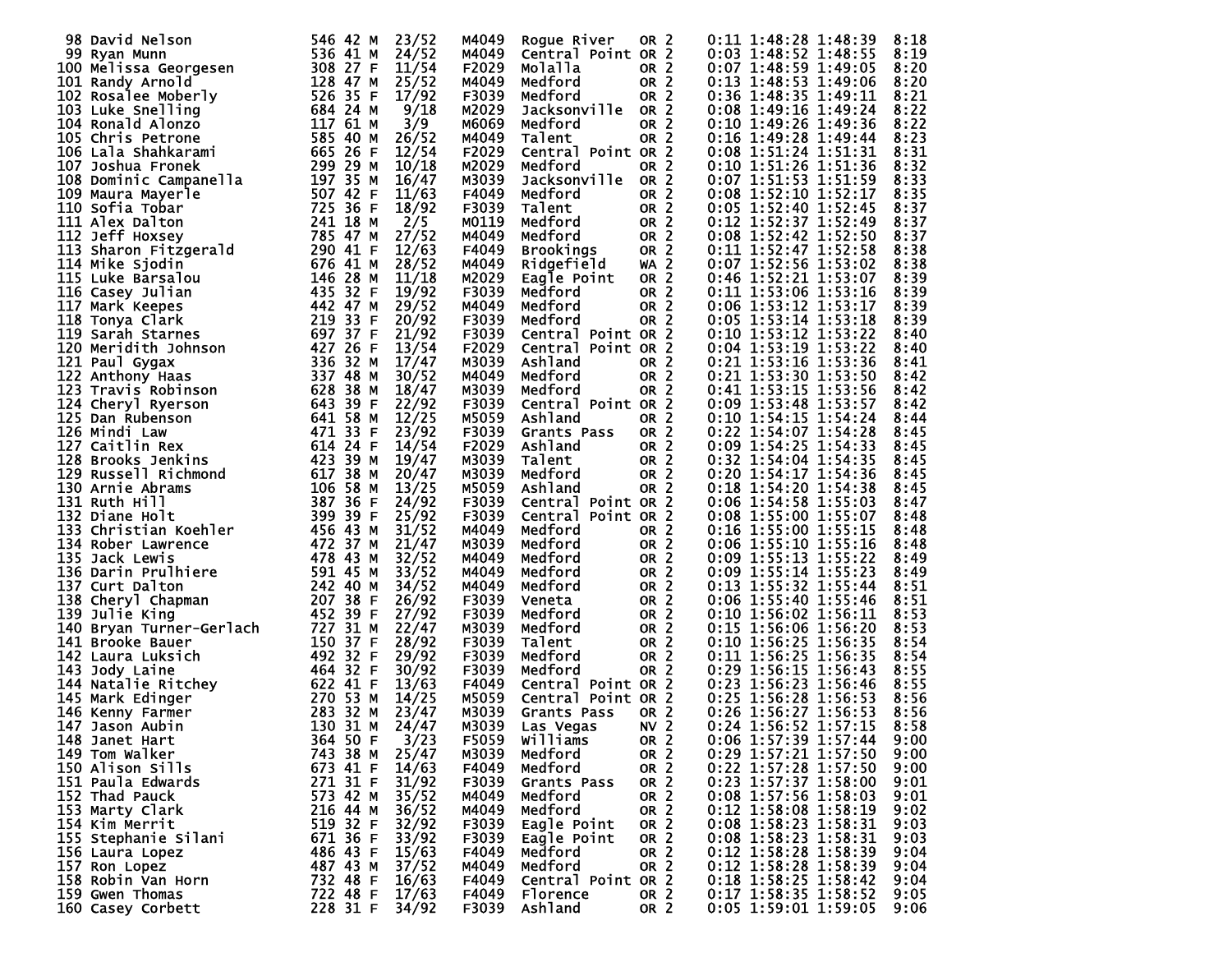|                | 161 Kimberly Jones                                                                    | 432 32 F     | 35/92 | F3039 | Medford            | OR <sub>2</sub> | $0:14$ 1:58:54 1:59:08     |                            | 9:06 |
|----------------|---------------------------------------------------------------------------------------|--------------|-------|-------|--------------------|-----------------|----------------------------|----------------------------|------|
|                |                                                                                       |              |       |       |                    |                 |                            |                            |      |
| 162 Gary Reid  |                                                                                       | 610 51 M     | 15/25 | M5059 | Medford            | OR <sub>2</sub> | $0:20$ 1:58:55 1:59:14     |                            | 9:07 |
|                | 163 Mj Maranghi                                                                       | 499 45 F     | 18/63 | F4049 | Grants Pass        | OR <sub>2</sub> | $0:23$ 1:58:52 1:59:15     |                            | 9:07 |
|                | 164 Laura Wilkins                                                                     | 765 26 F     | 15/54 | F2029 | Central Point OR 2 |                 | 0:06 1:59:16 1:59:21       |                            | 9:07 |
|                |                                                                                       |              |       |       |                    |                 |                            |                            |      |
|                | 165 Kevin Bauer                                                                       | 152 40 M     | 38/52 | M4049 | Redmond            | OR <sub>2</sub> | $0:16$ 1:59:19 1:59:34     |                            | 9:08 |
|                | 166 Rebecca Kagan                                                                     | 439 33<br>-F | 36/92 | F3039 | Ashland            | OR <sub>2</sub> | 0:28 1:59:10 1:59:37       |                            | 9:08 |
|                |                                                                                       | 698 39 F     | 37/92 | F3039 |                    | OR <sub>2</sub> | 0:10 1:59:35 1:59:45       |                            | 9:09 |
|                | 167 Melissa Stevens                                                                   |              |       |       | Keno               |                 |                            |                            |      |
|                | 168 Jaime Hartt                                                                       | 365 35 F     | 38/92 | F3039 | Central Point OR 2 |                 | 0:29 1:59:23 1:59:51       |                            | 9:09 |
|                | 169 Jackie Brody                                                                      | 187 29 F     | 16/54 | F2029 | Talent             | OR <sub>2</sub> | 0:29 1:59:23 1:59:52       |                            | 9:09 |
|                |                                                                                       | 156 37 F     |       |       |                    |                 | 0:23 1:59:31 1:59:53       |                            |      |
| 170 Lisa Beam  |                                                                                       |              | 39/92 | F3039 | Ashland            | OR <sub>2</sub> |                            |                            | 9:10 |
|                | 171 Shawn Gillispie                                                                   | 316 44 M     | 39/52 | M4049 | Medford            | OR <sub>2</sub> | 0:15 1:59:46 2:00:00       |                            | 9:10 |
|                | 172 Emily Voelkel                                                                     | 740 27 F     | 17/54 | F2029 | Medford            | OR <sub>2</sub> | $0:14$ 2:00:04 2:00:18     |                            | 9:11 |
|                | 173 Curtis Gammel                                                                     |              |       |       |                    |                 |                            |                            |      |
|                |                                                                                       | 302 36 M     | 26/47 | M3039 | Cave Junction OR 2 |                 | 0:17 2:00:09 2:00:25       |                            | 9:12 |
|                | 174 Garv Gibson                                                                       | 309 60 M     | 4/9   | м6069 | Chiloquin          | OR <sub>2</sub> | 0:09 2:00:19 2:00:28       |                            | 9:12 |
| 175 Mark Bost  |                                                                                       | 178 35 M     | 27/47 | M3039 | Grants Pass        | OR <sub>2</sub> | 0:18 2:00:13 2:00:30       |                            | 9:12 |
|                |                                                                                       |              |       |       |                    |                 |                            |                            |      |
|                | 176 Meghan Bost                                                                       | 179 34 F     | 40/92 | F3039 | Grants Pass        | OR <sub>2</sub> | 0:18 2:00:14 2:00:31       |                            | 9:12 |
| 177 Jill Stone |                                                                                       | 700 31 F     | 41/92 | F3039 | Eagle Point        | OR <sub>2</sub> | $0:06$ 2:00:43 2:00:48     |                            | 9:14 |
|                | 178 Matt Philbrick                                                                    | 586 27 M     | 12/18 | M2029 | Central Point OR 2 |                 | 0:26 2:00:44 2:01:09       |                            | 9:15 |
|                |                                                                                       |              |       |       |                    |                 |                            |                            |      |
| 179 Omar Ampie |                                                                                       | 120 37 M     | 28/47 | M3039 | Medford            | OR <sub>2</sub> | 0:13 2:01:07 2:01:19       |                            | 9:16 |
|                | $672$ 53 M<br>180 Russ Silbiger                                                       |              | 16/25 | M5059 | Ashland            | OR <sub>2</sub> | 0:19 2:01:09 2:01:28       |                            | 9:17 |
| 181 Ryan Hess  |                                                                                       | 385 39 M     | 29/47 | M3039 | Grants Pass        | OR <sub>2</sub> | 0:21 2:01:19 2:01:39       |                            | 9:18 |
|                |                                                                                       |              |       |       |                    |                 |                            |                            |      |
|                | 182 Molly Wright                                                                      | 772 38 F     | 42/92 | F3039 | Portland           | OR <sub>2</sub> | 0:15 2:01:26 2:01:41       |                            | 9:18 |
|                | 183 Andrew Burg                                                                       | 194 24 M     | 13/18 | M2029 | Medford            | OR <sub>2</sub> | 0:22 2:01:28 2:01:50       |                            | 9:18 |
|                | 184 Lisa Loendorf                                                                     | 484 41 F     | 19/63 | F4049 | Eugene             | OR <sub>2</sub> | $0:32$ 2:01:18 2:01:50     |                            | 9:18 |
|                |                                                                                       |              |       |       |                    |                 |                            |                            |      |
| 185 John Rotar |                                                                                       | 636 54 M     | 17/25 | M5059 | Eagle Point        | OR <sub>2</sub> | $0:16$ 2:02:03 2:02:19     |                            | 9:21 |
|                | 186 Stephen Johnson                                                                   | 428 58 M     | 18/25 | M5059 | Medford            | OR <sub>2</sub> | $0:11$ $2:02:16$ $2:02:26$ |                            | 9:21 |
|                | 187 Russell Leach                                                                     | 474 44 M     | 40/52 | M4049 | Medford            | OR <sub>2</sub> |                            | 2:02:32                    | 9:22 |
|                |                                                                                       |              |       |       |                    |                 |                            |                            |      |
|                | 188 Sarah Oliver                                                                      | 554 33 F     | 43/92 | F3039 | <b>Brookings</b>   | OR <sub>2</sub> | 0:27 2:02:15 2:02:41       |                            | 9:22 |
|                | 189 Amber Warren                                                                      | 745 34 F     | 44/92 | F3039 | Medford            | OR <sub>2</sub> | $0:11$ $2:02:34$ $2:02:44$ |                            | 9:23 |
|                |                                                                                       | 601 55 M     |       |       |                    |                 |                            |                            |      |
|                | 190 David Rasmussen                                                                   |              | 19/25 | M5059 | Central Point OR 2 |                 | 0:16 2:02:43 2:02:58       |                            | 9:24 |
|                | 191 Rosemarie Brammer                                                                 | 184 23<br>-F | 18/54 | F2029 | Phoenix            | OR <sub>2</sub> | 0:11 2:02:51 2:03:01       |                            | 9:24 |
|                | 192 Peggy Shipley                                                                     | 670 37 F     | 45/92 | F3039 | Medford            | OR <sub>2</sub> | 0:07 2:02:59 2:03:05       |                            | 9:24 |
|                |                                                                                       |              |       |       |                    |                 |                            |                            |      |
|                | 193 James Van Horn                                                                    | 731 52 M     | 20/25 | M5059 | Central Point OR 2 |                 | $0:19$ 2:02:51 2:03:10     |                            | 9:25 |
|                | 193 James van Horn<br>194 Jaclyn Ertsgaard<br>195 Terese Moses<br>196 Megan Stillwell | 278 29 F     | 19/54 | F2029 | Rogue River        | OR <sub>2</sub> | 0:26 2:03:04 2:03:30       |                            | 9:26 |
|                |                                                                                       | 531 50 F     | 4/23  | F5059 | Jacksonville       | OR <sub>2</sub> | 0:30 2:03:03 2:03:32       |                            | 9:26 |
|                |                                                                                       |              |       |       |                    |                 |                            |                            |      |
|                |                                                                                       | 699 38<br>-F | 46/92 | F3039 | Medford            | OR <sub>2</sub> | 0:17 2:03:28 2:03:44       |                            | 9:27 |
|                | 197 Melissa Candy                                                                     | 198 32 F     | 47/92 | F3039 | Medford            | OR <sub>2</sub> | 0:05 2:03:46 2:03:51       |                            | 9:28 |
|                | 198 Terri Cochran                                                                     | 222 48<br>-F | 20/63 | F4049 | <b>Woodland</b>    | WA <sub>2</sub> | 0:13 2:03:38 2:03:51       |                            | 9:28 |
|                |                                                                                       |              |       |       |                    |                 |                            |                            |      |
|                | 199 Luke Murphy                                                                       | 540 32 M     | 30/47 | M3039 | Eagle Point        | OR <sub>2</sub> | 0:14 2:03:38 2:03:51       |                            | 9:28 |
|                | 200 Rhonda Bennett                                                                    | 162 45<br>-F | 21/63 | F4049 | Grants Pass        | OR <sub>2</sub> | 0:26 2:03:30 2:03:56       |                            | 9:28 |
|                |                                                                                       | 708 38<br>-F | 48/92 | F3039 | Medford            | OR <sub>2</sub> | 0:36 2:03:26 2:04:02       |                            | 9:29 |
|                | 201 Teresa Stumpenhaus<br>202 Amv Sampson                                             |              |       |       |                    |                 |                            |                            |      |
|                | 202 Amy Sampson                                                                       | 646 34 F     | 49/92 | F3039 | Medford            | OR <sub>2</sub> | 0:20 2:03:47 2:04:06       |                            | 9:29 |
|                | 203 Tisha Richmond                                                                    | 618 37 F     | 50/92 | F3039 | Medford            | OR <sub>2</sub> | 0:20 2:03:47 2:04:06       |                            | 9:29 |
|                | 204 Michael Hines                                                                     | 388 65 M     | 5/9   | м6069 | Applegate          | OR <sub>2</sub> | 0:15 2:03:53 2:04:07       |                            | 9:29 |
|                |                                                                                       |              |       |       |                    |                 |                            |                            |      |
| 205 Dean Russo |                                                                                       | 642 43 M     | 41/52 | M4049 | Medford            | OR <sub>2</sub> | $0:18$ 2:03:53 2:04:10     |                            | 9:29 |
|                | 444 50 M<br>206 Kingsley Kelley                                                       |              | 21/25 | M5059 | Central Point OR 2 |                 | 0:34 2:03:56 2:04:30       |                            | 9:31 |
| 207 Vicki Roe  |                                                                                       | 631 48<br>-F | 22/63 | F4049 | Shady Cove         | OR <sub>2</sub> | $0:37$ 2:04:00 2:04:37     |                            | 9:31 |
|                |                                                                                       |              |       |       |                    |                 |                            |                            |      |
|                | 208 Stacey Worland Hurley                                                             |              | 51/92 | F3039 | Portland           | OR <sub>2</sub> | $0:10$ 2:04:33 2:04:43     |                            | 9:32 |
|                | 209 Kelly Singleton                                                                   |              | 20/54 | F2029 | Talent             | OR <sub>2</sub> | $0:09$ 2:04:36 2:04:44     |                            | 9:32 |
| 210 Mike Barry |                                                                                       | 143 24 M     | 14/18 | M2029 | Medford            | OR <sub>2</sub> |                            | $0:21$ $2:04:27$ $2:04:47$ | 9:32 |
|                |                                                                                       |              |       |       |                    |                 |                            |                            |      |
| 211 Julie Hunt |                                                                                       | 408 49 F     | 23/63 | F4049 | Grants Pass        | OR <sub>2</sub> | 0:25 2:04:27 2:04:51       |                            | 9:32 |
|                | 212 Jennifer Bruce                                                                    | 193 29 F     | 21/54 | F2029 | Klamath Falls OR 2 |                 | 0:18 2:04:33 2:04:51       |                            | 9:32 |
|                |                                                                                       | 319 42 F     | 24/63 |       |                    | OR <sub>2</sub> |                            |                            |      |
|                | 213 Gail Gooding                                                                      |              |       | F4049 | Grants Pass        |                 | $0:06$ 2:04:45 2:04:51     |                            | 9:32 |
|                | 214 Lawrence Dunn                                                                     | 268 60 M     | 6/9   | м6069 | Ashland            | OR <sub>2</sub> | 0:15 2:04:48 2:05:02       |                            | 9:33 |
| 215 Gina Morse |                                                                                       | 530 29 F     | 22/54 | F2029 | Medford            | OR <sub>2</sub> | 0:18 2:04:56 2:05:13       |                            | 9:34 |
|                |                                                                                       |              |       |       |                    |                 |                            |                            |      |
| 216 Tara Parks |                                                                                       | 567 29 F     | 23/54 | F2029 | Medford            | OR <sub>2</sub> | 0:18 2:04:57 2:05:14       |                            | 9:34 |
|                | 217 Brian Kadien                                                                      | 437 38 M     | 31/47 | M3039 | Medford            | OR <sub>2</sub> | 0:18 2:05:04 2:05:21       |                            | 9:35 |
|                | 218 Philip Smith                                                                      | 682 32 M     | 32/47 | M3039 | Medford            | OR <sub>2</sub> | 0:38 2:04:44 2:05:22       |                            | 9:35 |
|                |                                                                                       |              |       |       |                    |                 |                            |                            |      |
|                | 219 Stuart Meyer                                                                      | 521 52 M     | 22/25 | M5059 | Ashland            | OR <sub>2</sub> | 0:34 2:04:59 2:05:32       |                            | 9:35 |
|                | 220 Cynthia Scherr                                                                    | 657 50 F     | 5/23  | F5059 | Ashland            | OR <sub>2</sub> | 0:33 2:05:00 2:05:32       |                            | 9:35 |
|                | 221 Rebecca Scales                                                                    | 656 25 F     | 24/54 | F2029 | Medford            | OR <sub>2</sub> | 0:28 2:05:05 2:05:33       |                            | 9:35 |
|                |                                                                                       |              |       |       |                    |                 |                            |                            |      |
|                | 222 Evelyn Henry                                                                      | 382 51 F     | 6/23  | F5059 | Central Point OR 2 |                 | 0:16 2:05:19 2:05:34       |                            | 9:36 |
|                | 223 Tami Yanutik                                                                      | 784 43 F     | 25/63 | F4049 | Grants Pass        | OR 2            |                            | 0:26 2:05:29 2:05:55       | 9:37 |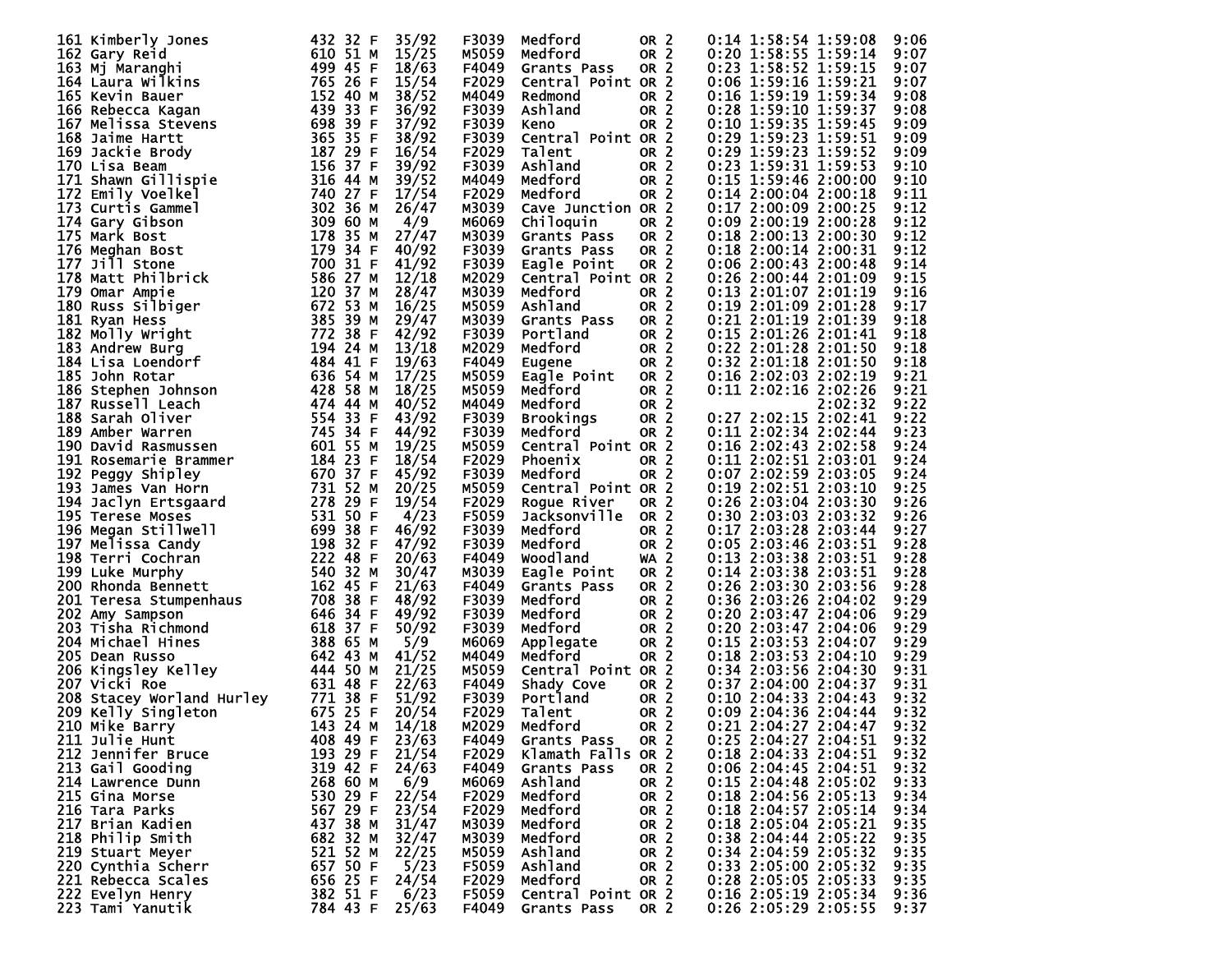| 224 Lauren Jespersen  | 424 27 M<br>15/18     | M2029 | Medford               | OR <sub>2</sub> | 0:07 2:05:49 2:05:55<br>9:37    |
|-----------------------|-----------------------|-------|-----------------------|-----------------|---------------------------------|
| 225 Matthew Hageman   | 341 11 M<br>3/5       | M0119 | Medford               | OR <sub>2</sub> | 0:10 2:05:49 2:05:58<br>9:37    |
|                       | 498 33 F<br>52/92     | F3039 | Medford               | OR <sub>2</sub> | 0:12 2:05:47 2:05:59<br>9:37    |
| 226 Tiffany Manger    |                       |       |                       |                 |                                 |
| 227 Ann Sprague       | 692 47 F<br>26/63     | F4049 | Eagle Point           | OR <sub>2</sub> | 0:30 2:06:02 2:06:31<br>9:40    |
| 228 Molly Clark       | 217 30 F<br>53/92     | F3039 | Medford               | OR <sub>2</sub> | 0:23 2:06:09 2:06:32<br>9:40    |
| 229 Milo Smith        | 680 37 M<br>33/47     | M3039 | Jacksonville          | OR <sub>2</sub> | 0:39 2:05:54 2:06:32<br>9:40    |
| 230 Ken Snoke         | 685 46 M<br>42/52     | M4049 | Jacksonville          | OR <sub>2</sub> | 0:38 2:05:55 2:06:32<br>9:40    |
| 231 Rhonda Hawkins    | 370 43 F<br>27/63     | F4049 | Medford               | OR <sub>2</sub> | 0:30 2:06:23 2:06:53<br>9:42    |
| 232 Susan Holt        | 401 43<br>28/63<br>F  | F4049 | Medford               | OR <sub>2</sub> | 0:31 2:06:23 2:06:53<br>9:42    |
| 233 Jen Parrish       | 568 41 F              | F4049 |                       |                 |                                 |
|                       | 29/63                 |       | Medford               | OR <sub>2</sub> | 0:32 2:06:31 2:07:02<br>9:42    |
| 234 Stephanie Gassman | 307 40<br>30/63<br>F  | F4049 | Medford               | OR <sub>2</sub> | 2:07:02<br>9:42                 |
| 235 Darci Leffler     | 476 40 F<br>31/63     | F4049 | Point OR 2<br>Central |                 | 0:23 2:06:41 2:07:03<br>9:42    |
| 236 Lori Conner       | 225 37<br>F<br>54/92  | F3039 | Point OR 2<br>Central |                 | 0:07 2:06:56 2:07:03<br>9:42    |
| 237 Heidi Sasser      | 652 33<br>55/92<br>-F | F3039 | Medford               | OR <sub>2</sub> | 0:12 2:07:09 2:07:20<br>9:44    |
| 238 Lilia Yañez       | 776 51 F<br>7/23      | F5059 | Medford               | OR <sub>2</sub> | 2:07:33<br>9:45                 |
| 239 Holly Roberts     | 623 28 F<br>25/54     | F2029 | Medford               | OR <sub>2</sub> | 0:11 2:07:23 2:07:34<br>9:45    |
|                       |                       |       |                       | OR <sub>2</sub> | 9:45                            |
| 240 Darrin Ratcliff   | 602 41 M<br>43/52     | M4049 | Gold Hill             |                 | 0:12 2:07:24 2:07:36            |
| 241 Earl Tye          | 728 61 M<br>7/9       | M6069 | Central Point OR 2    |                 | 0:17 2:07:21 2:07:37<br>9:45    |
| 242 Jackie Beck       | 157 38 F<br>56/92     | F3039 | Medford               | OR <sub>2</sub> | 0:12 2:08:09 2:08:21<br>9:48    |
| 243 Joanne Henderson  | 381 39 F<br>57/92     | F3039 | Medford               | OR <sub>2</sub> | 0:12 2:08:28 2:08:39<br>9:50    |
| 244 Robin Stroh       | 706 57 F<br>8/23      | F5059 | Medford               | OR <sub>2</sub> | 0:25 2:08:37 2:09:01<br>9:51    |
| 245 Sara Adams        | 110 30 F<br>58/92     | F3039 | Medford               | OR <sub>2</sub> | 0:19 2:08:46 2:09:05<br>9:52    |
|                       | 340 13 M<br>4/5       | M0119 | Medford               | OR <sub>2</sub> | $0:10$ 2:09:15 2:09:24<br>9:53  |
| 246 Mason Hageman     |                       |       |                       |                 |                                 |
| 247 Lauri Eisenhauer  | 273 40 F<br>32/63     | F4049 | Medford               | OR <sub>2</sub> | 0:12 2:09:16 2:09:27<br>9:53    |
| 248 Crystal Helquist  | 380 26 F<br>26/54     | F2029 | Medford               | OR <sub>2</sub> | 0:09 2:09:24 2:09:32<br>9:54    |
| 249 George Wood       | 769 47 M<br>44/52     | M4049 | Medford               | OR <sub>2</sub> | 0:14 2:09:30 2:09:43<br>9:55    |
| 250 Kouba Sayre       | 654 40 F<br>33/63     | F4049 | Talent                | OR <sub>2</sub> | $0:11$ 2:09:57 2:10:08<br>9:56  |
| 251 Patrick Couture   | 230 36 M<br>34/47     | M3039 | Ashland               | OR <sub>2</sub> | $0:17$ 2:09:53 2:10:10<br>9:57  |
| 252 Marie Weber       | 751 33 F<br>59/92     | F3039 | Medford               | OR <sub>2</sub> | $0:14$ 2:09:58 2:10:11<br>9:57  |
| 253 Jay Lilly         | 482 57 M<br>23/25     | M5059 |                       | OR <sub>2</sub> | $0:14$ 2:09:58 2:10:12<br>9:57  |
|                       |                       |       | Redmond               |                 |                                 |
| 254 Donna Lilly       | 481 53<br>9/23<br>-F  | F5059 | Redmond               | OR <sub>2</sub> | $0:14$ 2:09:58 2:10:12<br>9:57  |
| 255 Michelle Johannes | 426 32 F<br>60/92     | F3039 | Medford               | OR <sub>2</sub> | $0:19$ 2:10:04 2:10:22<br>9:58  |
| 256 Melissa Darling   | 243 35 F<br>61/92     | F3039 | Central Point OR 2    |                 | $0:09$ 2:10:29 2:10:38<br>9:59  |
| 257 William Iversen   | 415 17 M<br>5/5       | M0119 | Grants Pass           | OR <sub>2</sub> | 0:29 2:10:23 2:10:51 10:00      |
| 258 Anne Jenkins      | 422 39 F<br>62/92     | F3039 | Talent                | OR <sub>2</sub> | 0:32 2:10:29 2:11:00 10:00      |
| 259 Stacey Delsman    | 248 27<br>27/54<br>-F | F2029 | Portland              | OR <sub>2</sub> | 0:25 2:10:40 2:11:05 10:01      |
|                       |                       |       |                       |                 |                                 |
| 260 Nancy Jackson     | 417 36 F<br>63/92     | F3039 | Medford               | OR <sub>2</sub> | $0:18$ 2:11:01 2:11:19 10:02    |
| 261 Christy Willard   | 64/92<br>766 39 F     | F3039 | Roque River           | OR <sub>2</sub> | 0:22 2:11:24 2:11:45 10:04      |
| 262 George Fribance   | 295 61 M<br>8/9       | M6069 | Medford               | OR <sub>2</sub> | 0:21 2:11:26 2:11:46 10:04      |
| 263 Natasha Laws      | 473 34 F<br>65/92     | F3039 | Central Point OR 2    |                 | 0:23 2:11:40 2:12:03 10:05      |
| 264 Jerry Evans       | 282 74 M<br>1/1       | M7099 | Medford               | OR <sub>2</sub> | $0:16$ 2:11:58 2:12:14 10:06    |
| 265 Diane Green       | 325 55 F<br>10/23     | F5059 | Medford               | OR <sub>2</sub> | 0:24 2:12:13 2:12:36 10:08      |
| 266 Sasha Labelle     | 462 34 F<br>66/92     | F3039 | Talent                | OR <sub>2</sub> | 0:11 2:12:35 2:12:45 10:09      |
|                       |                       |       |                       |                 |                                 |
| 267 Miven Donato      | 260 47 M<br>45/52     | M4049 | Medford               | OR <sub>2</sub> | 0:13 2:12:50 2:13:02 10:10      |
| 268 John Murphy Jr.   | 541 30 M<br>35/47     | M3039 | Mefore                | OR <sub>2</sub> | 0:31 2:12:47 2:13:17 10:11      |
| 269 Michael Doherty   | 257 39 M<br>36/47     | M3039 | Medford               | OR <sub>2</sub> | 0:09 2:13:19 2:13:28 10:12      |
| 270 Sara Doherty      | 258 39 F<br>67/92     | F3039 | Medford               | OR <sub>2</sub> | $0:09$ 2:13:19<br>2:13:28 10:12 |
| 271 Lia Reber         | 607 29 F<br>28/54     | F2029 | Ashland               | OR <sub>2</sub> | 0:12 2:13:26 2:13:38 10:13      |
| 272 Justin Bates      | 148<br>38 M<br>37/47  | M3039 | Central Point OR 2    |                 | 0:27 2:13:22 2:13:49 10:13      |
|                       | 221 30 F<br>68/92     | F3039 | Medford               | OR <sub>2</sub> | 0:24 2:13:29 2:13:52 10:14      |
| 273 Abby Coats        |                       |       |                       |                 |                                 |
| 274 Henry Barrueta    | 141 44 M<br>46/52     | M4049 | Medford               | OR <sub>2</sub> | 0:31 2:13:37 2:14:07 10:15      |
| 275 Nicole Goslin     | 322 27 F<br>29/54     | F2029 | Central Point OR 2    |                 | 0:14 2:13:56 2:14:10 10:15      |
| 276 Nicole Heryford   | 384 35 F<br>69/92     | F3039 | Klamath Falls OR 2    |                 | 0:34 2:14:01 2:14:35 10:17      |
| 277 Jessie Fisk       | 288 34 F<br>70/92     | F3039 | Medford               | OR <sub>2</sub> | 0:21 2:14:15 2:14:36 10:17      |
| 278 Lesley Hayden     | 371 46 F<br>34/63     | F4049 | Klamath Falls OR 2    |                 | 0:34 2:14:03 2:14:36 10:17      |
| 279 Kim Brooke        | 188 45 F<br>35/63     | F4049 | Medford               | OR <sub>2</sub> | 0:12 2:14:27 2:14:39 10:17      |
|                       |                       |       |                       |                 |                                 |
| 280 Manette Aplin     | 127 36 F<br>71/92     | F3039 | Central Point OR 2    |                 | 0:14 2:14:25 2:14:39 10:17      |
| 281 Michelle Gordon   | 320 44 F<br>36/63     | F4049 | Medford               | OR <sub>2</sub> | 0:14 2:14:26 2:14:39 10:17      |
| 282 Jill Waldron      | 787 42 F<br>37/63     | F4049 | Medford               | OR <sub>2</sub> | 0:31 2:14:11 2:14:41 10:17      |
| 283 Andrea Murphy     | 537 29 F<br>30/54     | F2029 | Medford               | OR <sub>2</sub> | 0:31 2:14:46 2:15:16 10:20      |
| 284 Peggy Baker       | 136 50 F<br>11/23     | F5059 | Grants Pass           | OR <sub>2</sub> | 0:25 2:14:53 2:15:17 10:20      |
| 285 Tabitha Abel      | 1/3<br>105 60 F       | F6069 | Chiloquin             | OR <sub>2</sub> | 0:27 2:14:59 2:15:26 10:21      |
| 286 Kelli Sparkman    | 690 36 F<br>72/92     | F3039 | Medford               | OR <sub>2</sub> | 0:35 2:14:59 2:15:34 10:21      |
|                       |                       |       |                       |                 |                                 |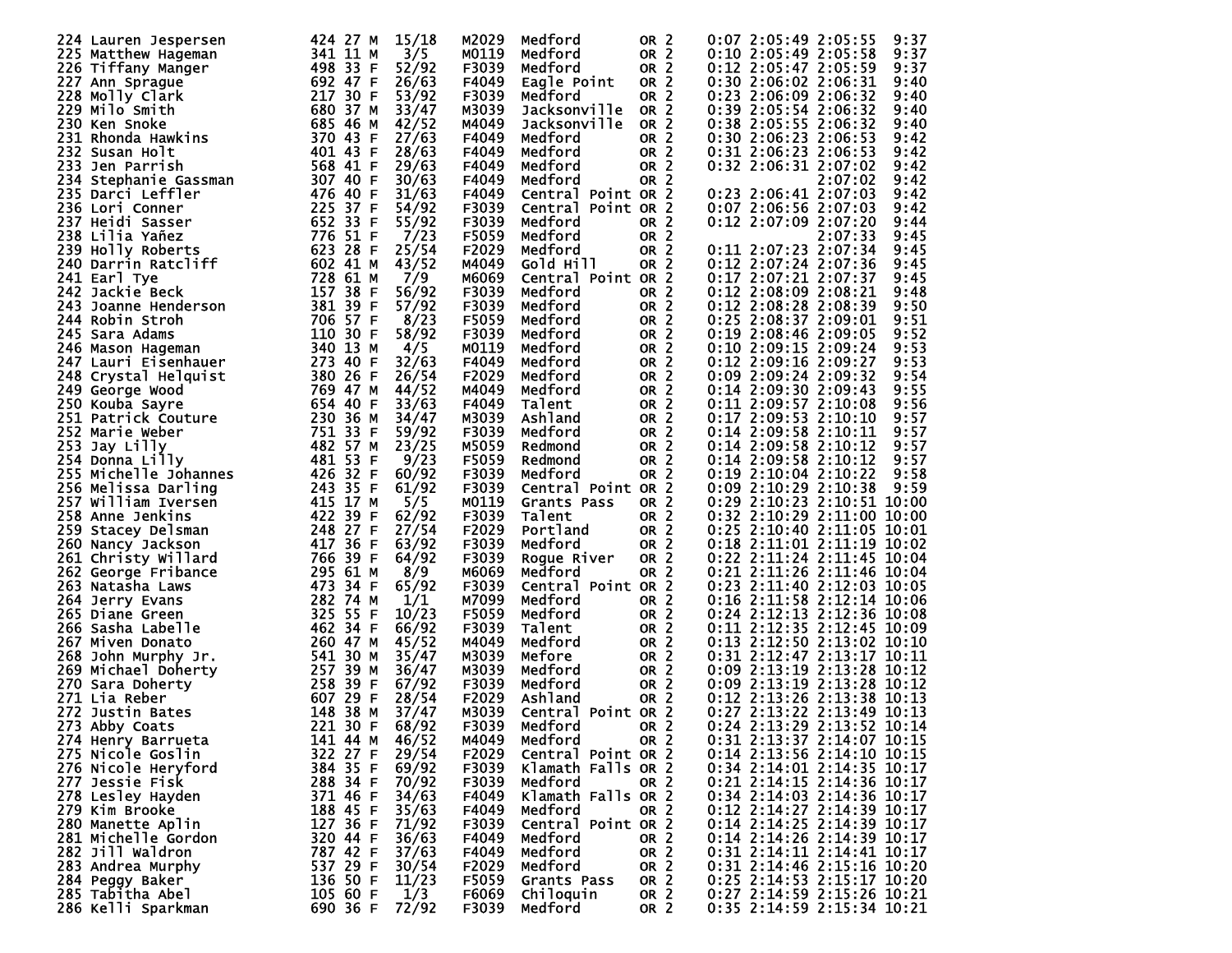| 287 Sheri Bodager                                                                                                                                                                                      | 173 46 F<br>38/63     | F4049        | Cental Point       | OR <sub>2</sub> | 0:19 2:15:16 2:15:34 10:21         |
|--------------------------------------------------------------------------------------------------------------------------------------------------------------------------------------------------------|-----------------------|--------------|--------------------|-----------------|------------------------------------|
|                                                                                                                                                                                                        | 329 54 F<br>12/23     |              |                    |                 | 0:26 2:15:14 2:15:39 10:22         |
| 288 Janet Grout                                                                                                                                                                                        |                       | F5059        | Central Point OR 2 |                 |                                    |
| 289 Jill King                                                                                                                                                                                          | 451 38 F<br>73/92     | F3039        | Lake Oswego        | OR <sub>2</sub> | $0:25$ 2:15:17 2:15:42 10:22       |
| 290 Linda Murphy                                                                                                                                                                                       | 539 61 F<br>2/3       | F6069        | Talent             | OR <sub>2</sub> | 0:11 2:15:43 2:15:53 10:23         |
| 291 Kari Smith                                                                                                                                                                                         | 678 40 F<br>39/63     | F4049        | Ashland            | OR <sub>2</sub> | 0:24 2:15:36 2:16:00 10:23         |
| 292 Carissa Totten                                                                                                                                                                                     | 726 26 F<br>31/54     | F2029        | Eagle Point        | OR <sub>2</sub> | 0:25 2:15:38 2:16:02 10:24         |
| 293 Ken Caylor                                                                                                                                                                                         | 205 59 M<br>24/25     | M5059        | <b>Brookings</b>   | OR <sub>2</sub> | 0:27 2:16:05 2:16:32 10:26         |
|                                                                                                                                                                                                        |                       |              |                    |                 |                                    |
| 294 Jennifer McRae                                                                                                                                                                                     | 516 42 F<br>40/63     | F4049        | Eagle Point        | OR <sub>2</sub> | 0:31 2:16:01 2:16:32 10:26         |
| 295 Dawn Reiss                                                                                                                                                                                         | 611 42 F<br>41/63     | F4049        | Medford            | OR <sub>2</sub> | 0:31 2:16:01 2:16:32 10:26         |
| 296 Angela Owens                                                                                                                                                                                       | 563 37 F<br>74/92     | F3039        | Medford            | OR <sub>2</sub> | 0:15 2:16:26 2:16:41 10:26         |
| 297 Dan Jackson                                                                                                                                                                                        | 416 64 M<br>9/9       | M6069        | Talent             | OR <sub>2</sub> | 0:32 2:16:24 2:16:56 10:28         |
| 298 Steven Vance                                                                                                                                                                                       | 733 39 M<br>38/47     | M3039        | Central Point OR 2 |                 | 0:28 2:16:40 2:17:08 10:29         |
|                                                                                                                                                                                                        | 350 40 F              | F4049        |                    |                 |                                    |
| 299 Jessica Hamlin<br>299 Jess.<br>300 Jeff Childretn<br>301 Andrea Childreth<br>^^^ ייזיי Peterson                                                                                                    | 42/63                 |              | Medford            | OR <sub>2</sub> | 0:24 2:16:45 2:17:08 10:29         |
|                                                                                                                                                                                                        | 211 41 M<br>47/52     | M4049        | Medford            | OR <sub>2</sub> | 0:13 2:16:57 2:17:10 10:29         |
|                                                                                                                                                                                                        | 210 41 F<br>43/63     | F4049        | Medford            | OR <sub>2</sub> | 0:24 2:16:46 2:17:10 10:29         |
|                                                                                                                                                                                                        | 582 56 F<br>13/23     | F5059        | Ashland            | OR <sub>2</sub> | 0:26 2:16:55 2:17:21 10:30         |
|                                                                                                                                                                                                        | 122 35 M<br>39/47     | M3039        | Medford            | OR <sub>2</sub> | 0:13 2:17:28 2:17:40 10:31         |
|                                                                                                                                                                                                        | 581 31 F<br>75/92     | F3039        | Medford            | OR <sub>2</sub> | 0:32 2:17:16 2:17:47 10:32         |
|                                                                                                                                                                                                        |                       |              |                    |                 |                                    |
|                                                                                                                                                                                                        | 363 37 F<br>76/92     | F3039        | Ashland            | OR <sub>2</sub> | 0:30 2:17:35 2:18:05 10:33         |
|                                                                                                                                                                                                        | 709 32 F<br>77/92     | F3039        | Medford            | OR <sub>2</sub> | 2:18:18 10:34                      |
|                                                                                                                                                                                                        | 468 25 F<br>32/54     | F2029        | Medford            | OR <sub>2</sub> | 0:22 2:18:28 2:18:49 10:36         |
|                                                                                                                                                                                                        | 191 31 F<br>78/92     | F3039        | Medford            | OR <sub>2</sub> | 0:22 2:18:28 2:18:49 10:36         |
| <b>303 Lee Anderson<br/>304 Elizabeth Petersen<br/>305 Carrie Hart<br/>306 Katie Stumpff<br/>307 Megan Lamson<br/>308 Tarrah Brown<br/>309 Jocelyn O'Neill<br/>310 Julie Desousa<br/>311 leff Shaw</b> | 559 47 F<br>44/63     | F4049        | Ashland            | OR <sub>2</sub> | 0:32 2:18:28 2:19:00 10:37         |
|                                                                                                                                                                                                        |                       |              |                    |                 |                                    |
|                                                                                                                                                                                                        | 252 37 F<br>79/92     | F3039        | Portland           | OR <sub>2</sub> | 0:30 2:18:46 2:19:16 10:38         |
| 311 Jeff Shaw                                                                                                                                                                                          | 667 43 M<br>48/52     | M4049        | Lake Stevens       | <b>WA 2</b>     | 0:25 2:18:56 2:19:21 10:39         |
| 312 Robert Sacks                                                                                                                                                                                       | 644 41 M<br>49/52     | M4049        | Medford            | OR <sub>2</sub> | 0:20 2:19:49 2:20:09 10:42         |
| 313 Daniel Portzer                                                                                                                                                                                     | 589 40 M<br>50/52     | M4049        | Medford            | OR <sub>2</sub> | 0:23 2:19:58 2:20:21 10:43         |
| 314 Jamie Ledford                                                                                                                                                                                      | 475 25 F<br>33/54     | F2029        | Medford            | OR <sub>2</sub> | 0:20 2:20:17 2:20:36 10:44         |
| 315 Brianne Boylan                                                                                                                                                                                     | 182 21 F<br>34/54     | F2029        | Medford            | OR <sub>2</sub> | 0:14 2:20:39 2:20:52 10:46         |
|                                                                                                                                                                                                        |                       |              |                    |                 |                                    |
| 316 Sandi James                                                                                                                                                                                        | 420 39 F<br>80/92     | F3039        | Central Point OR 2 |                 | 0:14 2:20:48 2:21:02 10:46         |
|                                                                                                                                                                                                        | 594 42 F<br>45/63     | F4049        | Medford            | OR <sub>2</sub> | 0:20 2:21:08 2:21:28 10:48         |
| --.  yualls<br>318 Beverlee Hughes<br>319 Amy Hall<br>320 Heid                                                                                                                                         | 406 56 F<br>14/23     | F5059        | Eugene             | OR <sub>2</sub> | 0:33 2:21:15 2:21:48 10:50         |
|                                                                                                                                                                                                        | 344 41 F<br>46/63     | F4049        | Central Point OR 2 |                 | 0:25 2:21:25 2:21:49 10:50         |
| 320 Heidi Novak                                                                                                                                                                                        | 551 43 F<br>47/63     | F4049        | Lake Stevens       | $WA$ 2          | 0:24 2:21:26 2:21:50 10:50         |
|                                                                                                                                                                                                        |                       |              |                    |                 |                                    |
| 321 Amy Hardy                                                                                                                                                                                          | 357 29<br>35/54<br>-F | F2029        | Cave Junction OR 2 |                 | 0:17 2:21:35 2:21:52 10:50         |
| 322 Carol Wyatt                                                                                                                                                                                        | 775 48 F<br>48/63     | F4049        | Eagle Point        | OR <sub>2</sub> | 0:17 2:21:44 2:22:00 10:51         |
| 323 Shawn Walters                                                                                                                                                                                      | 15/23<br>744 54 F     | F5059        | Montague           | CA <sub>2</sub> | 0:22 2:22:22 2:22:44 10:54         |
| 324 Kayla Moyse                                                                                                                                                                                        | 534 23 F<br>36/54     | F2029        | Medford            | OR <sub>2</sub> | 0:23 2:22:41 2:23:03 10:56         |
| 325 Renae Noyes                                                                                                                                                                                        | 552 59 F<br>16/23     | F5059        | Central Point OR 2 |                 | 0:16 2:22:56 2:23:11 10:56         |
| 326 Miranda Lozano                                                                                                                                                                                     | 490 24 F<br>37/54     | F2029        | <b>Hillsboro</b>   | OR <sub>2</sub> | 0:22 2:22:50 2:23:12 10:56         |
|                                                                                                                                                                                                        |                       |              |                    |                 |                                    |
| 327 Dawn Greenwade                                                                                                                                                                                     | 326 38 F<br>81/92     | F3039        | Medford            | OR <sub>2</sub> | $0:10$ $2:23:10$ $2:23:19$ $10:57$ |
| 328 Heidi Bauer                                                                                                                                                                                        | 151 40 F<br>49/63     | F4049        | Redmond            | OR <sub>2</sub> | 0:34 2:22:46 2:23:20 10:57         |
| 329 Eddie Gonzalez                                                                                                                                                                                     | 317 52 M<br>25/25     | M5059        | Medford            | OR <sub>2</sub> | 0:31 2:23:11 2:23:42 10:59         |
| 330 Edsen Donato                                                                                                                                                                                       | 259 47 M<br>51/52     | M4049        | Merlin             | OR <sub>2</sub> | 0:13 2:23:37 2:23:50 10:59         |
| 331 Desiree Wienand                                                                                                                                                                                    | 760 36 F<br>82/92     | F3039        | Medford            | OR <sub>2</sub> | 0:13 2:25:01 2:25:13 11:06         |
| 332 Renee Bowman                                                                                                                                                                                       | 38/54<br>181 28<br>-F | F2029        | Medford            | OR <sub>2</sub> | 0:13 2:25:04 2:25:17 11:06         |
|                                                                                                                                                                                                        | 17/23                 |              |                    |                 |                                    |
| 333.<br>Janet Lunte                                                                                                                                                                                    | 494 53 F              | F5059        | Central Point OR 2 |                 | 0:25 2:25:07 2:25:32 11:07         |
| 334 Zachary Olson                                                                                                                                                                                      | 558 35 M<br>40/47     | M3039        | Medford,           | OR <sub>2</sub> | 0:29 2:25:22 2:25:50 11:08         |
| 335 Kari Olson                                                                                                                                                                                         | 556 36 F<br>83/92     | F3039        | Medford            | OR <sub>2</sub> | 0:29 2:25:22 2:25:51 11:08         |
| 336 Seth Clark                                                                                                                                                                                         | 218 33 M<br>41/47     | M3039        | Medford            | OR <sub>2</sub> | $0:05$ 2:26:47 2:26:52 11:13       |
| 337 Jodie Morgan                                                                                                                                                                                       | 39/54<br>529 27 F     | F2029        | Medford            | OR <sub>2</sub> | 0:27 2:27:04 2:27:30 11:16         |
|                                                                                                                                                                                                        |                       |              |                    |                 |                                    |
| 338 Nasra Ali                                                                                                                                                                                          | 115 48 F<br>50/63     | F4049        | Ashland            | OR <sub>2</sub> | 0:28 2:27:06 2:27:34 11:16         |
| 339 Sara Hanberg                                                                                                                                                                                       | 354 41 F<br>51/63     | F4049        | <b>Grants Pass</b> | OR <sub>2</sub> | 0:25 2:27:12 2:27:36 11:16         |
| 340 Mark Harmon                                                                                                                                                                                        | 360 31 M<br>42/47     | M3039        | Medford            | OR <sub>2</sub> | 0:26 2:27:12 2:27:37 11:17         |
| 341 Ivy Wiege                                                                                                                                                                                          | 759 55 F<br>18/23     | <b>F5059</b> | Central Point OR 2 |                 | 0:24 2:27:23 2:27:47 11:17         |
| 342 Aaron Aarseth                                                                                                                                                                                      | 101 28 M<br>16/18     | M2029        | Central Point OR 2 |                 | 0:26 2:28:37 2:29:02 11:23         |
| 343 Ashley Sims                                                                                                                                                                                        | 674 28 F<br>40/54     | F2029        | Medford            | OR <sub>2</sub> | 0:30 2:28:34 2:29:03 11:23         |
|                                                                                                                                                                                                        |                       |              |                    |                 |                                    |
| 344 Daaron Kiefer                                                                                                                                                                                      | 450 40 M<br>52/52     | M4049        | Talent             | OR <sub>2</sub> | 0:30 2:28:34 2:29:04 11:23         |
| 345 Janine Smothers                                                                                                                                                                                    | 683 29 F<br>41/54     | F2029        | Central Point OR 2 |                 | 0:16 2:28:53 2:29:09 11:24         |
| 346 Gretchen Boylan                                                                                                                                                                                    | 183 42 F<br>52/63     | F4049        | Medford            | OR <sub>2</sub> | 0:14 2:29:07 2:29:21 11:24         |
| 347 Christy Kadien                                                                                                                                                                                     | 438 41 F<br>53/63     | F4049        | Medford            | OR <sub>2</sub> | 0:18 2:30:02 2:30:19 11:29         |
| 348 Mary Rosas                                                                                                                                                                                         | 633 29 F<br>42/54     | F2029        | Medford            | OR <sub>2</sub> | 0:30 2:30:05 2:30:34 11:30         |
| 349 Christy Dungan                                                                                                                                                                                     | 267 33 F<br>84/92     | F3039        | Medford            | OR 2            | 0:35 2:30:39 2:31:14 11:33         |
|                                                                                                                                                                                                        |                       |              |                    |                 |                                    |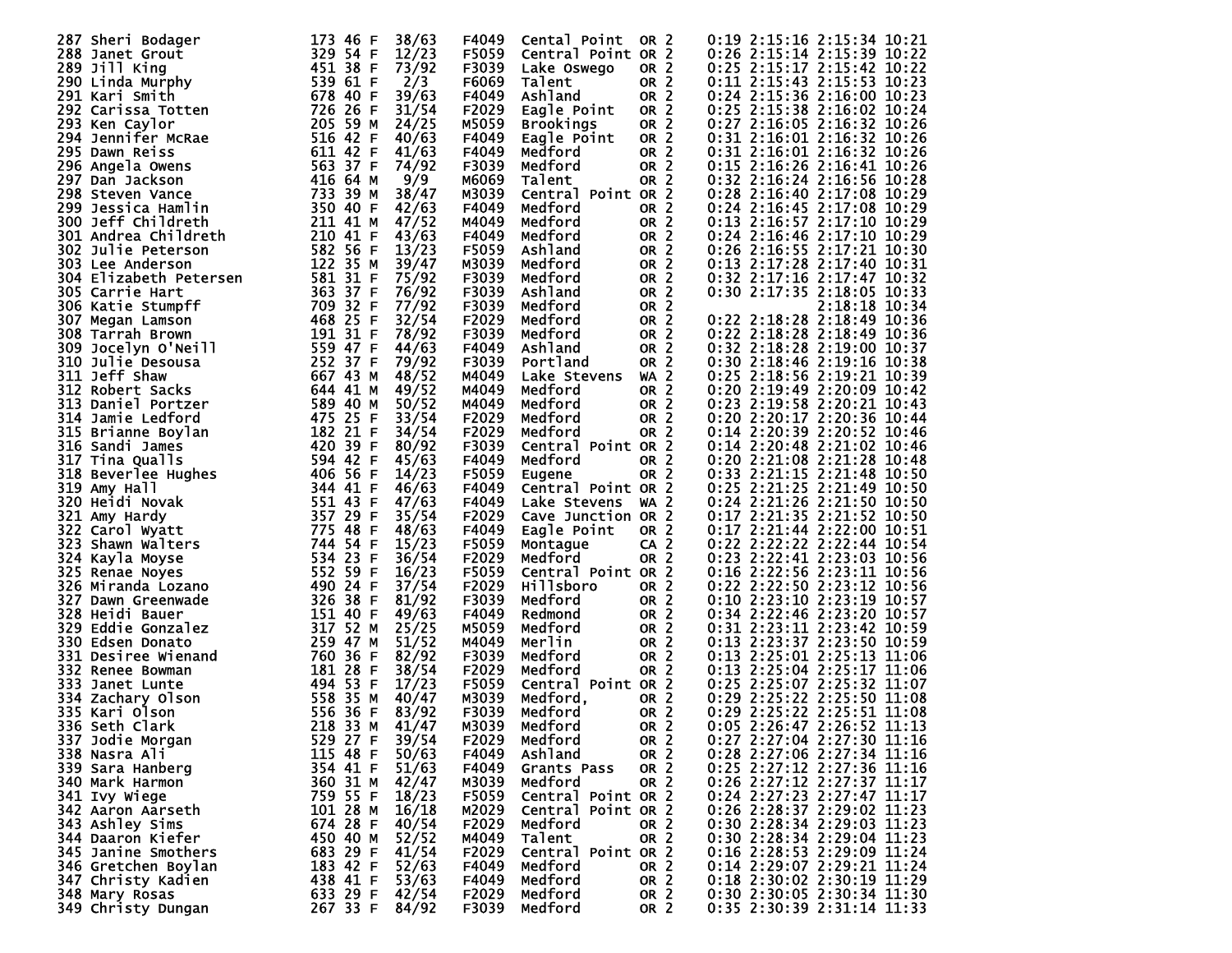| 350 Cheyenne Riesner                           | 620 23 F    | F2029<br>43/54 | Medford            | OR <sub>2</sub> | 0:28 2:30:55 2:31:22 11:34   |
|------------------------------------------------|-------------|----------------|--------------------|-----------------|------------------------------|
| 351 Mary Strahm                                | 701 53 F    | F5059<br>19/23 | Medford            | OR <sub>2</sub> | 0:27 2:31:34 2:32:00 11:37   |
| 352 Kimberly Stanek                            | 695 25 F    | 44/54<br>F2029 | <b>Corvallis</b>   | OR <sub>2</sub> | 0:07 2:32:36 2:32:43 11:40   |
| 353 Molly Brophy                               | 189 23 F    | F2029<br>45/54 | Medford            | OR <sub>2</sub> | 0:07 2:32:37 2:32:43 11:40   |
| 354 Elizabeth Smith                            | 677 46 F    | 54/63<br>F4049 | Grants Pass        | OR <sub>2</sub> | 0:17 2:33:10 2:33:26 11:43   |
| 355 Arletta Schwantes                          | 660 47 F    | 55/63<br>F4049 | Newberg            | OR <sub>2</sub> | 0:24 2:33:09 2:33:32 11:44   |
| 356 Brian Marlia-Larsen                        | 500 30 M    | 43/47<br>M3039 | Eagle Point        | OR <sub>2</sub> | 0:33 2:33:09 2:33:42 11:44   |
| 357 Lori Jo Marlia-Larsen                      | 501 35 F    | F3039<br>85/92 | Eagle Point        | OR <sub>2</sub> | 0:34 2:33:09 2:33:42 11:44   |
| 358 Jessica Scott                              | 662<br>33 F | 86/92<br>F3039 | Medford            | OR <sub>2</sub> | 0:30 2:33:53 2:34:23 11:48   |
| 359 Nancy Hoffman                              | 392 63 F    | 3/3<br>F6069   | Astoria            | OR <sub>2</sub> | 0:28 2:34:00 2:34:27 11:48   |
| 360 Corrie Bailey                              | 32 F<br>134 | 87/92<br>F3039 | Central Point OR 2 |                 | 0:23 2:34:06 2:34:29 11:48   |
| 361 Olivia Sproal                              | 693 24 M    | 17/18<br>M2029 | Medford            | OR <sub>2</sub> | 0:15 2:35:35 2:35:50 11:54   |
| 362 Kelly Taylor                               | 716<br>32 M | 44/47<br>M3039 | Medford            | OR <sub>2</sub> | 0:15 2:35:36 2:35:50 11:54   |
| <b>363 Jessie Lockwood</b>                     | 483 24 F    | 46/54<br>F2029 | Central Point OR 2 |                 | 0:19 2:36:17 2:36:35 11:58   |
| 364 Laura Dennis                               | 250 25 F    | F2029<br>47/54 | Medford            | OR <sub>2</sub> | 0:19 2:36:17 2:36:36 11:58   |
| 365 Joy Olson                                  | 555 57 F    | F5059<br>20/23 | Medford            | OR <sub>2</sub> | 0:35 2:36:28 2:37:03 12:00   |
| 366 Beth Thaanum                               | 719 43 F    | 56/63<br>F4049 | Jacksonville       | OR <sub>2</sub> | 0:36 2:36:55 2:37:30 12:02   |
| 367 Kelli Chott                                | 213 28 F    | F2029<br>48/54 | Medford            | OR <sub>2</sub> | 0:28 2:37:43 2:38:10 12:05   |
| 368 Rachel Blower                              | 171 37 F    | 88/92<br>F3039 | Grants Pass        | OR <sub>2</sub> | 0:26 2:38:50 2:39:15 12:10   |
| 369 Jamie Andrews                              | 126 32 F    | 89/92<br>F3039 | Medford            | OR <sub>2</sub> | 0:23 2:38:53 2:39:15 12:10   |
| 370 Naomi Gugliotta                            | 331 27 F    | 49/54<br>F2029 | Medford            | OR <sub>2</sub> | 0:27 2:40:40 2:41:07 12:18   |
|                                                | 588 36 F    | 90/92<br>F3039 | Medford            | OR <sub>2</sub> | 0:28 2:41:56 2:42:23 12:24   |
| 371 Rebecca Pinkerton<br>372 Brandon Pinkerton | 587 34 M    | M3039<br>45/47 | Medford            | OR <sub>2</sub> | 0:28 2:41:56 2:42:23 12:24   |
| 373 Marti Strickland                           | 704 47 F    | F4049          | Central Point OR 2 |                 | 0:16 2:42:53 2:43:08 12:28   |
|                                                | 773<br>26 F | 57/63<br>F2029 | Portland           |                 | 0:36 2:43:40 2:44:15 12:33   |
| 374 Jessica Wuest                              | 28 M<br>774 | 50/54<br>M2029 |                    | OR <sub>2</sub> | 0:35 2:43:42 2:44:17 12:33   |
| 375 Ryan Wuest                                 |             | 18/18          | Portland           | OR <sub>2</sub> |                              |
| 376 Liz Hardaway                               | 356 40 F    | 58/63<br>F4049 | Ridgefield         | <b>WA 2</b>     | $0:14$ 2:46:02 2:46:15 12:42 |
| 377 Lisa Jamison                               | 778 39 F    | 91/92<br>F3039 | Medford            | OR <sub>2</sub> | 0:36 2:45:48 2:46:24 12:43   |
| 378 Tara Baker                                 | 137 27 F    | 51/54<br>F2029 | Medford            | OR <sub>2</sub> | 0:17 2:48:11 2:48:28 12:52   |
| 379 Kristina Alvarez                           | 118 28 F    | F2029<br>52/54 | Central Point OR 2 |                 | 0:17 2:48:12 2:48:28 12:52   |
| 380 Charity Barrueta                           | 140 37 F    | 92/92<br>F3039 | Medford            | OR <sub>2</sub> | 0:23 2:50:59 2:51:22 13:05   |
| 381 Sally Zielke                               | 780 51 F    | 21/23<br>F5059 | Medford            | OR <sub>2</sub> | 0:35 2:53:40 2:54:14 13:18   |
| 382 Matt Newell                                | 548<br>35 M | 46/47<br>M3039 | Medford            | OR <sub>2</sub> | 0:34 2:53:40 2:54:14 13:19   |
| 383 Marjorie Miller                            | 525<br>26 F | 53/54<br>F2029 | Medford            | OR <sub>2</sub> | 0:27 2:55:30 2:55:57 13:26   |
| 384 Laurie Neff                                | 545 47 F    | 59/63<br>F4049 | Central Point OR 2 |                 | 0:34 2:57:35 2:58:08 13:36   |
| 385 Ashlee Meredith                            | 518<br>26 F | F2029<br>54/54 | Talent             | OR <sub>2</sub> | 0:20 3:12:39 3:12:58 14:44   |
| 386 Leone Holden                               | 394<br>42 F | F4049<br>60/63 | <b>Phoenix</b>     | OR <sub>2</sub> | 0:40 3:15:30 3:16:10 14:59   |
| 387 Judy L Klosterman                          | 453<br>58 F | F5059<br>22/23 | Medford            | OR <sub>2</sub> | 0:33 3:18:12 3:18:45 15:11   |
| 388 Heather Safley                             | 645 42 F    | F4049<br>61/63 | Medford            | OR <sub>2</sub> | 0:20 3:21:34 3:21:54 15:25   |
| 389 Darcy Spence                               | 691 50 F    | F5059<br>23/23 | Phoenix            | OR <sub>2</sub> | 0:40 3:27:03 3:27:43 15:52   |

**Half Marathon Overall Walk Results** 

| Place Name |                       | NO.      |      | Ag S Div/Tot | Div   | City               |                 | St H Start |                                    | Nettime Guntime Pace |  |
|------------|-----------------------|----------|------|--------------|-------|--------------------|-----------------|------------|------------------------------------|----------------------|--|
|            |                       |          |      |              |       |                    |                 |            |                                    |                      |  |
|            | 1 Ted Fitzgerald      | 291 48 M |      | 1/5          | M4049 | <b>Brookings</b>   | OR 1            |            | $0:12$ $2:11:32$ $2:11:44$ $10:04$ |                      |  |
|            | 2 Michael Ussary      | 730 50 M |      | 1/8          | M5059 | Medford            | OR <sub>1</sub> |            | 0:13 2:19:33 2:19:45 10:41         |                      |  |
|            | 3 Frank Inn Jr        | 414 59 M |      | 2/8          | M5059 | Medford            | OR 1            |            | 0:07 2:20:32 2:20:38 10:45         |                      |  |
|            | 4 Jennifer Owen       | 562 32 F |      | 1/50         | F3039 | Central Point OR 1 |                 |            | $0:14$ 2:26:17 2:26:31 11:12       |                      |  |
|            | 5 Victoria Stuart     | 707      | 48 F | 1/43         | F4049 | Medford            | OR 1            |            | 0:13 2:26:19 2:26:31 11:12         |                      |  |
|            | 6 Lisa Nielsen        | 550 35 F |      | 2/50         | F3039 | Eagle Point        | OR 1            |            | 0:08 2:27:01 2:27:08 11:14         |                      |  |
|            | 7 Kimberly Walch      | 742 42 F |      | 2/43         | F4049 | Medford            | OR 1            |            | 0:06 2:30:28 2:30:34 11:30         |                      |  |
|            | 8 Alissa Hall         | 343 32 F |      | 3/50         | F3039 | Medford            | OR 1            |            | 0:06 2:30:58 2:31:03 11:32         |                      |  |
|            | 9 Steve Hall          | 346 65 M |      | 1/5          | M6069 | Klamath Falls OR 1 |                 |            | 0:11 2:30:53 2:31:04 11:32         |                      |  |
|            | 10 Nikki Gillispie    | 315 46 F |      | 3/43         | F4049 | Medford            | OR 1            |            | 0:06 2:31:02 2:31:08 11:33         |                      |  |
|            | 11 Susan Hearn        | 374 46 F |      | 4/43         | F4049 | Ashland            | OR 1            |            | 0:24 2:30:52 2:31:16 11:33         |                      |  |
|            | 12 Judith Harper      | 361 46 F |      | 5/43         | F4049 | Ashland            | OR 1            |            | 0:24 2:30:52 2:31:16 11:33         |                      |  |
|            | 13 Courtney Quinowski | 595 25 F |      | 1/15         | F2029 | Medford            | OR 1            |            | 0:14 2:31:04 2:31:18 11:33         |                      |  |
|            | 14 Anne Murphy        | 538 53 F |      | 1/59         | F5059 | Eagle Point        | OR 1            |            | 0:08 2:31:27 2:31:34 11:35         |                      |  |
|            | 15 Kristi Schmerbach  | 658 34 F |      | 4/50         | F3039 | Medford            | OR 1            |            | $0:08$ 2:32:16 2:32:24 11:38       |                      |  |
|            | 16 Suzanne Sartain    | 651 44 F |      | 6/43         | F4049 | Medford            | OR 1            |            | $0:05$ 2:33:48 2:33:52 11:45       |                      |  |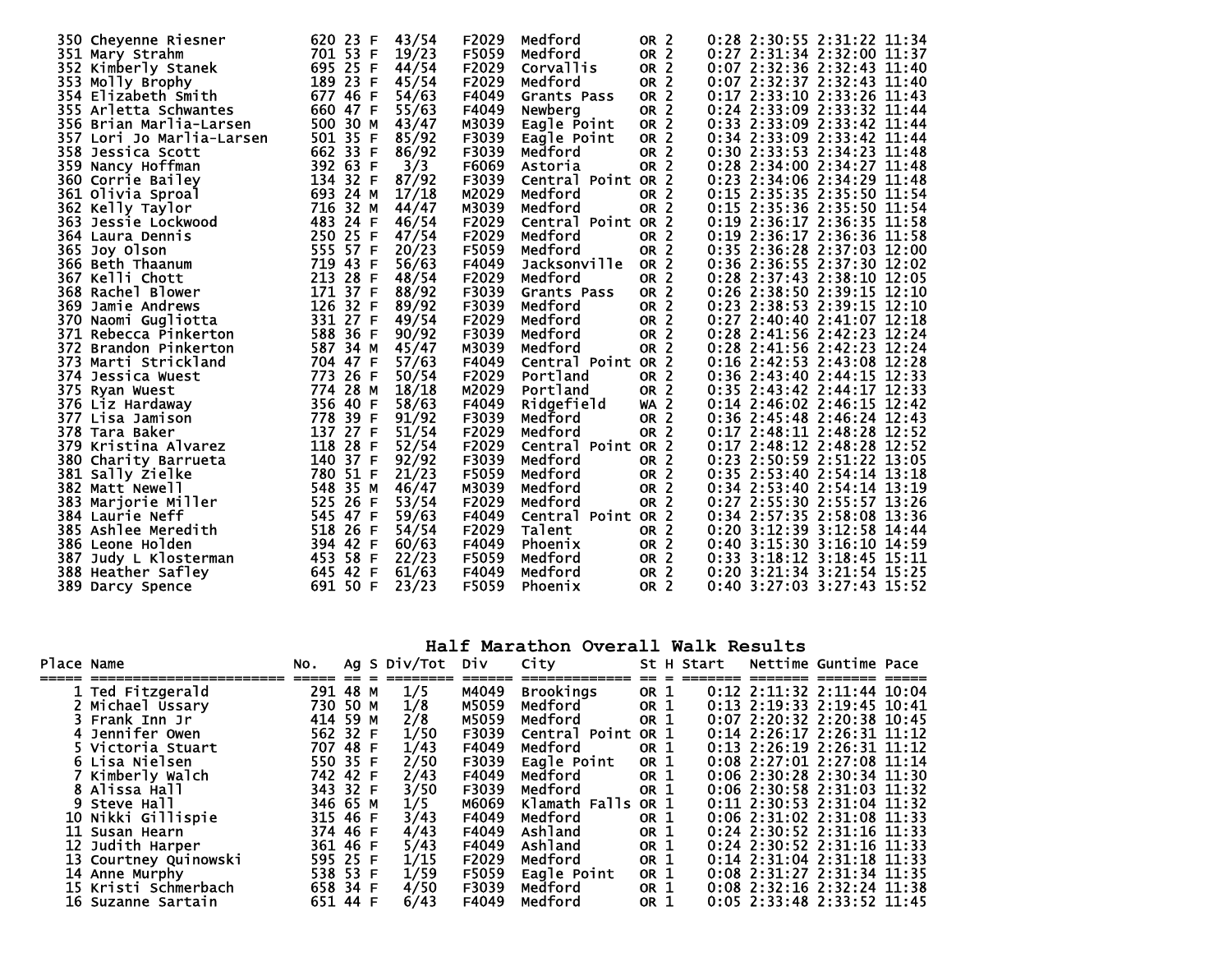| 17 Lynn Sullivan                       | 711 42 F | 7/43  | F4049 | Gold Hill          | OR <sub>1</sub> | $0:05$ 2:33:49 2:33:54 11:45 |
|----------------------------------------|----------|-------|-------|--------------------|-----------------|------------------------------|
| 18 Kendra Bolstad                      | 176 34 F | 5/50  | F3039 | Phoenix            | OR 1            | 0:04 2:34:25 2:34:28 11:48   |
| 19 Diane Coughlin                      | 229 54 F | 2/59  | F5059 | Medfird            | OR 1            | 0:04 2:34:41 2:34:44 11:49   |
| 20 Pamela Bartlett                     | 147 46 F | 8/43  | F4049 | Medford            | OR 1            | 0:14 2:37:03 2:37:16 12:01   |
| 21 Holly Henry                         | 383 39 F | 6/50  | F3039 | Medford            | OR 1            | 0:09 2:38:08 2:38:16 12:05   |
| 22 Jared Pulver                        | 593 34 M | 1/6   | M3039 | Medford            | OR 1            | 0:08 2:39:53 2:40:01 12:13   |
| 23 Sarah Anderson                      | 123 22 F | 2/15  | F2029 | Klamath Falls OR 1 |                 | 0:30 2:39:55 2:40:25 12:15   |
| 24 Jordan McCauley                     | 509 19 F | 1/2   | F0119 | Central Point OR 1 |                 | 0:12 2:41:45 2:41:56 12:22   |
| 25 Gena Hansen                         | 355 39 F | 7/50  | F3039 | Medford            | OR 1            | 0:11 2:43:06 2:43:16 12:28   |
| 26 Claudia Viets                       | 737 57 F | 3/59  | F5059 | Medford            | OR 1            | 0:01 2:46:14 2:46:15 12:42   |
| 27 Terry Friend                        | 296 54 F | 4/59  | F5059 | Medford            | OR 1            | 0:15 2:46:33 2:46:47 12:44   |
| 28 Amy Reed                            | 608 33 F | 8/50  | F3039 | Shady Cove         | OR 1            | 0:07 2:47:53 2:47:59 12:50   |
| 29 Sandy Lagasse                       | 463 43 F | 9/43  | F4049 | <b>Brookings</b>   | OR 1            | 0:03 2:48:20 2:48:22 12:52   |
| <b>30 Gordon Renskers</b>              | 613 57 M | 3/8   | M5059 | Medford            | OR 1            | 0:07 2:48:45 2:48:51 12:54   |
|                                        | 596 53 F |       |       |                    |                 |                              |
| 31 Lori Quinowski<br>32 Rhonda Collins | 223 53 F | 5/59  | F5059 | Medford            | OR 1            | 0:12 2:49:04 2:49:15 12:56   |
|                                        |          | 6/59  | F5059 | Medford            | OR 1            | 0:05 2:49:11 2:49:16 12:56   |
| 33 Christine Eshelman                  | 280 30 F | 9/50  | F3039 | <b>Beaverton</b>   | OR 1            | 0:06 2:49:10 2:49:16 12:56   |
| 34 Paula Audley                        | 131 49 F | 10/43 | F4049 | Eagle Point        | OR 1            | 0:02 2:49:34 2:49:35 12:57   |
| 35 Vickie Helfrich                     | 379 54 F | 7/59  | F5059 | Phoenix            | OR 1            | 0:06 2:50:08 2:50:13 13:00   |
| 36 Toni Parker                         | 566 49 F | 11/43 | F4049 | Central Point OR 1 |                 | 0:01 2:51:47 2:51:48 13:07   |
| 37 Holly Zieser                        | 781 46 F | 12/43 | F4049 | Grants Pass        | OR 1            | 0:02 2:51:47 2:51:48 13:07   |
| 38 Jake Jakabosky                      | 419 41 M | 2/5   | M4049 | Central Point OR 1 |                 | 0:10 2:51:41 2:51:50 13:07   |
| 39 Diana Gilley                        | 314 56 F | 8/59  | F5059 | Medford            | OR 1            | 0:11 2:52:14 2:52:24 13:10   |
| 40 Amy Acosta                          | 108 35 F | 10/50 | F3039 | Eagle Point        | OR 1            | 0:32 2:52:01 2:52:32 13:11   |
| 41 Lindi Grantland                     | 324 31 F | 11/50 | F3039 | Medford            | OR 1            | 2:52:57 13:13                |
| 42 Monica Kochlacs                     | 455 38 F | 12/50 | F3039 | Medford            | OR 1            | 0:03 2:52:55 2:52:57 13:13   |
| 43 Staci Nickelson                     | 549 38 F | 13/50 | F3039 | Klamath Falls OR 1 |                 | 0:30 2:55:14 2:55:43 13:25   |
| 44 Susan Hollingsworth                 | 396 53 F | 9/59  | F5059 | Ashland            | OR 1            | 0:11 2:56:54 2:57:05 13:32   |
| 45 Ada Sanchez                         | 647 25 F | 3/15  | F2029 | Medford            | OR 1            | 0:01 2:57:13 2:57:13 13:32   |
| 46 Gabrielle Conway                    | 226 29 F | 4/15  | F2029 | Springfield        | OR 1            | 0:01 2:58:56 2:58:56 13:40   |
| 47 Gail Fischer                        | 286 48 F | 13/43 | F4049 | Central Point OR 1 |                 | 0:02 2:59:03 2:59:04 13:41   |
| 48 Heather Ayers                       | 132 51 F | 10/59 | F5059 | Ashland            | OR 1            | 0:22 2:58:58 2:59:20 13:42   |
| 49 Teresa Reavis                       | 606 51 F | 11/59 | F5059 | Central Point OR 1 |                 | 0:12 3:00:59 3:01:11 13:50   |
| 50 Shirley Voight                      | 741 64 F | 1/10  | F6069 | Klamath Falls OR 1 |                 | 0:31 3:00:57 3:01:27 13:52   |
| 51 Christina Saunders                  | 653 59 F | 12/59 | F5059 | Medford            | OR 1            | 0:01 3:02:10 3:02:11 13:55   |
| 52 Karla Bettencourt                   | 165 48 F | 14/43 | F4049 | Central Point OR 1 |                 | 0:05 3:03:20 3:03:24 14:00   |
| 53 Maegan Miller                       | 524 27 F | 5/15  | F2029 | Central Point OR 1 |                 | 0:05 3:03:21 3:03:26 14:01   |
| 54 Joshua Babb                         | 133 32 M | 2/6   | M3039 | Roque River        | OR 1            | 0:14 3:03:39 3:03:53 14:03   |
| 55 Kelley Carr                         | 202 29 F | 6/15  | F2029 | Walla Walla        | WA 1            | 0:09 3:04:21 3:04:29 14:05   |
| 56 Celeste Marokus                     | 502 35 F | 14/50 | F3039 | Ashland            | OR 1            | 0:09 3:04:41 3:04:50 14:07   |
| 57 Katie Snyder                        | 686 40 F | 15/43 | F4049 | Central Point OR 1 |                 | 0:02 3:06:14 3:06:16 14:14   |
| 58 Carolyn Watermam                    | 747 53 F | 13/59 | F5059 | Central Point OR 1 |                 | 0:15 3:07:01 3:07:15 14:18   |
| 59 Bryan Perreard                      | 577 33 M | 3/6   | M3039 | Central Point OR 1 |                 | 0:15 3:08:13 3:08:27 14:24   |
| 60 Lelia Rountree                      | 639 53 F | 14/59 | F5059 | Jacksonville       | OR 1            | 0:17 3:08:12 3:08:29 14:24   |
| 61 Ron Worland                         | 770 66 M | 2/5   | м6069 | Medford            | OR 1            | 3:09:19 14:28                |
| 62 Shelley Pugliano                    | 592 32 F | 15/50 | F3039 | Central Point OR 1 |                 | 3:09:20 14:28                |
| 63 Linda Thomas                        | 723 49 F | 16/43 | F4049 | Medford            | OR 1            | 0:12 3:10:49 3:11:01 14:35   |
| 64 Margaret Funch                      | 300 70 F | 1/2   | F7099 | Medford            | OR 1            | 0:08 3:10:54 3:11:01 14:35   |
| 65 Pamela Erwin                        | 279 64 F | 2/10  | F6069 | Ashland            | OR 1            | 0:03 3:10:58 3:11:01 14:35   |
| 66 Erica Vaughn                        | 793 38 F | 16/50 | F3039 | Portland           | OR 1            | $0:21$ 3:11:13 3:11:33 14:38 |
| 67 Elizabeth Baymiller                 | 154 41 F | 17/43 | F4049 | Central Point OR 1 |                 | 0:04 3:12:11 3:12:14 14:41   |
| 68 Jay Baymiller                       | 155 41 M | 3/5   | M4049 | Central Point OR 1 |                 | 0:04 3:12:11 3:12:14 14:41   |
| 69 Jill Carpenter                      | 200 43 F | 18/43 | F4049 | White City         | OR 1            | 0:02 3:13:25 3:13:26 14:46   |
| 70 Jackie McGrath                      | 511 39 F | 17/50 | F3039 | White City         | OR 1            | 0:02 3:13:25 3:13:26 14:46   |
| 71 Sam Carpenter                       | 201 44 M | 4/5   | M4049 | Central Point OR 1 |                 | 0:02 3:13:26 3:13:28 14:47   |
| 72 Wende Edwards                       | 272 39 F | 18/50 | F3039 | Central Point OR 1 |                 | 0:02 3:13:49 3:13:51 14:48   |
| 73 Contracia Adams                     | 109 37 F | 19/50 | F3039 | Medford            | OR 1            | 0:03 3:14:34 3:14:36 14:52   |
| 74 Ian Lance                           | 469 41 M | 5/5   | M4049 | Medford            | OR 1            | 0:02 3:14:35 3:14:37 14:52   |
| 75 Cheryl Inn                          | 413 56 F | 15/59 | F5059 | Medford            | OR 1            | 0:07 3:14:56 3:15:02 14:54   |
| 76 Susan Chenoweth                     | 209 56 F | 16/59 | F5059 | Medford            | OR 1            | 0:16 3:15:01 3:15:17 14:55   |
| 77 Douglas Chenoweth                   | 208 59 M | 4/8   | M5059 | Medford            | OR 1            | 0:16 3:15:01 3:15:17 14:55   |
| 78 Acsa Gregory                        | 327 57 F | 17/59 | F5059 | Grants Pass        | OR 1            | 0:05 3:16:09 3:16:13 14:59   |
| 79 Susan Huff                          | 403 46 F | 19/43 | F4049 | Grants Pass        | OR 1            | 0:04 3:16:11 3:16:15 14:59   |
|                                        |          |       |       |                    |                 |                              |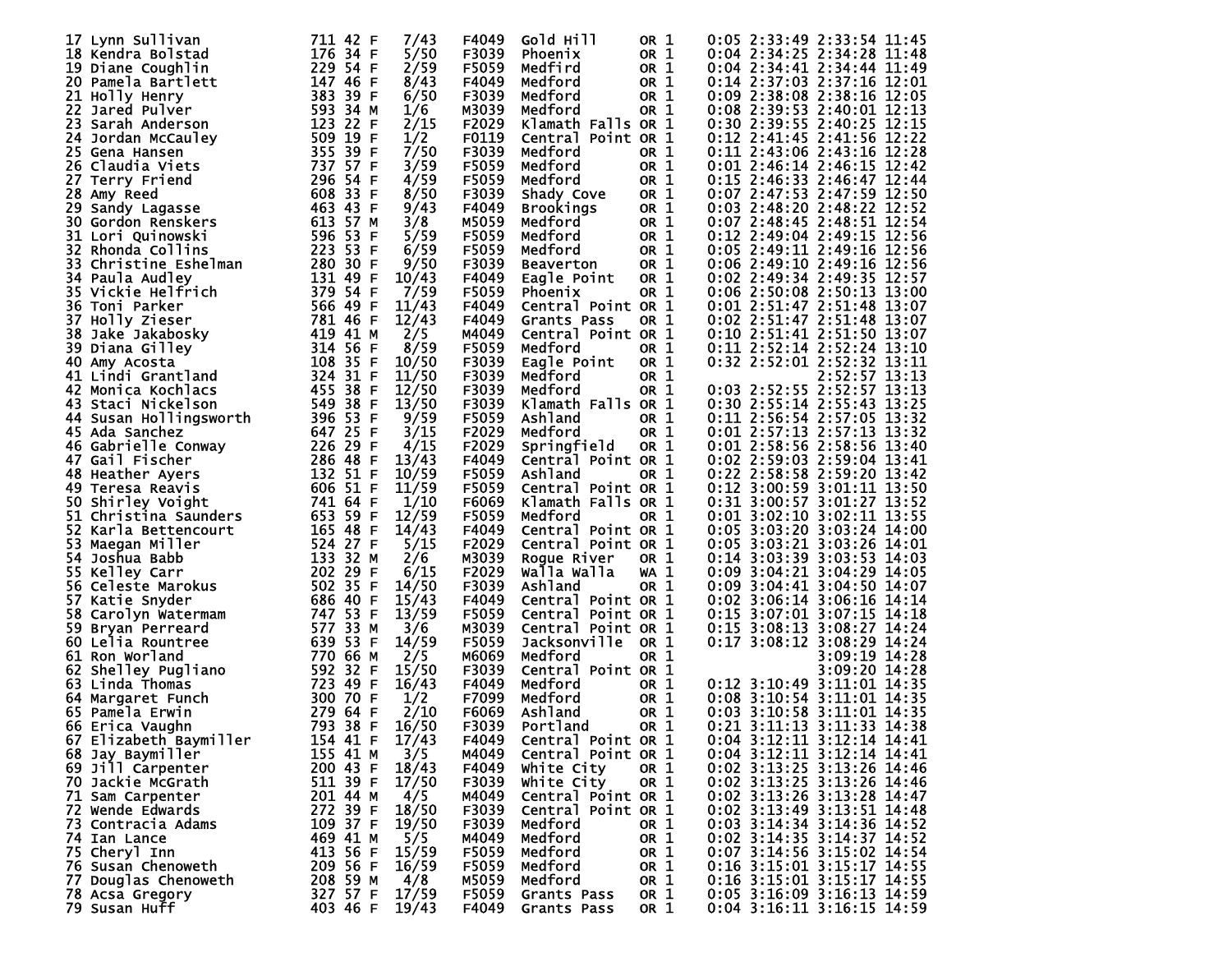| 80 Patrick Gillette     | 313 57 M     | 5/8   | M5059 | Medford            | OR 1            | 0:07 3:16:11 3:16:18 15:00      |
|-------------------------|--------------|-------|-------|--------------------|-----------------|---------------------------------|
| 81 Nina Gillette        | 312 63 M     | 3/5   | M6069 | Medford            | OR 1            | $0:08$ 3:16:11 3:16:18 15:00    |
|                         | 681 57 F     | 18/59 | F5059 |                    |                 | 0:03 3:16:58 3:17:01 15:03      |
| 82 Patty Smith          |              |       |       | Grants Pass        | OR 1            |                                 |
| 83 Rita L. Kurz         | 461 58 F     | 19/59 | F5059 | Merlin             | OR 1            | 0:03 3:16:59 3:17:02 15:03      |
| 84 Darla Shaver         | 666 47 F     | 20/43 | F4049 | Medford            | OR 1            | 0:28 3:17:23 3:17:50 15:07      |
| 85 Ashley Crocker       | 234 20 F     | 7/15  | F2029 | White City         | OR 1            | 0:14 3:17:58 3:18:11 15:08      |
| 86 Mary South           | 689 51 F     | 20/59 | F5059 | Phoenix            | OR 1            | 0:12 3:18:01 3:18:12 15:08      |
| 87 Jamie South          | 688 28 F     | 8/15  | F2029 | Phoenix            | OR 1            | 0:13 3:18:00 3:18:12 15:08      |
| 88 Shannon MacLauchlan  | 496 34 F     | 20/50 | F3039 | Central Point OR 1 |                 | 0:10 3:18:33 3:18:43 15:11      |
| 89 Melissa McNeil       | 513 34 F     | 21/50 | F3039 | Medford            | OR 1            | 0:10 3:18:33 3:18:43 15:11      |
| 90 Trina Richey         | 616 49 F     | 21/43 | F4049 | Talent             | OR 1            | 0:16 3:18:41 3:18:57 15:12      |
|                         |              |       |       |                    |                 |                                 |
| 91 Debbie Mobley        | 527 58 F     | 21/59 | F5059 | Talent             | OR 1            | 0:17 3:18:41 3:18:57 15:12      |
| 92 Shirley Roberts      | 624 64 F     | 3/10  | F6069 | Medford            | OR 1            | 0:17 3:19:30 3:19:47 15:15      |
| 93 Eileen Whitten       | 755 52 F     | 22/59 | F5059 | Medford            | OR 1            | 0:21 3:19:38 3:19:58 15:16      |
| 94 Kathleen Benton      | 163 53<br>-F | 23/59 | F5059 | Carmichael         | CA <sub>1</sub> | 0:21 3:19:38 3:19:58 15:16      |
| 95 Susan Unger          | 729 55 F     | 24/59 | F5059 | Ashland            | OR 1            | 0:03 3:20:33 3:20:35 15:19      |
| 96 Bonnie Cox           | 231 59 F     | 25/59 | F5059 | Medford            | OR 1            | 0:09 3:20:36 3:20:45 15:20      |
| 97 Gary Cox             | 232 60 M     | 4/5   | M6069 | Medford            | OR 1            | 0:09 3:20:37 3:20:45 15:20      |
| 98 Lisa Tallman         | 713 45 F     | 22/43 | F4049 | Medford            | OR 1            | 0:19 3:20:57 3:21:16 15:22      |
|                         | 575 30 M     | 4/6   |       |                    |                 |                                 |
| 99 James Pearson        |              |       | M3039 | Eagle Point        | OR 1            | 0:01 3:21:18 3:21:18 15:22      |
| 100 Catherine Pearson   | 574 31 F     | 22/50 | F3039 | Eagle Point        | OR 1            | 0:01 3:21:18 3:21:19 15:23      |
| 101 Monica Weyhe        | 753 58 F     | 26/59 | F5059 | Central Point OR 1 |                 | 0:21 3:21:08 3:21:29 15:23      |
| 102 Bridgette Loveland  | 488 23 F     | 9/15  | F2029 | Medford            | OR 1            | 0:06 3:21:41 3:21:47 15:25      |
| 103 Debra Gardner       | 304 59 F     | 27/59 | F5059 | Eagle Point        | OR 1            | 0:17 3:21:30 3:21:47 15:25      |
| 104 Glenda Sarratt      | 650 54 F     | 28/59 | F5059 | Central Point OR 1 |                 | 0:18 3:21:29 3:21:47 15:25      |
| 105 Cathy Hamrin        | 352 54 F     | 29/59 | F5059 | Jacksonville       | OR 1            | 0:07 3:21:53 3:22:00 15:26      |
| 106 Sharon Read         | 605 56 F     | 30/59 | F5059 | Medford            | OR 1            | 0:15 3:21:59 3:22:14 15:27      |
| 107 Mari Nab            | 542 35 F     | 23/50 | F3039 | Central Point OR 1 |                 | 0:16 3:22:00 3:22:15 15:27      |
|                         | 489 34 F     | 24/50 |       |                    |                 |                                 |
| 108 Laura Lovrien       |              |       | F3039 | Eagle Point        | OR 1            | 0:13 3:22:08 3:22:21 15:27      |
| 109 Cindy Clark         | 215 51 F     | 31/59 | F5059 | Medford            | OR 1            | 0:26 3:22:24 3:22:50 15:29      |
| 110 Candace Hinzmann    | 389 50 F     | 32/59 | F5059 | Medford            | OR 1            | 0:23 3:24:03 3:24:25 15:37      |
| 111 Cynthia Heim        | 376 52 F     | 33/59 | F5059 | Medford            | OR 1            | 0:12 3:24:44 3:24:56 15:39      |
| 112 Margaret Lamson     | 467 51 F     | 34/59 | F5059 | Medford            | OR 1            | 3:24:56 15:39                   |
| 113 Susanne Hippke      | 391 46 F     | 23/43 | F4049 | Maple Valley       | <b>WA 1</b>     | 0:21 3:25:52 3:26:12 15:45      |
| 114 Janda Ames          | 119 45 F     | 24/43 | F4049 | Central Point OR 1 |                 | 0:24 3:26:17 3:26:41 15:47      |
| 115 Tamara Abbett       | 104 48 F     | 25/43 | F4049 | Phoenix            | OR 1            | 0:24 3:26:18 3:26:41 15:47      |
| <b>116 Beckie Doud</b>  | 263 64 F     | 4/10  | F6069 | Medford            | OR 1            | 0:04 3:27:54 3:27:57 15:53      |
|                         |              |       |       |                    |                 |                                 |
| 117 Cindy Andrews       | 125 57 F     | 35/59 | F5059 | Portland           | OR 1            | 0:05 3:27:54 3:27:58 15:53      |
| 118 Diane Patten        | 570 35 F     | 25/50 | F3039 | Jacksonville       | OR 1            | 0:19 3:28:08 3:28:26 15:55      |
| 119 Christin Sherbourne | 668 40 F     | 26/43 | F4049 | Jacksonville       | OR 1            | 0:19 3:28:08 3:28:27 15:55      |
| 120 Kelly Soter         | 687 35 F     | 26/50 | F3039 | Central Point OR 1 |                 | $0:20$ 3:28:08<br>3:28:27 15:55 |
| 121 Megan Roby          | 630 41 F     | 27/43 | F4049 | Central Point OR 1 |                 | 1:59 3:26:49 3:28:48 15:57      |
| 122 Melonie Di Tommaso  | 254 39<br>-F | 27/50 | F3039 | Medford            | OR 1            | 2:00 3:26:49<br>3:28:48 15:57   |
| 123 Beth O'Connor       | 553 43 F     | 28/43 | F4049 | Medford            | OR 1            | 0:22 3:29:28 3:29:50 16:02      |
| 124 Kara Jones          | 431 40 F     | 29/43 | F4049 | Medford            | OR 1            | $0:23$ 3:29:28<br>3:29:50 16:02 |
| 125 Teresa Barry        | 145 41 F     | 30/43 | F4049 | Medford            | OR 1            | $0:22$ 3:29:29<br>3:29:50 16:02 |
|                         | 497 32 F     | 28/50 | F3039 | Central Point OR 1 |                 | $0:20$ 3:30:16<br>3:30:35 16:05 |
| 126 Jenny Magerle       |              |       |       |                    |                 |                                 |
| 127 Heather Aarseth     | 103 30 F     | 29/50 | F3039 | <b>Beaverton</b>   | OR 1            | 3:30:51 16:06                   |
| 128 Amy Lamensdorf      | 465 44 F     | 31/43 | F4049 | Medford            | OR 1            | 0:22 3:31:33 3:31:54 16:11      |
| 129 Mark Lamensdorf     | 466 50 M     | 6/8   | M5059 | Medford            | OR 1            | 0:23 3:31:32 3:31:54 16:11      |
| 130 Tina Hause          | 366 50 F     | 36/59 | F5059 | Grants Pass        | OR 1            | 0:24 3:31:49 3:32:12 16:12      |
| 131 Shawn Hardy         | 358 31 M     | 5/6   | M3039 | Cave Junction OR 1 |                 | 0:07 3:32:41 3:32:47 16:15      |
| 132 Margaret (p Elkin   | 274 46 F     | 32/43 | F4049 | Jacksonville OR 1  |                 | 0:10 3:33:41 3:33:51 16:20      |
| 133 Tracy Parent        | 565 39 F     | 30/50 | F3039 | Central Point OR 1 |                 | 0:02 3:34:04 3:34:05 16:21      |
| 134 Melanie Breidenthal | 186 38 F     | 31/50 | F3039 | Medford            | OR 1            | 0:02 3:34:04 3:34:06 16:21      |
|                         |              |       |       |                    |                 | 0:10 3:34:32 3:34:41 16:24      |
| 135 Miranda Ganger      | 303 28 F     | 10/15 | F2029 | Central Point OR 1 |                 |                                 |
| 136 Angela Keylock      | 449 32 F     | 32/50 | F3039 | Central Point OR 1 |                 | 0:14 3:34:33 3:34:47 16:24      |
| 137 Susan Brault        | 185 59 F     | 37/59 | F5059 | Medford            | OR 1            | 0:32 3:34:37 3:35:08 16:26      |
| 138 L Sue Washington    | 746 59 F     | 38/59 | F5059 | Trail              | OR 1            | 0:33 3:34:37 3:35:09 16:26      |
| 139 Pamela Ortiz        | 560 47 F     | 33/43 | F4049 | Rogue River        | OR 1            | 0:29 3:35:03 3:35:32 16:28      |
| 140 Antoinette Vizzini  | 739 47 F     | 34/43 | F4049 | Rogue River        | OR 1            | 0:29 3:35:03 3:35:32 16:28      |
| 141 Rebecca Lumsden     | 493 38 F     | 33/50 | F3039 | Rogue River        | OR 1            | 0:29 3:35:03 3:35:32 16:28      |
| 142 Cyndi Biondi        | 167 54 F     | 39/59 | F5059 | Portland           | OR 1            | 0:21 3:35:45 3:36:06 16:30      |
|                         |              |       |       |                    |                 |                                 |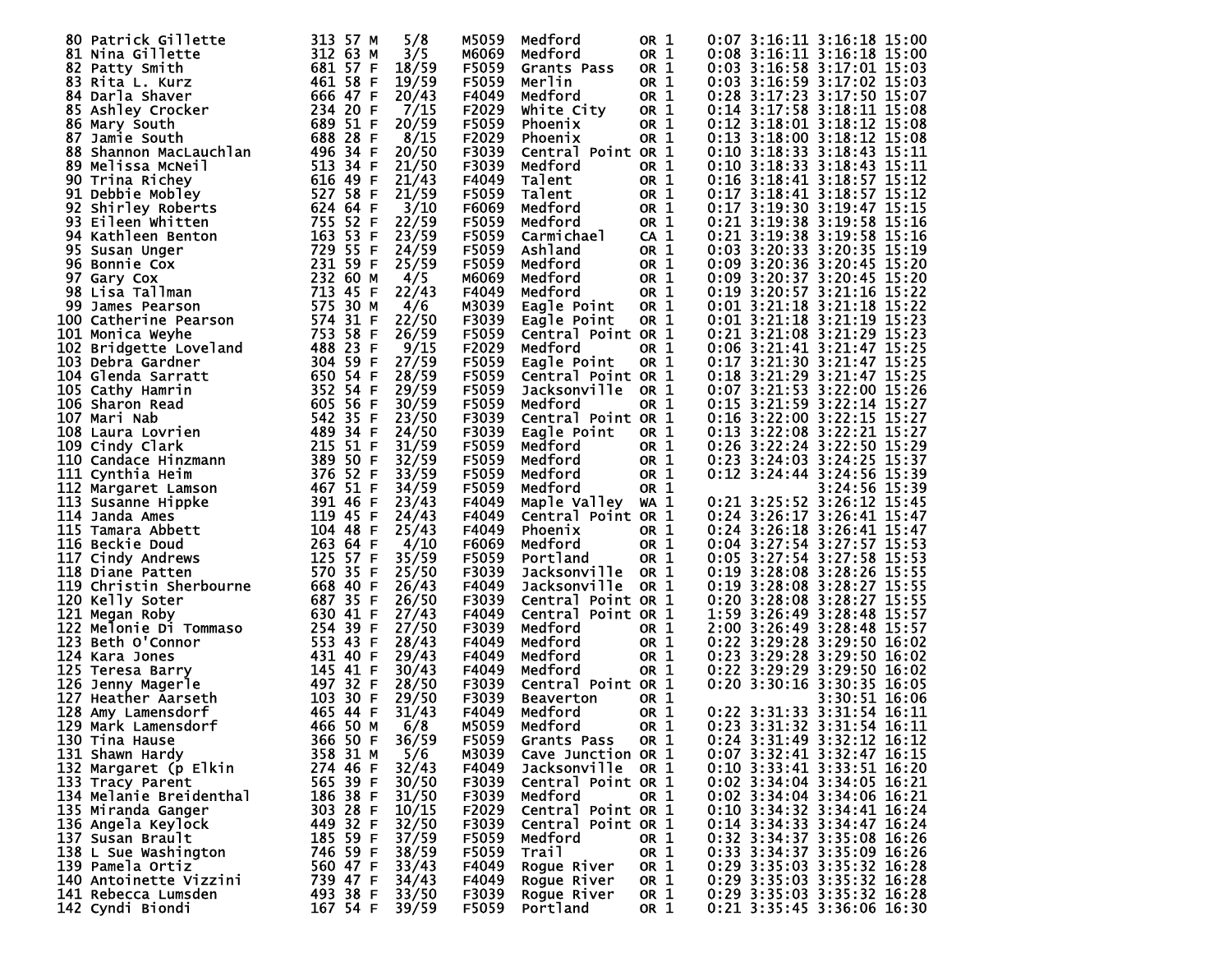| 143 Donna Biondi         | 168 38 F | 34/50 | F3039 | Portland              | OR 1            | 0:22 3:35:45 3:36:06 16:30   |
|--------------------------|----------|-------|-------|-----------------------|-----------------|------------------------------|
| 144 Haley Biondi         | 169 28 F | 11/15 | F2029 | Portland              | OR 1            | 0:23 3:35:44 3:36:06 16:30   |
| 145 Cheryl Marrs         | 504 52 F | 40/59 | F5059 | Medford               | OR 1            | 0:06 3:36:18 3:36:24 16:32   |
| 146 Debbie Sullivan      | 710 50 F | 41/59 | F5059 | Grants Pass           | OR 1            | 0:04 3:36:22 3:36:25 16:32   |
| 147 Susan Heisler        | 378 39 F | 35/50 | F3039 | San Diego             | CA <sub>1</sub> | 0:04 3:36:26 3:36:30 16:32   |
| 148 Sharon Regan         | 609 64 F | 5/10  | F6069 | Grants Pass           | OR 1            | 0:05 3:36:25 3:36:30 16:32   |
| 149 Marilyn Hawkins      | 369 59 F | 42/59 | F5059 | Ashland               | OR 1            | 0:05 3:36:27 3:36:31 16:32   |
|                          |          |       |       | Ashland               |                 | 0:03 3:36:29 3:36:32 16:32   |
| 150 Vicki Griesinger     | 328 57 F | 43/59 | F5059 |                       | OR 1            |                              |
| 151 Stephanie Aguirre    | 111 61 F | 6/10  | F6069 | Jacksonville          | OR 1            | 0:25 3:36:08 3:36:32 16:32   |
| 152 Christie Sanders     | 648 41 F | 35/43 | F4049 | Medford               | OR 1            | 0:10 3:36:23 3:36:33 16:32   |
| 153 Julie Harris         | 362 51 F | 44/59 | F5059 | Grants Pass           | OR 1            | 0:09 3:36:35 3:36:43 16:33   |
| 154 Lori Bouquet         | 180 48 F | 36/43 | F4049 | Grants Pass           | OR 1            | 0:08 3:36:36 3:36:43 16:33   |
| 155 Ashley Rejcek        | 612 35 F | 36/50 | F3039 | Medford               | OR 1            | 0:10 3:37:16 3:37:25 16:36   |
| 156 Marianne Robison     | 629 51 F | 45/59 | F5059 | Medford               | OR 1            | 0:24 3:38:23 3:38:47 16:43   |
| 157 Sara Enriquez        | 277 57 F | 46/59 | F5059 | Medford               | OR 1            | 0:24 3:38:25 3:38:48 16:43   |
| 158 Amy Mulhollen        | 535 28 F | 12/15 | F2029 | Medford               | OR 1            | 0:25 3:39:20 3:39:44 16:47   |
| 159 Katie Kendall        | 446 33 F | 37/50 | F3039 | Central Point OR 1    |                 | 0:25 3:39:20 3:39:45 16:47   |
| 160 Wendy Mayfield       | 508 52 F | 47/59 | F5059 | Medford               | OR 1            | 0:10 3:40:35 3:40:45 16:52   |
| 161 Karen Davis          | 245 55 F | 48/59 | F5059 | Central Point OR 1    |                 | 0:16 3:40:33 3:40:49 16:52   |
| 162 Karen Miller         | 523 35 F | 38/50 | F3039 | Grants Pass           | OR 1            | 0:25 3:42:36 3:43:01 17:02   |
| 163 Allison Hallin       | 347 38 F | 39/50 | F3039 | Medford               | OR 1            | 0:26 3:43:54 3:44:20 17:08   |
|                          | 349 56 M |       | M5059 | Medford               | OR 1            | 0:26 3:43:54 3:44:20 17:08   |
| 164 Ross Hallin          | 348 34 F | 7/8   | F3039 | Portland              |                 | 0:26 3:43:55 3:44:20 17:08   |
| 165 Brian Hallin         |          | 40/50 |       |                       | OR 1            |                              |
| 166 Kristen Robinson     | 627 41 F | 37/43 | F4049 | Medford               | OR 1            | $0:06$ 3:44:41 3:44:47 17:10 |
| 167 Marcia Holmes        | 398 58 F | 49/59 | F5059 | <b>Brownsville</b>    | CA <sub>1</sub> | 0:06 3:44:41 3:44:47 17:10   |
| 168 Deborah Robinson     | 626 61 F | 7/10  | F6069 | Medford               | OR 1            | $0:06$ 3:44:41 3:44:47 17:10 |
| 169 Debbi Newberg        | 547 44 F | 38/43 | F4049 | Central Point OR 1    |                 | 0:26 3:45:03 3:45:29 17:13   |
| 170 Amy Havice           | 368 43 F | 39/43 | F4049 | Central<br>Point OR 1 |                 | 0:26 3:45:03 3:45:29 17:13   |
| 171 Lynda Baker          | 135 45 F | 40/43 | F4049 | Central Point OR 1    |                 | 0:26 3:45:03 3:45:29 17:13   |
| 172 Rosie Taylor         | 717 29 F | 13/15 | F2029 | Medford               | OR 1            | 3:47:37 17:23                |
| 173 Greg J. Taylor       | 714 58 M | 8/8   | M5059 | Medford               | OR 1            | 0:30 3:47:08 3:47:38 17:23   |
| 174 Jacque Taylor        | 715 58 F | 50/59 | F5059 | Medford               | OR 1            | 0:31 3:47:09 3:47:39 17:23   |
| 175 Cathleen Chambers    | 206 50 F | 51/59 | F5059 | Ashland               | OR 1            | 0:28 3:49:11 3:49:38 17:32   |
| 176 Aaron Jarvi          | 421 29 M | 1/2   | M2029 | Ashland               | OR 1            | 0:29 3:49:10 3:49:38 17:32   |
| 177 Heather Templeton    | 718 31 F | 41/50 | F3039 | Medford               | OR 1            | 0:25 3:49:36 3:50:01 17:34   |
| 178 Stacy Lange          | 470 31 F | 42/50 | F3039 | Medford               | OR 1            | 0:24 3:49:37 3:50:01 17:34   |
| 179 Jessica Drake        | 265 33 F | 43/50 | F3039 | Medford               | OR 1            | 0:19 3:50:39 3:50:57 17:38   |
| 180 Kristine Daft        | 240 33 F | 44/50 | F3039 | Grants Pass           | OR 1            | 0:18 3:50:40 3:50:57 17:38   |
| 181 Colette Boehmer      | 174 58 F | 52/59 | F5059 | Medford               | OR 1            | 0:11 3:51:52 3:52:03 17:43   |
| 182 Cristina Sanz        | 649 51 F | 53/59 | F5059 | Medford               | OR 1            | 0:10 3:51:53 3:52:03 17:43   |
| 183 Susan Watkins        | 748 54 F | 54/59 | F5059 | Medford               | OR 1            | 0:10 3:51:54 3:52:04 17:43   |
|                          | 204 30 F | 45/50 | F3039 | Medford               |                 | 0:04 3:53:09 3:53:13 17:49   |
| 184 Teresa Casey         |          |       |       |                       | OR 1            | 0:04 3:53:10 3:53:13 17:49   |
| 185 Dawn Watson          | 749 38 F | 46/50 | F3039 | Talent                | OR 1            |                              |
| 186 Evelyn Aarseth       | 102 55 F | 55/59 | F5059 | Central Point OR 1    |                 | 0:16 3:52:58 3:53:13 17:49   |
| 187 Sandee McDaniel      | 510 38 F | 47/50 | F3039 | Talent                | OR 1            | 0:04 4:03:22 4:03:26 18:35   |
| 188 Wyatt Lewis          | 480 11 M | 1/1   | M0119 | Central Point OR 1    |                 | 0:13 4:09:56 4:10:08 19:06   |
| 189 Margie Moulin        | 533 46 F | 41/43 | F4049 | Medford               | OR 1            | 2:07 4:08:06 4:10:13 19:06   |
| 190 Dan Moulin           | 532 28 M | 2/2   | M2029 | Medford               | OR 1            | 2:07 4:08:06 4:10:13 19:06   |
| 191 Diana Croft          | 235 37 F | 48/50 | F3039 | Central Point OR 1    |                 | 0:14 4:10:45 4:10:58 19:10   |
| 192 Terry Croft          | 236 47 F | 42/43 | F4049 | Central Point OR 1    |                 | 0:17 4:11:29 4:11:45 19:14   |
| 193 Noelle Kellar        | 443 39 F | 49/50 | F3039 | Gold Hill             | OR 1            | 0:15 4:14:36 4:14:51 19:28   |
| 194 Sheri Richmond-Getty | 619 56 F | 56/59 | F5059 | Grants Pass           | OR 1            | 0:18 4:14:35 4:14:52 19:28   |
| 195 Rita Sullivan        | 712 61 F | 8/10  | F6069 | Medford               | OR 1            | 0:17 4:19:37 4:19:53 19:51   |
| 196 Patricia Crain       | 233 64 F | 9/10  | F6069 | Medford               | OR 1            | 0:17 4:19:36 4:19:53 19:51   |
| 197 Julie Rossi          | 635 51 F | 57/59 | F5059 | Medford               | OR 1            | 0:16 4:20:39 4:20:55 19:55   |
| 198 Shirley D Patton     | 572 74 F | 2/2   | F7099 | Ashland               | OR 1            | 0:19 4:34:06 4:34:24 20:57   |
| 199 Mike Gorton          | 321 60 M | 5/5   | м6069 | Ashland               | OR 1            | 0:21 4:34:05 4:34:25 20:57   |
| 200 Eric Guyer           | 335 38 M | 6/6   | M3039 | Ashland               | OR 1            | 0:25 4:34:13 4:34:37 20:58   |
| 201 Dawn Varney          | 735 28 F | 14/15 | F2029 | Ashland               | OR 1            | 0:27 4:45:26 4:45:53 21:50   |
| 202 Darlene Varney       | 734 57 F | 58/59 | F5059 | Kerby                 | OR 1            | 0:28 4:45:26 4:45:53 21:50   |
|                          |          |       |       |                       |                 |                              |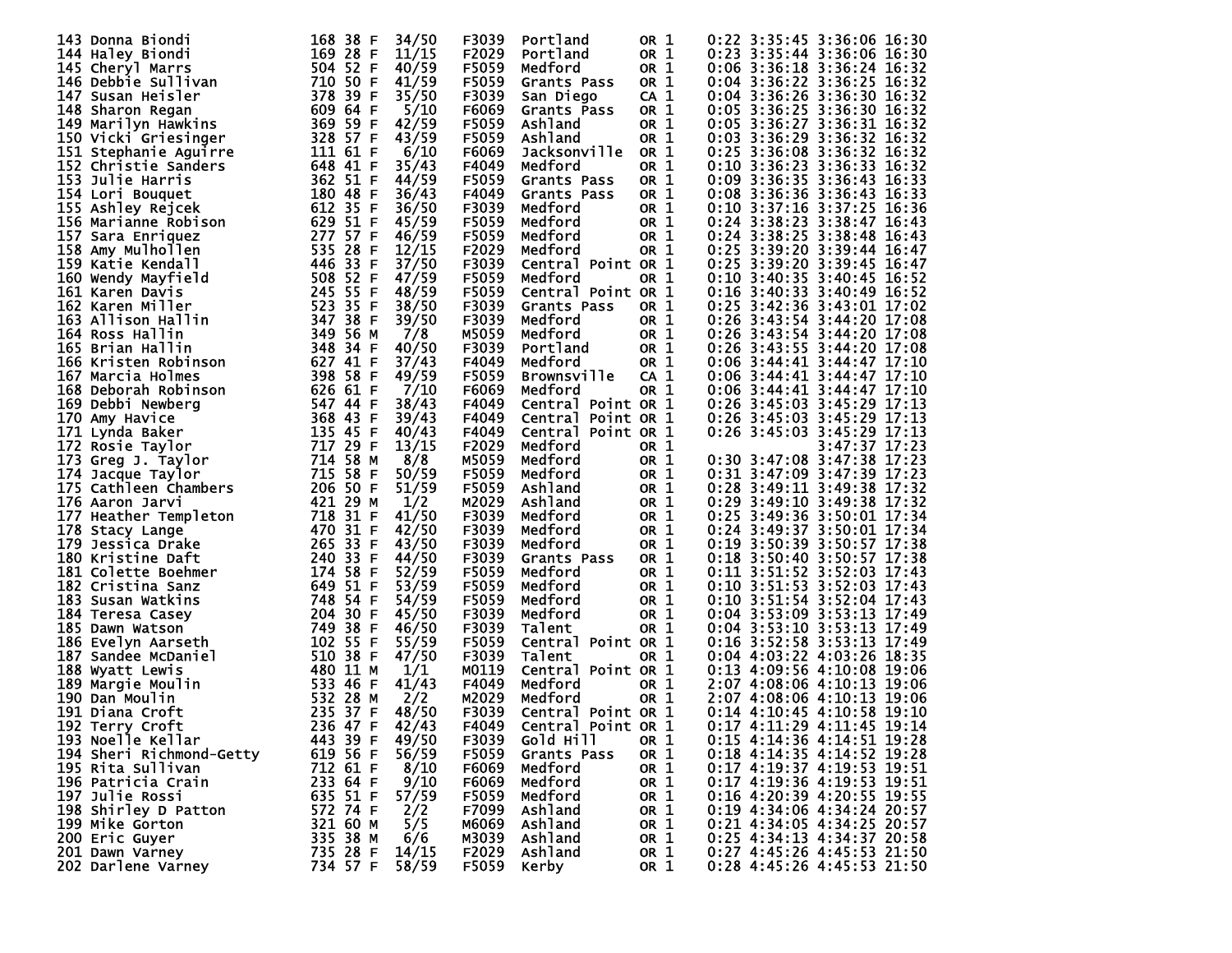| MALE AGE GROUP: 01 TO 19                                                                                                                                                                                                                                       |                  |      |                                                                                                                                                                                                                                                        |                    |
|----------------------------------------------------------------------------------------------------------------------------------------------------------------------------------------------------------------------------------------------------------------|------------------|------|--------------------------------------------------------------------------------------------------------------------------------------------------------------------------------------------------------------------------------------------------------|--------------------|
| 1 Tristan Akery                                                                                                                                                                                                                                                | 15 1:46:55       | 8:10 | 4 Mason Hageman<br>4 Mason Hageman<br>5 William Iversen<br>6 Wyatt Lewis                                                                                                                                                                               | 13 2:09:24 9:53    |
| 2 Alex Dalton                                                                                                                                                                                                                                                  | 18 1:52:49       | 8:37 |                                                                                                                                                                                                                                                        | 17 2:10:51 10:00   |
| 3 Matthew Hageman                                                                                                                                                                                                                                              | 11 2:05:58       | 9:37 |                                                                                                                                                                                                                                                        | 11 4:10:08 19:06   |
| FEMALE AGE GROUP: 01 TO 19                                                                                                                                                                                                                                     |                  |      |                                                                                                                                                                                                                                                        |                    |
| 1 Jordan McCauley                                                                                                                                                                                                                                              | 19 2:41:56 12:22 |      |                                                                                                                                                                                                                                                        |                    |
| MALE AGE GROUP: 20 TO 29                                                                                                                                                                                                                                       |                  |      |                                                                                                                                                                                                                                                        |                    |
| 27 1:14:02<br>27 1:14:02<br>27 1:14:02<br>27 1:14:02<br>27 1:33:05<br>3 Brian Koeninger<br>4 Travis Holden<br>5 John Gallo<br>5 John Gallo<br>6 Lucas Lembrick<br>7 Adam Johnson<br>8 Dan Johnson<br>27 1:38:09<br>27 1:38:09<br>27 1:38:09<br>27 1:38:09<br>2 |                  | 5:40 | 11 Luke Barsalou                                                                                                                                                                                                                                       | 28 1:53:07<br>8:39 |
|                                                                                                                                                                                                                                                                |                  | 6:21 | 11 Luke Barsalou<br>12 Matt Philbrick<br>13 Andrew Burg<br>13 Andrew Burg<br>14 Mike Barry<br>14 Mike Barry<br>15 Lauren Jespersen<br>24 2:01:50 9:18<br>16 Aaron Aarseth<br>28 2:29:02 11:23<br>16 Aaron Aarseth<br>28 2:29:02 11:23<br>17 Olivia Spr |                    |
|                                                                                                                                                                                                                                                                |                  | 7:07 |                                                                                                                                                                                                                                                        |                    |
|                                                                                                                                                                                                                                                                |                  | 7:30 |                                                                                                                                                                                                                                                        |                    |
|                                                                                                                                                                                                                                                                |                  |      |                                                                                                                                                                                                                                                        |                    |
|                                                                                                                                                                                                                                                                |                  | 7:41 |                                                                                                                                                                                                                                                        |                    |
|                                                                                                                                                                                                                                                                |                  | 7:51 |                                                                                                                                                                                                                                                        |                    |
|                                                                                                                                                                                                                                                                |                  | 8:00 |                                                                                                                                                                                                                                                        |                    |
|                                                                                                                                                                                                                                                                |                  | 8:14 |                                                                                                                                                                                                                                                        |                    |
|                                                                                                                                                                                                                                                                |                  | 8:22 |                                                                                                                                                                                                                                                        |                    |
| 10 Joshua Fronek                                                                                                                                                                                                                                               |                  | 8:32 |                                                                                                                                                                                                                                                        |                    |
| FEMALE AGE GROUP: 20 TO 29                                                                                                                                                                                                                                     |                  |      |                                                                                                                                                                                                                                                        |                    |
|                                                                                                                                                                                                                                                                |                  |      |                                                                                                                                                                                                                                                        |                    |
|                                                                                                                                                                                                                                                                |                  |      |                                                                                                                                                                                                                                                        |                    |
|                                                                                                                                                                                                                                                                |                  |      |                                                                                                                                                                                                                                                        |                    |
|                                                                                                                                                                                                                                                                |                  |      |                                                                                                                                                                                                                                                        |                    |
|                                                                                                                                                                                                                                                                |                  |      |                                                                                                                                                                                                                                                        |                    |
|                                                                                                                                                                                                                                                                |                  |      |                                                                                                                                                                                                                                                        |                    |
|                                                                                                                                                                                                                                                                |                  |      |                                                                                                                                                                                                                                                        |                    |
|                                                                                                                                                                                                                                                                |                  |      |                                                                                                                                                                                                                                                        |                    |
|                                                                                                                                                                                                                                                                |                  |      |                                                                                                                                                                                                                                                        |                    |
|                                                                                                                                                                                                                                                                |                  |      |                                                                                                                                                                                                                                                        |                    |
|                                                                                                                                                                                                                                                                |                  |      |                                                                                                                                                                                                                                                        |                    |
|                                                                                                                                                                                                                                                                |                  |      |                                                                                                                                                                                                                                                        |                    |
| 10 Josina Fronek<br>AALE AGE GROUP: 20 TO 29<br>1 xierra Huggins<br>29 1:31:30 8:53<br>2 1 xierra Huggins<br>29 1:31:50 8:53<br>3 Stacie Koehler<br>29 1:31:58 7:12<br>4 Lindsay Hale<br>4 Sashie Winner<br>20 1:37:38 7:28<br>5 Jodi Scott<br>26 1:33         |                  |      | 20 Dan Moulin 28 4:10:13 19:06<br>35 Amy Hardy 29 2:21:52 10:50<br>37 Amy Hardy 29 2:21:52 10:56<br>37 Miranda Lozano 24 2:23:12 112.56<br>37 Miranda Lozano 24 2:23:12 112.56<br>38 Renee Bowman 28 2:25:17 11:06<br>40 Ashley Sims 27 2:             |                    |
|                                                                                                                                                                                                                                                                |                  |      |                                                                                                                                                                                                                                                        |                    |
|                                                                                                                                                                                                                                                                |                  |      |                                                                                                                                                                                                                                                        |                    |
|                                                                                                                                                                                                                                                                |                  |      |                                                                                                                                                                                                                                                        |                    |
|                                                                                                                                                                                                                                                                |                  |      |                                                                                                                                                                                                                                                        |                    |
|                                                                                                                                                                                                                                                                |                  |      |                                                                                                                                                                                                                                                        |                    |
|                                                                                                                                                                                                                                                                |                  |      |                                                                                                                                                                                                                                                        |                    |
|                                                                                                                                                                                                                                                                |                  |      |                                                                                                                                                                                                                                                        |                    |
|                                                                                                                                                                                                                                                                |                  |      |                                                                                                                                                                                                                                                        |                    |
|                                                                                                                                                                                                                                                                |                  |      |                                                                                                                                                                                                                                                        |                    |
|                                                                                                                                                                                                                                                                |                  |      |                                                                                                                                                                                                                                                        |                    |
|                                                                                                                                                                                                                                                                |                  |      |                                                                                                                                                                                                                                                        |                    |
|                                                                                                                                                                                                                                                                |                  |      |                                                                                                                                                                                                                                                        |                    |
|                                                                                                                                                                                                                                                                |                  |      |                                                                                                                                                                                                                                                        |                    |
|                                                                                                                                                                                                                                                                |                  |      |                                                                                                                                                                                                                                                        |                    |
|                                                                                                                                                                                                                                                                |                  |      |                                                                                                                                                                                                                                                        |                    |
|                                                                                                                                                                                                                                                                |                  |      |                                                                                                                                                                                                                                                        |                    |
|                                                                                                                                                                                                                                                                |                  |      |                                                                                                                                                                                                                                                        |                    |
|                                                                                                                                                                                                                                                                |                  |      |                                                                                                                                                                                                                                                        |                    |
|                                                                                                                                                                                                                                                                |                  |      |                                                                                                                                                                                                                                                        |                    |
|                                                                                                                                                                                                                                                                |                  |      |                                                                                                                                                                                                                                                        |                    |
|                                                                                                                                                                                                                                                                |                  |      |                                                                                                                                                                                                                                                        |                    |
| 33 Jamie Ledford                                                                                                                                                                                                                                               | 25 2:20:36 10:44 |      | 67 Rosie Taylor                                                                                                                                                                                                                                        | 29 3:47:37 17:23   |
| 34 Brianne Boylan                                                                                                                                                                                                                                              | 21 2:20:52 10:46 |      | 68 Dawn Varney                                                                                                                                                                                                                                         | 28 4:45:53 21:50   |
| MALE AGE GROUP: 30 TO 39                                                                                                                                                                                                                                       |                  |      |                                                                                                                                                                                                                                                        |                    |
| 1 Brian Keady                                                                                                                                                                                                                                                  | 33 1:21:31       | 6:14 | 27 Mark Bost                                                                                                                                                                                                                                           | 35 2:00:30<br>9:12 |
| 2 Aaron Luksich                                                                                                                                                                                                                                                | 34 1:23:30       | 6:23 | 28 Omar Ampie                                                                                                                                                                                                                                          | 9:16<br>37 2:01:19 |
| Justin Rosas                                                                                                                                                                                                                                                   | 30 1:29:19       | 6:50 |                                                                                                                                                                                                                                                        | 9:18               |
| 3.                                                                                                                                                                                                                                                             |                  |      | 29 Ryan Hess                                                                                                                                                                                                                                           | 39 2:01:39         |
| 4 Jon Theiring                                                                                                                                                                                                                                                 | 37 1:29:50       | 6:52 | 30 Luke Murphy                                                                                                                                                                                                                                         | 32 2:03:51<br>9:28 |
| 5 Christopher Huggins                                                                                                                                                                                                                                          | 35 1:30:13       | 6:54 | 31 Brian Kadien                                                                                                                                                                                                                                        | 38 2:05:21<br>9:35 |
| 6 Chad Gutches                                                                                                                                                                                                                                                 | 33 1:30:49       | 6:56 | 32 Philip Smith                                                                                                                                                                                                                                        | 32 2:05:22<br>9:35 |
| 7 John Dix                                                                                                                                                                                                                                                     | 33 1:34:33       | 7:13 | 33 Milo Smith                                                                                                                                                                                                                                          | 9:40<br>37 2:06:32 |
| 8 Lance Cooper                                                                                                                                                                                                                                                 | 36 1:35:30       | 7:18 | 34 Patrick Couture                                                                                                                                                                                                                                     | 36 2:10:10<br>9:57 |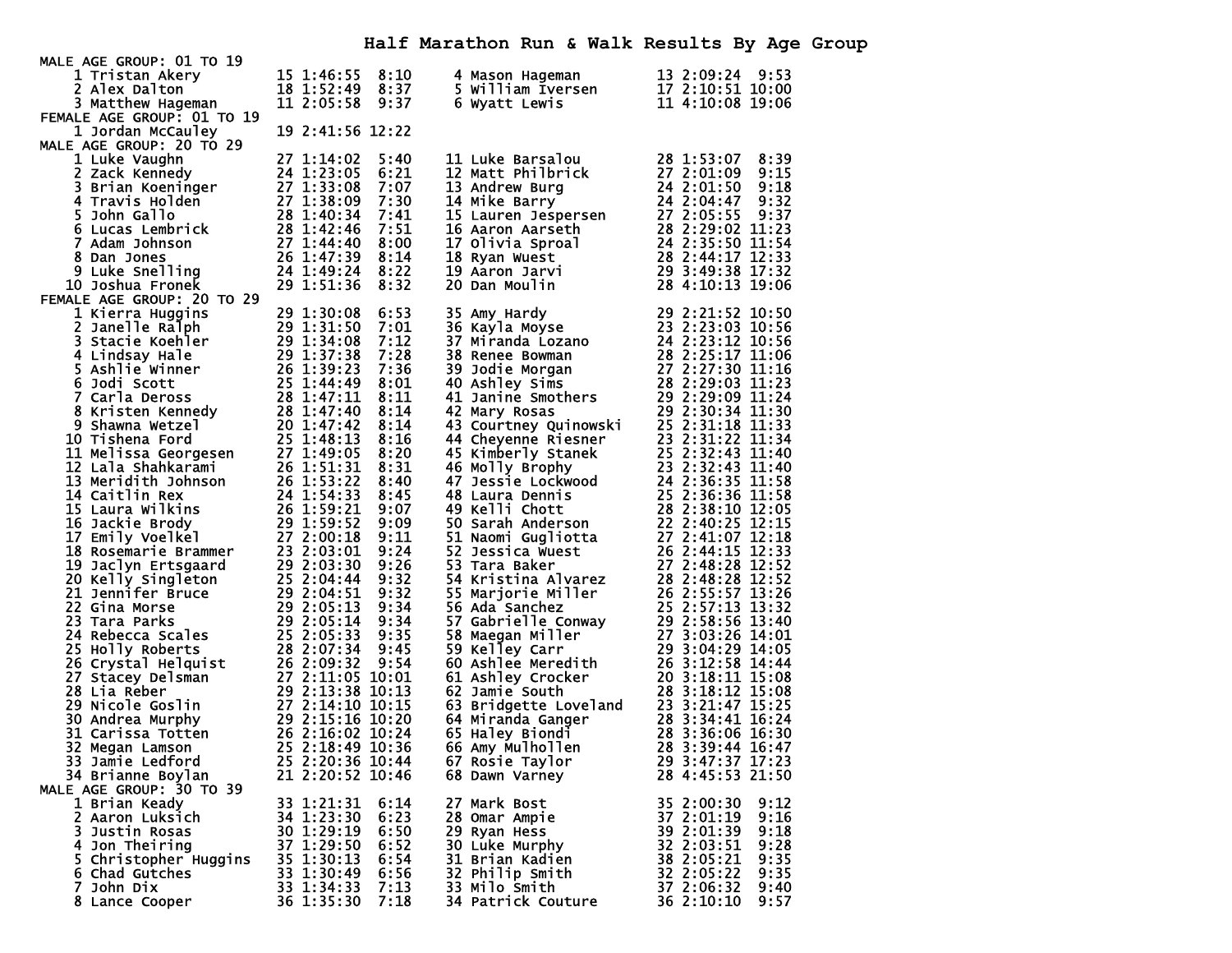| 9 Alberto Rios 35 1:39:26 7:36<br>10 Michael York 39 1:40:12 7:39<br>11 Gregory Stabach 36 1:42:11 7:48<br>12 Ben Humphrey 31 1:42:57 7:52<br>13 Jose Mondesi 31 1:42:57 7:55<br>14 Benjamin Ralph 34 1:44:20 7:58<br>15 Rene Millan 38 1:                                               |                          | 7:48<br>7:52<br>7:54 | 35 John Murphy Jr. 30 2:13:17 10:11<br>36 Michael Doherty 39 2:13:17 10:11<br>37 Justin Bates 38 2:13:28 10:12<br>37 Justin Bates 38 2:13:49 10:13<br>38 Lee Anderson<br>35 2:17:08 10:33<br>40 Zachary Olson<br>41 Seth Clark 33 2:25:50 11           |                                      |
|------------------------------------------------------------------------------------------------------------------------------------------------------------------------------------------------------------------------------------------------------------------------------------------|--------------------------|----------------------|--------------------------------------------------------------------------------------------------------------------------------------------------------------------------------------------------------------------------------------------------------|--------------------------------------|
|                                                                                                                                                                                                                                                                                          |                          | 7:58                 |                                                                                                                                                                                                                                                        |                                      |
|                                                                                                                                                                                                                                                                                          |                          |                      |                                                                                                                                                                                                                                                        |                                      |
|                                                                                                                                                                                                                                                                                          |                          |                      |                                                                                                                                                                                                                                                        |                                      |
|                                                                                                                                                                                                                                                                                          |                          |                      |                                                                                                                                                                                                                                                        |                                      |
|                                                                                                                                                                                                                                                                                          |                          |                      |                                                                                                                                                                                                                                                        |                                      |
|                                                                                                                                                                                                                                                                                          |                          |                      |                                                                                                                                                                                                                                                        |                                      |
|                                                                                                                                                                                                                                                                                          |                          | 8:58                 |                                                                                                                                                                                                                                                        |                                      |
|                                                                                                                                                                                                                                                                                          |                          | 9:00                 |                                                                                                                                                                                                                                                        |                                      |
| FEMALE AGE GROUP: 30 TO 39<br>26 Curtis Gammel<br>18 AGE GROUP: 30 TO 39<br>18 Thee Ray<br>2 Holly Hight<br>36 2:00:25<br>18 Thee Ray<br>2 Holly Hight<br>4 Michele Holcomb<br>35 1:24:17<br>4 Michele Holcomb<br>35 1:32:32<br>5 Crina Jones<br>6 Sidney Rambo<br>38 1:42:32<br>6 Grina |                          |                      |                                                                                                                                                                                                                                                        |                                      |
|                                                                                                                                                                                                                                                                                          |                          | 6:17                 | 72 Kelli Sparkman<br>73 Jill King<br>73 Jill King<br>74 Angela Owens<br>75 Blizabeth Petersen<br>76 Carrie Hart<br>76 Carrie Hart<br>77 Katie Stumpff<br>77 Katie Stumpff<br>77 Xatie Stumpff<br>78 Tarrah Brown<br>78 Tarrah Brown<br>79 Julie Desous |                                      |
|                                                                                                                                                                                                                                                                                          |                          | 6:26<br>6:27         |                                                                                                                                                                                                                                                        |                                      |
|                                                                                                                                                                                                                                                                                          |                          | 7:04                 |                                                                                                                                                                                                                                                        |                                      |
|                                                                                                                                                                                                                                                                                          |                          | 7:20<br>7:32         |                                                                                                                                                                                                                                                        |                                      |
|                                                                                                                                                                                                                                                                                          |                          | 7:49                 |                                                                                                                                                                                                                                                        |                                      |
|                                                                                                                                                                                                                                                                                          |                          | 7:50<br>8:01         |                                                                                                                                                                                                                                                        |                                      |
|                                                                                                                                                                                                                                                                                          |                          | 8:06                 |                                                                                                                                                                                                                                                        |                                      |
|                                                                                                                                                                                                                                                                                          |                          | 8:07<br>8:08         |                                                                                                                                                                                                                                                        |                                      |
|                                                                                                                                                                                                                                                                                          |                          | 8:10                 |                                                                                                                                                                                                                                                        |                                      |
|                                                                                                                                                                                                                                                                                          |                          | 8:10<br>8:12         |                                                                                                                                                                                                                                                        |                                      |
|                                                                                                                                                                                                                                                                                          |                          | 8:17                 |                                                                                                                                                                                                                                                        |                                      |
|                                                                                                                                                                                                                                                                                          |                          | 8:21                 |                                                                                                                                                                                                                                                        |                                      |
|                                                                                                                                                                                                                                                                                          |                          | 8:37<br>8:39         | 89 Lori Jo Marlia-Larsen 35 2:33:42 11:44                                                                                                                                                                                                              |                                      |
|                                                                                                                                                                                                                                                                                          |                          | 8:39                 |                                                                                                                                                                                                                                                        |                                      |
|                                                                                                                                                                                                                                                                                          |                          | 8:40<br>8:42         |                                                                                                                                                                                                                                                        |                                      |
|                                                                                                                                                                                                                                                                                          |                          | 8:45                 |                                                                                                                                                                                                                                                        |                                      |
|                                                                                                                                                                                                                                                                                          |                          | 8:47<br>8:48         |                                                                                                                                                                                                                                                        |                                      |
|                                                                                                                                                                                                                                                                                          |                          | 8:51                 |                                                                                                                                                                                                                                                        |                                      |
|                                                                                                                                                                                                                                                                                          |                          | 8:53<br>8:54         |                                                                                                                                                                                                                                                        |                                      |
|                                                                                                                                                                                                                                                                                          |                          | 8:54                 |                                                                                                                                                                                                                                                        |                                      |
|                                                                                                                                                                                                                                                                                          |                          | 8:55<br>9:01         | 89 Lori Jo Marlia-Larsen 35 2:33:42 11:44<br>90 Jessica Scott 33 2:34:23 11:48<br>91 Kendra Bolstad 34 2:34:28 11:48<br>92 Corrie Bailey 32 2:34:29 11:48<br>92 Corrie Bailey 32 2:34:29 11:48<br>93 2:34:29 11:48<br>93 2:38:16 12:10<br>95           |                                      |
| 32 Kim Merrit                                                                                                                                                                                                                                                                            | 32 1:58:31               | 9:03                 | 103 Lindi Grantland                                                                                                                                                                                                                                    | 31 2:52:57 13:13                     |
| 33 Stephanie Silani<br>34 Casey Corbett                                                                                                                                                                                                                                                  | 36 1:58:31<br>31 1:59:05 | 9:03<br>9:06         | 104 Monica Kochlacs<br>105 Staci Nickelson                                                                                                                                                                                                             | 38 2:52:57 13:13<br>38 2:55:43 13:25 |
| 35 Kimberly Jones                                                                                                                                                                                                                                                                        | 32 1:59:08               | 9:06                 | 106 Celeste Marokus                                                                                                                                                                                                                                    | 35 3:04:50 14:07                     |
| 36 Rebecca Kagan                                                                                                                                                                                                                                                                         | 33 1:59:37<br>39 1:59:45 | 9:08<br>9:09         | 107 Shelley Pugliano                                                                                                                                                                                                                                   | 32 3:09:20 14:28<br>38 3:11:33 14:38 |
| 37 Melissa Stevens<br>38 Jaime Hartt                                                                                                                                                                                                                                                     | 35 1:59:51               | 9:09                 | 108 Erica Vaughn<br>109 Jackie McGrath                                                                                                                                                                                                                 | 39 3:13:26 14:46                     |
| 39 Lisa Beam                                                                                                                                                                                                                                                                             | 37 1:59:53               | 9:10                 | 110 Wende Edwards                                                                                                                                                                                                                                      | 39 3:13:51 14:48                     |
| 40 Meghan Bost<br>41 Jill Stone                                                                                                                                                                                                                                                          | 34 2:00:31<br>31 2:00:48 | 9:12<br>9:14         | 111 Contracia Adams<br>112 Shannon MacLauchlan                                                                                                                                                                                                         | 37 3:14:36 14:52<br>34 3:18:43 15:11 |
| 42 Molly Wright                                                                                                                                                                                                                                                                          | 38 2:01:41               | 9:18                 | 113 Melissa McNeil                                                                                                                                                                                                                                     | 34 3:18:43 15:11                     |
| 43 Sarah Oliver<br>44 Amber Warren                                                                                                                                                                                                                                                       | 33 2:02:41<br>34 2:02:44 | 9:22<br>9:23         | 114 Catherine Pearson<br>115 Mari Nab                                                                                                                                                                                                                  | 31 3:21:19 15:23<br>35 3:22:15 15:27 |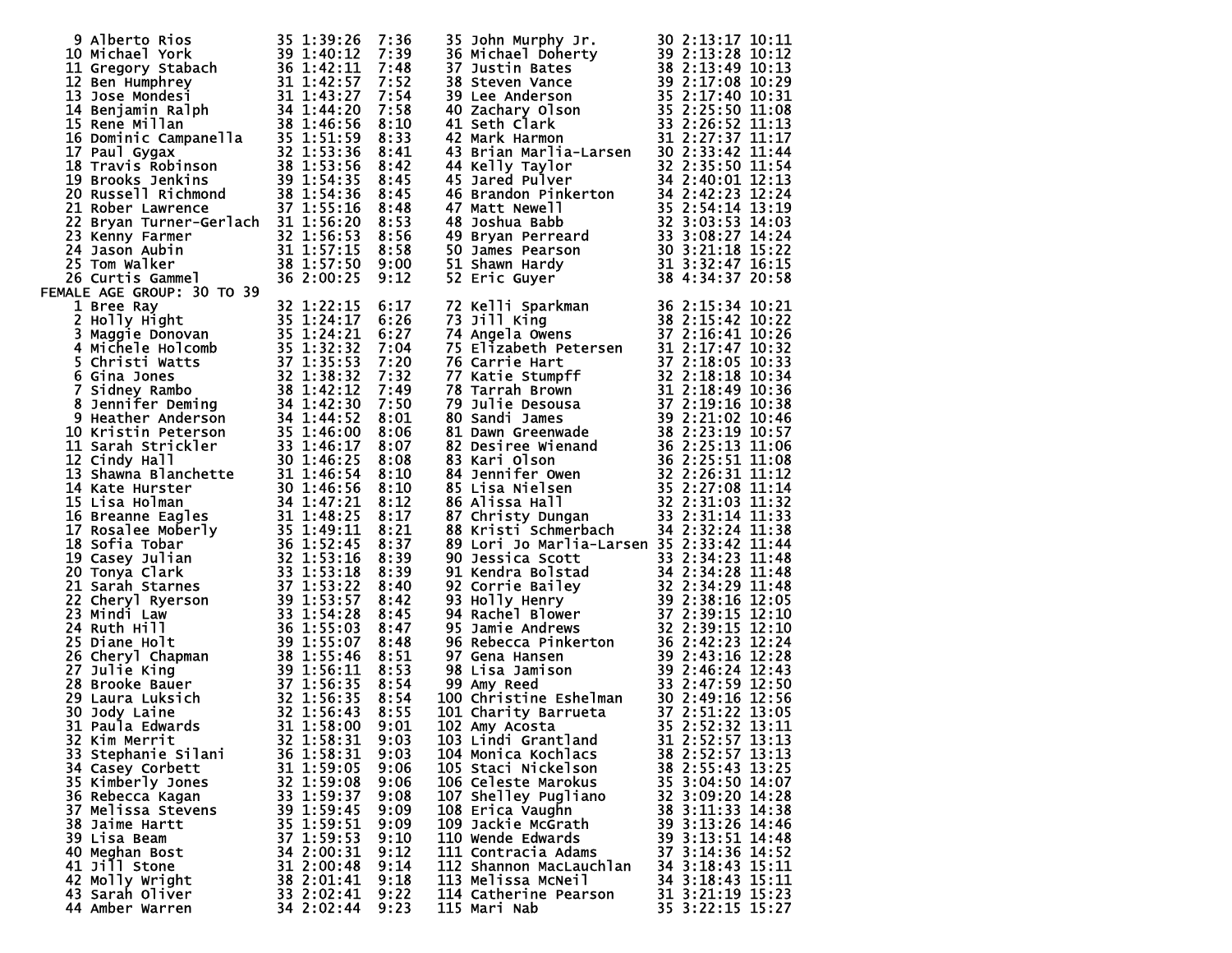| 45 Peggy Shipley 37 2:03:05 9:24<br>46 Megan Stillwell 38 2:03:44 9:27<br>47 Melissa Candy 32 2:03:51 9:28<br>48 Teresa Stumpenhaus 38 2:04:02 9:29<br>49 Amy Sampson 34 2:04:06 9:29<br>50 Tisha Richmond 37 2:04:06 9:29<br>51 Stacey Worland        |            |      |                                                                                                                                                                                                                                                        |                  |
|--------------------------------------------------------------------------------------------------------------------------------------------------------------------------------------------------------------------------------------------------------|------------|------|--------------------------------------------------------------------------------------------------------------------------------------------------------------------------------------------------------------------------------------------------------|------------------|
|                                                                                                                                                                                                                                                        |            |      |                                                                                                                                                                                                                                                        |                  |
|                                                                                                                                                                                                                                                        |            |      |                                                                                                                                                                                                                                                        |                  |
|                                                                                                                                                                                                                                                        |            |      |                                                                                                                                                                                                                                                        |                  |
| 31 Stacey Worland Hurley 38 2:04:43 9:32<br>52 Tiffany Manger<br>53 Molly Clark<br>53 Molly Clark<br>53 Molly Clark<br>53 Molly Clark<br>53 Sackie Beck<br>54 Stackie Beck<br>57 Joanne Henderson<br>32 2:07:20 9:44<br>56 Jackie Beck<br>38 2:07:20   |            |      | 116 Laura Lovrien<br>117 Diane Patten<br>117 Nelly Soter<br>117 Nelly Soter<br>118 Kelly Soter<br>118 Nelly Soter<br>120 Jenny Magerle<br>120 Jenny Magerle<br>120 Jenny Magerle<br>122 Tracy Parent<br>122 Tracy Parent<br>122 Tracy Parent<br>122 Tr |                  |
|                                                                                                                                                                                                                                                        |            |      |                                                                                                                                                                                                                                                        |                  |
|                                                                                                                                                                                                                                                        |            |      |                                                                                                                                                                                                                                                        |                  |
|                                                                                                                                                                                                                                                        |            |      |                                                                                                                                                                                                                                                        |                  |
|                                                                                                                                                                                                                                                        |            |      |                                                                                                                                                                                                                                                        |                  |
|                                                                                                                                                                                                                                                        |            |      |                                                                                                                                                                                                                                                        |                  |
|                                                                                                                                                                                                                                                        |            |      |                                                                                                                                                                                                                                                        |                  |
|                                                                                                                                                                                                                                                        |            |      |                                                                                                                                                                                                                                                        |                  |
|                                                                                                                                                                                                                                                        |            |      |                                                                                                                                                                                                                                                        |                  |
|                                                                                                                                                                                                                                                        |            |      |                                                                                                                                                                                                                                                        |                  |
|                                                                                                                                                                                                                                                        |            |      |                                                                                                                                                                                                                                                        |                  |
|                                                                                                                                                                                                                                                        |            |      |                                                                                                                                                                                                                                                        |                  |
|                                                                                                                                                                                                                                                        |            |      |                                                                                                                                                                                                                                                        |                  |
|                                                                                                                                                                                                                                                        |            |      |                                                                                                                                                                                                                                                        |                  |
|                                                                                                                                                                                                                                                        |            |      |                                                                                                                                                                                                                                                        |                  |
|                                                                                                                                                                                                                                                        |            |      |                                                                                                                                                                                                                                                        |                  |
|                                                                                                                                                                                                                                                        |            |      |                                                                                                                                                                                                                                                        |                  |
|                                                                                                                                                                                                                                                        |            |      |                                                                                                                                                                                                                                                        |                  |
|                                                                                                                                                                                                                                                        |            |      |                                                                                                                                                                                                                                                        |                  |
|                                                                                                                                                                                                                                                        |            |      |                                                                                                                                                                                                                                                        |                  |
|                                                                                                                                                                                                                                                        |            |      |                                                                                                                                                                                                                                                        |                  |
|                                                                                                                                                                                                                                                        |            |      |                                                                                                                                                                                                                                                        |                  |
| 14 Marette AGE GROUP: 40 TO 49<br>16 AGE GROUP: 40 TO 49<br>16 AGE GROUP: 40 TO 49<br>17 A3 1:14:28<br>28 Brad Chvatal<br>40 1:21:19<br>4 Randall Rothfus<br>40 1:22:19<br>4 Randall Rothfus<br>40 1:22:19<br>5 Larry Hunt<br>6 Sean Grunwald<br>40 1: |            |      | 30 Anthony Haas<br>31 Christian Koehler<br>48 1:53:50 8:42<br>31 Christian Koehler<br>43 1:55:15 8:48<br>32 Jack Lewis<br>43 1:55:22 8:49<br>33 Darin Prullhiere<br>45 1:55:23 8:49<br>34 Curt Dalton<br>40 1:55:44 8:51<br>35 Thad Pauck<br>42 1:58:3 |                  |
|                                                                                                                                                                                                                                                        |            | 5:42 |                                                                                                                                                                                                                                                        |                  |
|                                                                                                                                                                                                                                                        |            | 5:42 |                                                                                                                                                                                                                                                        |                  |
|                                                                                                                                                                                                                                                        |            | 6:13 |                                                                                                                                                                                                                                                        |                  |
|                                                                                                                                                                                                                                                        |            | 6:23 |                                                                                                                                                                                                                                                        |                  |
|                                                                                                                                                                                                                                                        |            | 6:36 |                                                                                                                                                                                                                                                        |                  |
|                                                                                                                                                                                                                                                        |            | 6:41 |                                                                                                                                                                                                                                                        |                  |
|                                                                                                                                                                                                                                                        |            | 6:59 |                                                                                                                                                                                                                                                        |                  |
|                                                                                                                                                                                                                                                        |            |      |                                                                                                                                                                                                                                                        |                  |
|                                                                                                                                                                                                                                                        |            | 7:15 |                                                                                                                                                                                                                                                        |                  |
|                                                                                                                                                                                                                                                        |            | 7:19 |                                                                                                                                                                                                                                                        |                  |
|                                                                                                                                                                                                                                                        |            | 7:28 |                                                                                                                                                                                                                                                        |                  |
|                                                                                                                                                                                                                                                        |            | 7:29 |                                                                                                                                                                                                                                                        |                  |
|                                                                                                                                                                                                                                                        |            | 7:31 |                                                                                                                                                                                                                                                        |                  |
|                                                                                                                                                                                                                                                        |            | 7:34 |                                                                                                                                                                                                                                                        |                  |
|                                                                                                                                                                                                                                                        |            | 7:54 |                                                                                                                                                                                                                                                        |                  |
|                                                                                                                                                                                                                                                        |            |      |                                                                                                                                                                                                                                                        |                  |
|                                                                                                                                                                                                                                                        |            | 7:54 |                                                                                                                                                                                                                                                        |                  |
|                                                                                                                                                                                                                                                        |            | 7:55 |                                                                                                                                                                                                                                                        |                  |
|                                                                                                                                                                                                                                                        |            | 8:06 |                                                                                                                                                                                                                                                        |                  |
|                                                                                                                                                                                                                                                        |            | 8:10 |                                                                                                                                                                                                                                                        |                  |
|                                                                                                                                                                                                                                                        |            | 8:11 |                                                                                                                                                                                                                                                        |                  |
|                                                                                                                                                                                                                                                        |            | 8:13 |                                                                                                                                                                                                                                                        |                  |
|                                                                                                                                                                                                                                                        |            |      |                                                                                                                                                                                                                                                        |                  |
|                                                                                                                                                                                                                                                        |            | 8:15 |                                                                                                                                                                                                                                                        |                  |
| 22 Tom Hammond 47 1:48:03                                                                                                                                                                                                                              |            | 8:15 |                                                                                                                                                                                                                                                        |                  |
| 23 David Nelson                                                                                                                                                                                                                                        | 42 1:48:39 | 8:18 | 52 Edsen Donato                                                                                                                                                                                                                                        | 47 2:23:50 10:59 |
| 24 Ryan Munn                                                                                                                                                                                                                                           | 41 1:48:55 | 8:19 | 53 Daaron Kiefer                                                                                                                                                                                                                                       | 40 2:29:04 11:23 |
| 25 Randy Arnold                                                                                                                                                                                                                                        | 47 1:49:06 | 8:20 | 54 Jake Jakabosky                                                                                                                                                                                                                                      | 41 2:51:50 13:07 |
| 26 Chris Petrone                                                                                                                                                                                                                                       | 40 1:49:44 | 8:23 | 55 Jay Baymiller                                                                                                                                                                                                                                       | 41 3:12:14 14:41 |
| 27 Jeff Hoxsey                                                                                                                                                                                                                                         | 47 1:52:50 | 8:37 |                                                                                                                                                                                                                                                        | 44 3:13:28 14:47 |
|                                                                                                                                                                                                                                                        |            |      | 56 Sam Carpenter                                                                                                                                                                                                                                       |                  |
| 28 Mike Sjodin                                                                                                                                                                                                                                         | 41 1:53:02 | 8:38 | 57 Ian Lance                                                                                                                                                                                                                                           | 41 3:14:37 14:52 |
| 29 Mark Keepes                                                                                                                                                                                                                                         | 47 1:53:17 | 8:39 |                                                                                                                                                                                                                                                        |                  |
| FEMALE AGE GROUP: 40 TO 49                                                                                                                                                                                                                             |            |      |                                                                                                                                                                                                                                                        |                  |
| 1 Becky Hacker                                                                                                                                                                                                                                         | 41 1:31:19 | 6:59 | 53 Gretchen Boylan                                                                                                                                                                                                                                     | 42 2:29:21 11:24 |
| 2 Sarah Hyman                                                                                                                                                                                                                                          | 42 1:32:08 | 7:02 | 54 Christy Kadien                                                                                                                                                                                                                                      | 41 2:30:19 11:29 |
| 3 Kimberly Rice-Narusch 44 1:32:33                                                                                                                                                                                                                     |            | 7:04 | 55 Kimberly Walch                                                                                                                                                                                                                                      | 42 2:30:34 11:30 |
|                                                                                                                                                                                                                                                        |            |      |                                                                                                                                                                                                                                                        | 46 2:31:08 11:33 |
| 4 Felicia Hazel                                                                                                                                                                                                                                        | 48 1:34:02 | 7:11 | 56 Nikki Gillispie                                                                                                                                                                                                                                     |                  |
| 5 Lauren Garmendia 43 1:36:24 7:22                                                                                                                                                                                                                     |            |      | 57 Susan Hearn 46 2:31:16 11:33                                                                                                                                                                                                                        |                  |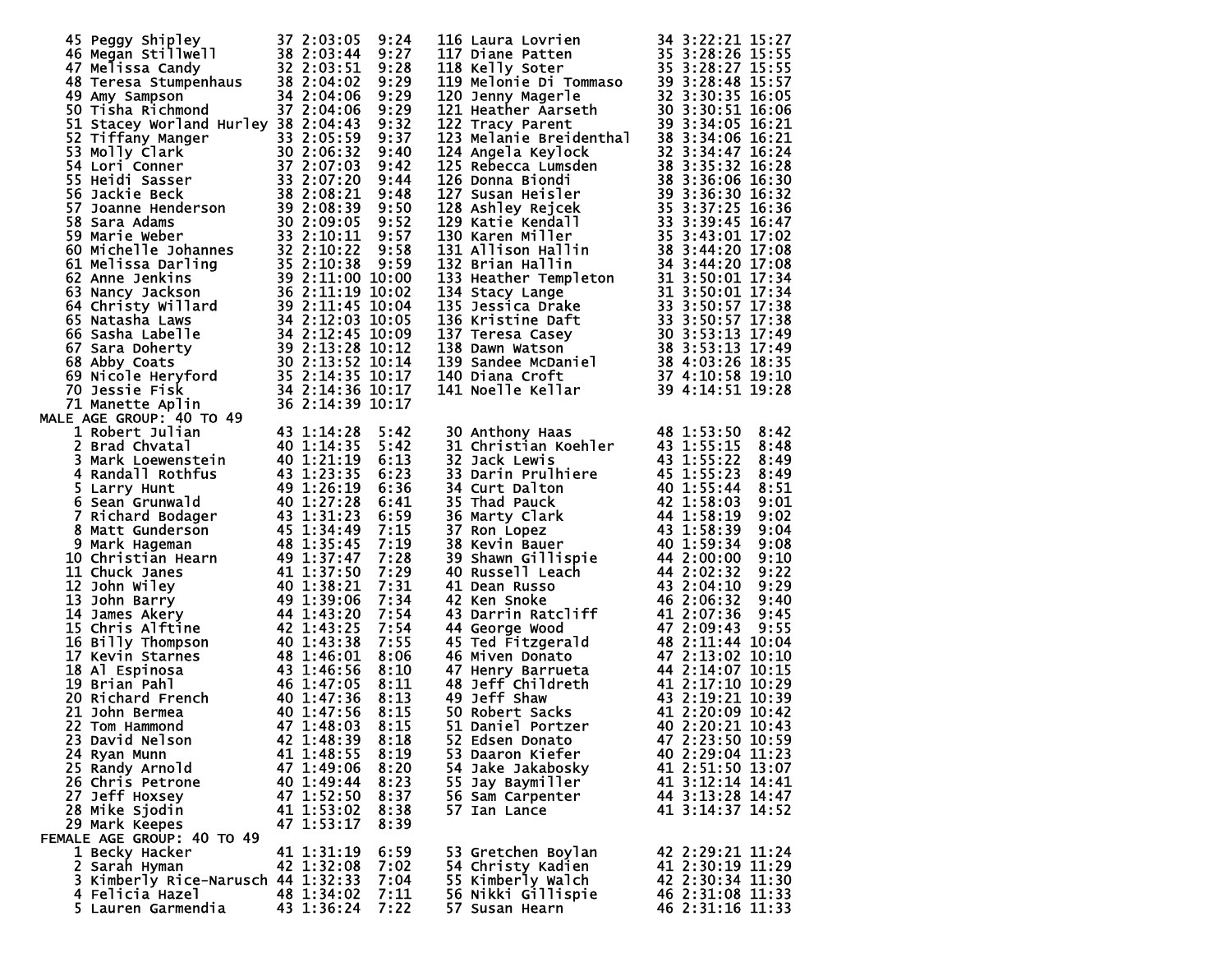| 6 Rhonda Drake                                                                                                                                                                                                                                                                                                                            | 42 1:39:01             | 7:34 | 58 Judith Harper                                                                                                                                                                                                                                                   | 46 2:31:16 11:33   |
|-------------------------------------------------------------------------------------------------------------------------------------------------------------------------------------------------------------------------------------------------------------------------------------------------------------------------------------------|------------------------|------|--------------------------------------------------------------------------------------------------------------------------------------------------------------------------------------------------------------------------------------------------------------------|--------------------|
| 7 Bonnie Havens<br>7 Bonnie Havens<br>8 Krista Peterson<br>9 Nikki Keating<br>9 Nikki Keating<br>9 Nikki Keating<br>40 1:45:11<br>9 Nikki Keating<br>40 1:45:11<br>10 Dana Perry<br>41 1:47:05<br>11 Maura Mayerle<br>42 1:58:546<br>14 Alison Sills<br>41 1:52:58<br>13 Nata                                                             | $44\overline{1:}44:06$ | 7:57 |                                                                                                                                                                                                                                                                    |                    |
|                                                                                                                                                                                                                                                                                                                                           |                        |      |                                                                                                                                                                                                                                                                    |                    |
|                                                                                                                                                                                                                                                                                                                                           |                        | 8:02 | 59 Elizabeth Smith<br>60 Arletta Schwantes<br>61 Suzanne Sartain<br>62 Lynn Sullivan<br>63 Pamela Bartlett<br>64 Beth Thaanum<br>65 Marti Strickland<br>66 Liz Hardaway<br>67 Sandy Lagasse<br>68 Paula Audley<br>69 Toni Parker<br>70 Holly Zieser<br>70 Holly Zi | 47 2:33:32 11:44   |
|                                                                                                                                                                                                                                                                                                                                           |                        | 8:10 |                                                                                                                                                                                                                                                                    | 44 2:33:52 11:45   |
|                                                                                                                                                                                                                                                                                                                                           |                        |      |                                                                                                                                                                                                                                                                    |                    |
|                                                                                                                                                                                                                                                                                                                                           |                        | 8:11 |                                                                                                                                                                                                                                                                    | 42 2:33:54 11:45   |
|                                                                                                                                                                                                                                                                                                                                           |                        | 8:35 |                                                                                                                                                                                                                                                                    | 46 2:37:16 12:01   |
|                                                                                                                                                                                                                                                                                                                                           |                        | 8:38 |                                                                                                                                                                                                                                                                    | 43 2:37:30 12:02   |
|                                                                                                                                                                                                                                                                                                                                           |                        |      |                                                                                                                                                                                                                                                                    |                    |
|                                                                                                                                                                                                                                                                                                                                           |                        | 8:55 |                                                                                                                                                                                                                                                                    | 47 2:43:08 12:28   |
|                                                                                                                                                                                                                                                                                                                                           |                        | 9:00 |                                                                                                                                                                                                                                                                    | 40 2:46:15 12:42   |
|                                                                                                                                                                                                                                                                                                                                           |                        |      |                                                                                                                                                                                                                                                                    |                    |
|                                                                                                                                                                                                                                                                                                                                           |                        | 9:04 |                                                                                                                                                                                                                                                                    | 43 2:48:22 12:52   |
|                                                                                                                                                                                                                                                                                                                                           |                        | 9:04 |                                                                                                                                                                                                                                                                    | 49 2:49:35 12:57   |
|                                                                                                                                                                                                                                                                                                                                           |                        |      |                                                                                                                                                                                                                                                                    |                    |
|                                                                                                                                                                                                                                                                                                                                           |                        | 9:05 |                                                                                                                                                                                                                                                                    | 49 2:51:48 13:07   |
|                                                                                                                                                                                                                                                                                                                                           |                        | 9:07 |                                                                                                                                                                                                                                                                    | 46 2:51:48 13:07   |
|                                                                                                                                                                                                                                                                                                                                           |                        | 9:18 |                                                                                                                                                                                                                                                                    | 47 2:58:08 13:36   |
|                                                                                                                                                                                                                                                                                                                                           |                        |      | 71 Laurie Neff<br>72 Gail Fischer<br>73 Karla Bettencourt<br>74 Katie Snyder<br>74 Katie Snyder                                                                                                                                                                    |                    |
|                                                                                                                                                                                                                                                                                                                                           |                        | 9:28 |                                                                                                                                                                                                                                                                    | 48 2:59:04 13:41   |
|                                                                                                                                                                                                                                                                                                                                           |                        | 9:28 |                                                                                                                                                                                                                                                                    | 48 3:03:24 14:00   |
|                                                                                                                                                                                                                                                                                                                                           |                        |      |                                                                                                                                                                                                                                                                    |                    |
|                                                                                                                                                                                                                                                                                                                                           |                        | 9:31 |                                                                                                                                                                                                                                                                    | 40 3:06:16 14:14   |
|                                                                                                                                                                                                                                                                                                                                           |                        | 9:32 |                                                                                                                                                                                                                                                                    | 49 3:11:01 14:35   |
|                                                                                                                                                                                                                                                                                                                                           |                        | 9:32 | 76 Elizabeth Baymiller                                                                                                                                                                                                                                             | 41 3:12:14 14:41   |
|                                                                                                                                                                                                                                                                                                                                           |                        |      |                                                                                                                                                                                                                                                                    |                    |
|                                                                                                                                                                                                                                                                                                                                           |                        | 9:37 |                                                                                                                                                                                                                                                                    |                    |
|                                                                                                                                                                                                                                                                                                                                           |                        | 9:40 |                                                                                                                                                                                                                                                                    |                    |
|                                                                                                                                                                                                                                                                                                                                           |                        |      | 77 Jill Carpenter<br>77 Jill Carpenter<br>77 Jill Carpenter<br>43 3:13:26 14:46<br>79 Susan Huff<br>46 3:16:15 14:59<br>80 Darla Shaver<br>47 3:17:50 15:07<br>81 Trina Richey<br>47 3:17:50 15:07<br>81 Trina Richey<br>49 3:18:57 15:12<br>82 Lisa T             |                    |
|                                                                                                                                                                                                                                                                                                                                           |                        | 9:42 |                                                                                                                                                                                                                                                                    |                    |
|                                                                                                                                                                                                                                                                                                                                           |                        | 9:42 |                                                                                                                                                                                                                                                                    |                    |
|                                                                                                                                                                                                                                                                                                                                           |                        | 9:42 |                                                                                                                                                                                                                                                                    |                    |
|                                                                                                                                                                                                                                                                                                                                           |                        |      |                                                                                                                                                                                                                                                                    |                    |
|                                                                                                                                                                                                                                                                                                                                           |                        | 9:42 |                                                                                                                                                                                                                                                                    |                    |
|                                                                                                                                                                                                                                                                                                                                           |                        | 9:42 |                                                                                                                                                                                                                                                                    |                    |
|                                                                                                                                                                                                                                                                                                                                           |                        |      |                                                                                                                                                                                                                                                                    |                    |
|                                                                                                                                                                                                                                                                                                                                           |                        |      |                                                                                                                                                                                                                                                                    |                    |
|                                                                                                                                                                                                                                                                                                                                           |                        |      |                                                                                                                                                                                                                                                                    |                    |
|                                                                                                                                                                                                                                                                                                                                           |                        |      |                                                                                                                                                                                                                                                                    |                    |
|                                                                                                                                                                                                                                                                                                                                           |                        |      |                                                                                                                                                                                                                                                                    |                    |
|                                                                                                                                                                                                                                                                                                                                           |                        |      | 87 Christin Sherbourne 40 3:28:27 15:55                                                                                                                                                                                                                            |                    |
|                                                                                                                                                                                                                                                                                                                                           |                        |      |                                                                                                                                                                                                                                                                    |                    |
|                                                                                                                                                                                                                                                                                                                                           |                        |      |                                                                                                                                                                                                                                                                    |                    |
|                                                                                                                                                                                                                                                                                                                                           |                        |      |                                                                                                                                                                                                                                                                    |                    |
|                                                                                                                                                                                                                                                                                                                                           |                        |      |                                                                                                                                                                                                                                                                    |                    |
|                                                                                                                                                                                                                                                                                                                                           |                        |      |                                                                                                                                                                                                                                                                    |                    |
|                                                                                                                                                                                                                                                                                                                                           |                        |      |                                                                                                                                                                                                                                                                    |                    |
|                                                                                                                                                                                                                                                                                                                                           |                        |      |                                                                                                                                                                                                                                                                    |                    |
|                                                                                                                                                                                                                                                                                                                                           |                        |      |                                                                                                                                                                                                                                                                    |                    |
|                                                                                                                                                                                                                                                                                                                                           |                        |      |                                                                                                                                                                                                                                                                    |                    |
|                                                                                                                                                                                                                                                                                                                                           |                        |      |                                                                                                                                                                                                                                                                    |                    |
|                                                                                                                                                                                                                                                                                                                                           |                        |      |                                                                                                                                                                                                                                                                    |                    |
|                                                                                                                                                                                                                                                                                                                                           |                        |      |                                                                                                                                                                                                                                                                    |                    |
|                                                                                                                                                                                                                                                                                                                                           |                        |      |                                                                                                                                                                                                                                                                    |                    |
|                                                                                                                                                                                                                                                                                                                                           |                        |      |                                                                                                                                                                                                                                                                    |                    |
|                                                                                                                                                                                                                                                                                                                                           |                        |      |                                                                                                                                                                                                                                                                    |                    |
|                                                                                                                                                                                                                                                                                                                                           |                        |      |                                                                                                                                                                                                                                                                    |                    |
|                                                                                                                                                                                                                                                                                                                                           |                        |      |                                                                                                                                                                                                                                                                    |                    |
|                                                                                                                                                                                                                                                                                                                                           |                        |      |                                                                                                                                                                                                                                                                    |                    |
|                                                                                                                                                                                                                                                                                                                                           |                        |      |                                                                                                                                                                                                                                                                    |                    |
|                                                                                                                                                                                                                                                                                                                                           |                        |      |                                                                                                                                                                                                                                                                    |                    |
|                                                                                                                                                                                                                                                                                                                                           |                        |      |                                                                                                                                                                                                                                                                    |                    |
|                                                                                                                                                                                                                                                                                                                                           |                        |      |                                                                                                                                                                                                                                                                    |                    |
| 31 Darci Leffler<br>32 Lauri Eisenhauer<br>40 2:07:03 9:33<br>33 Kouba Sayre<br>40 2:10:08 9:56<br>34 Lesley Hayden<br>46 2:14:36 10:17<br>36 Michelle Gordon<br>44 2:14:39 10:17<br>37 Jill Waldron<br>44 2:14:39 10:17<br>37 Jill Waldron<br>44 2:14<br>48 2:27:34 11:16<br>41 2:27:36 11:16 MALE AGE GROUP: 50 TO 59<br>1 Kent Gutches |                        |      | 87 Christin Sherbourne 40 3:28:27 15:55<br>88 Megan Roby 41 3:28:48 15:57<br>89 Beth O'Connor 43 3:29:50 16:02<br>90 Kara Jones 40 3:29:50 16:02<br>91 Teresa Barry 41 3:29:50 16:02<br>91 Teresa Barry 41 3:31:54 16:11<br>92 Amy Lamensd                         |                    |
|                                                                                                                                                                                                                                                                                                                                           |                        |      |                                                                                                                                                                                                                                                                    |                    |
|                                                                                                                                                                                                                                                                                                                                           |                        |      |                                                                                                                                                                                                                                                                    |                    |
|                                                                                                                                                                                                                                                                                                                                           |                        |      |                                                                                                                                                                                                                                                                    |                    |
|                                                                                                                                                                                                                                                                                                                                           |                        |      | 18 Stephen Johnson                                                                                                                                                                                                                                                 | 58 2:02:26<br>9:21 |
| 2 Lonn Robertson 56 1:30:01 6:53                                                                                                                                                                                                                                                                                                          |                        |      | 19 David Rasmussen 55 2:02:58 9:24                                                                                                                                                                                                                                 |                    |
| 3 Richard Parsagian                                                                                                                                                                                                                                                                                                                       | 57 1:32:50             | 7:06 | 20 James Van Horn                                                                                                                                                                                                                                                  | 52 2:03:10<br>9:25 |
|                                                                                                                                                                                                                                                                                                                                           |                        |      |                                                                                                                                                                                                                                                                    |                    |
| 4 Dayne Barron                                                                                                                                                                                                                                                                                                                            | 55 1:38:15             | 7:30 | 21 Kingsley Kelley                                                                                                                                                                                                                                                 | 50 2:04:30<br>9:31 |
| 5 Pat Barry                                                                                                                                                                                                                                                                                                                               | 54 1:38:23             | 7:31 | 22 Stuart Meyer                                                                                                                                                                                                                                                    | 52 2:05:32<br>9:35 |
|                                                                                                                                                                                                                                                                                                                                           | 50 1:39:26             | 7:36 | 23 Jay Lilly                                                                                                                                                                                                                                                       | 57 2:10:12<br>9:57 |
| 6 Adam Bylund                                                                                                                                                                                                                                                                                                                             |                        |      |                                                                                                                                                                                                                                                                    |                    |
| 7 Mike Davis                                                                                                                                                                                                                                                                                                                              | 52 1:39:54             | 7:38 | 24 Ken Caylor                                                                                                                                                                                                                                                      | 59 2:16:32 10:26   |
| 8 David Maas                                                                                                                                                                                                                                                                                                                              | 57 1:40:53             | 7:43 | 25 Michael Ussary                                                                                                                                                                                                                                                  | 50 2:19:45 10:41   |
|                                                                                                                                                                                                                                                                                                                                           |                        |      |                                                                                                                                                                                                                                                                    |                    |
| 9 Paul Martin                                                                                                                                                                                                                                                                                                                             | 52 1:42:33             | 7:50 | 26 Frank Inn Jr                                                                                                                                                                                                                                                    | 59 2:20:38 10:45   |
| 10 Greg Hanberg                                                                                                                                                                                                                                                                                                                           | 51 1:45:19             | 8:03 | 27 Eddie Gonzalez                                                                                                                                                                                                                                                  | 52 2:23:42 10:59   |
| 11 Christian Hinzmann                                                                                                                                                                                                                                                                                                                     | 52 1:46:01             | 8:06 | <b>28 Gordon Renskers</b>                                                                                                                                                                                                                                          | 57 2:48:51 12:54   |
|                                                                                                                                                                                                                                                                                                                                           |                        |      |                                                                                                                                                                                                                                                                    |                    |
| 12 Dan Rubenson                                                                                                                                                                                                                                                                                                                           | 58 1:54:24             | 8:44 | 29 Douglas Chenoweth                                                                                                                                                                                                                                               | 59 3:15:17 14:55   |
| 13 Arnie Abrams                                                                                                                                                                                                                                                                                                                           | 58 1:54:38             | 8:45 | 30 Patrick Gillette                                                                                                                                                                                                                                                | 57 3:16:18 15:00   |
|                                                                                                                                                                                                                                                                                                                                           |                        |      |                                                                                                                                                                                                                                                                    |                    |
| 14 Mark Edinger                                                                                                                                                                                                                                                                                                                           | 53 1:56:53             | 8:56 | <b>31 Mark Lamensdorf</b>                                                                                                                                                                                                                                          | 50 3:31:54 16:11   |
| 15 Gary Reid                                                                                                                                                                                                                                                                                                                              | 51 1:59:14             | 9:07 | 32 Ross Hallin                                                                                                                                                                                                                                                     | 56 3:44:20 17:08   |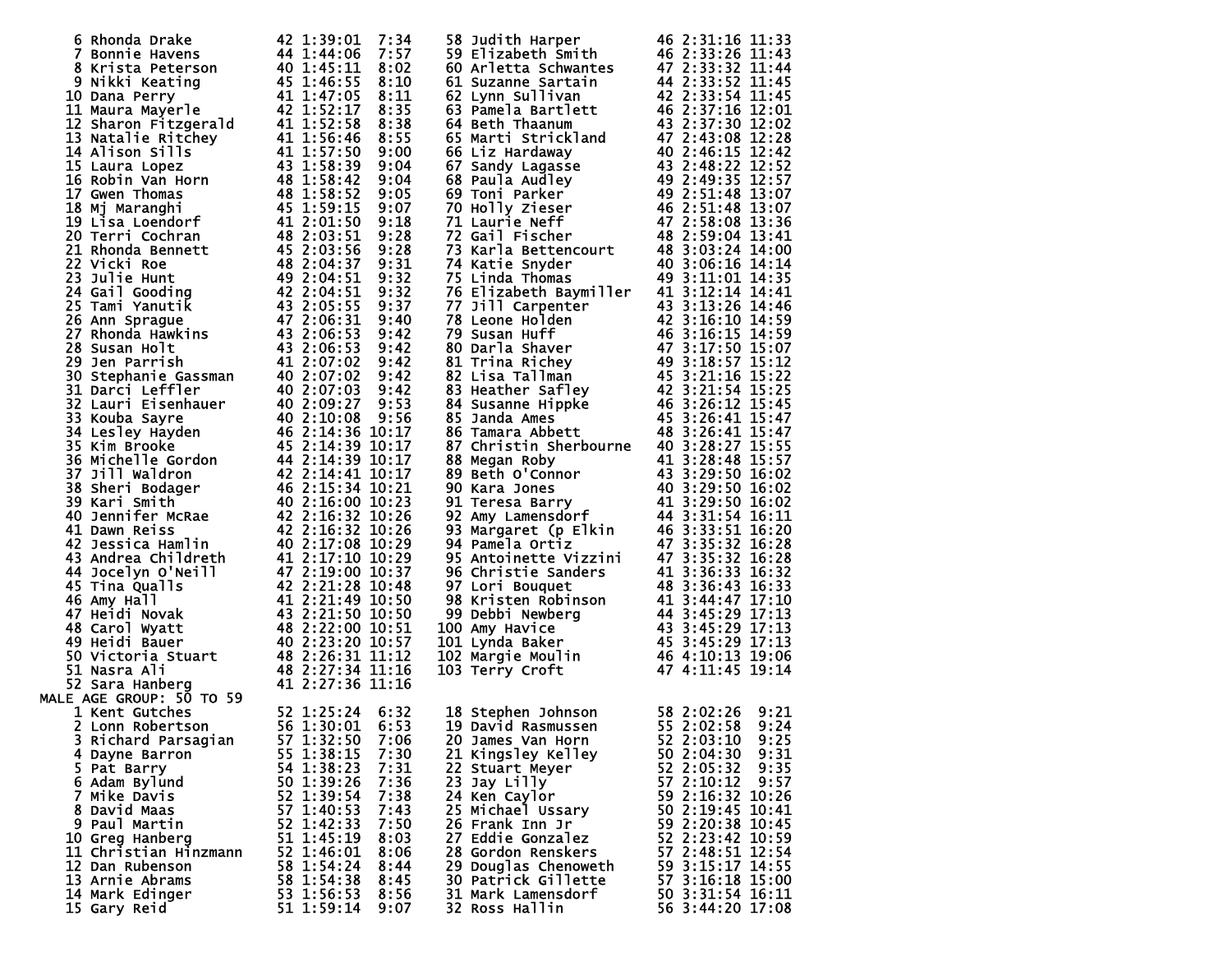| 16 Russ Silbiger<br>17 John Rotar                                                                                                                                                                                                                                                    | 53 2:01:28 9:17<br>54 2:02:19<br>9:21                                     | 33 Greg J. Taylor                                                                                                                                                                                                                                   | 58 3:47:38 17:23 |
|--------------------------------------------------------------------------------------------------------------------------------------------------------------------------------------------------------------------------------------------------------------------------------------|---------------------------------------------------------------------------|-----------------------------------------------------------------------------------------------------------------------------------------------------------------------------------------------------------------------------------------------------|------------------|
| FEMALE AGE GROUP: 50 TO 59<br>17 John Rotar<br>MALE AGE GROUP: 50 TO 59<br>1 Suzanne Ray<br>1 Suzanne Ray<br>1 Suzanne Ray<br>1 Suzanne Ray<br>1 Suzanne Ray<br>1 Suzanne Ray<br>1 Suzanne Ray<br>1 Susan Barch 1 S0 1:57:44 9:00<br>4 Terres Moses<br>5 1:446:15 8 2:03:32 9:35<br> | 59 1:32:06                                                                | 33 Judy L Klostermann 58 3:18:45 15:11<br>44 Diebe Mobley 58 3:18:45 15:11<br>44 Diebe Mobley 58 3:18:58 15:12<br>44 Diebe Mohley 52 3:19:58 15:12<br>46 Kathleen Benton 53 3:19:58 15:12<br>46 Susan Unger<br>47 Bonnie Cox<br>49 Debra Gardner 53 |                  |
|                                                                                                                                                                                                                                                                                      |                                                                           |                                                                                                                                                                                                                                                     |                  |
|                                                                                                                                                                                                                                                                                      |                                                                           |                                                                                                                                                                                                                                                     |                  |
|                                                                                                                                                                                                                                                                                      |                                                                           |                                                                                                                                                                                                                                                     |                  |
|                                                                                                                                                                                                                                                                                      |                                                                           |                                                                                                                                                                                                                                                     |                  |
|                                                                                                                                                                                                                                                                                      |                                                                           |                                                                                                                                                                                                                                                     |                  |
|                                                                                                                                                                                                                                                                                      |                                                                           |                                                                                                                                                                                                                                                     |                  |
|                                                                                                                                                                                                                                                                                      |                                                                           |                                                                                                                                                                                                                                                     |                  |
|                                                                                                                                                                                                                                                                                      |                                                                           |                                                                                                                                                                                                                                                     |                  |
|                                                                                                                                                                                                                                                                                      |                                                                           |                                                                                                                                                                                                                                                     |                  |
|                                                                                                                                                                                                                                                                                      |                                                                           |                                                                                                                                                                                                                                                     |                  |
|                                                                                                                                                                                                                                                                                      |                                                                           |                                                                                                                                                                                                                                                     |                  |
|                                                                                                                                                                                                                                                                                      |                                                                           |                                                                                                                                                                                                                                                     |                  |
|                                                                                                                                                                                                                                                                                      |                                                                           |                                                                                                                                                                                                                                                     |                  |
|                                                                                                                                                                                                                                                                                      |                                                                           |                                                                                                                                                                                                                                                     |                  |
|                                                                                                                                                                                                                                                                                      |                                                                           |                                                                                                                                                                                                                                                     |                  |
|                                                                                                                                                                                                                                                                                      |                                                                           |                                                                                                                                                                                                                                                     |                  |
|                                                                                                                                                                                                                                                                                      |                                                                           |                                                                                                                                                                                                                                                     |                  |
|                                                                                                                                                                                                                                                                                      |                                                                           |                                                                                                                                                                                                                                                     |                  |
|                                                                                                                                                                                                                                                                                      |                                                                           |                                                                                                                                                                                                                                                     |                  |
|                                                                                                                                                                                                                                                                                      |                                                                           |                                                                                                                                                                                                                                                     |                  |
|                                                                                                                                                                                                                                                                                      |                                                                           |                                                                                                                                                                                                                                                     |                  |
|                                                                                                                                                                                                                                                                                      |                                                                           |                                                                                                                                                                                                                                                     |                  |
|                                                                                                                                                                                                                                                                                      |                                                                           |                                                                                                                                                                                                                                                     |                  |
|                                                                                                                                                                                                                                                                                      |                                                                           |                                                                                                                                                                                                                                                     |                  |
|                                                                                                                                                                                                                                                                                      |                                                                           |                                                                                                                                                                                                                                                     |                  |
|                                                                                                                                                                                                                                                                                      |                                                                           |                                                                                                                                                                                                                                                     |                  |
|                                                                                                                                                                                                                                                                                      |                                                                           |                                                                                                                                                                                                                                                     |                  |
|                                                                                                                                                                                                                                                                                      |                                                                           |                                                                                                                                                                                                                                                     |                  |
|                                                                                                                                                                                                                                                                                      |                                                                           |                                                                                                                                                                                                                                                     |                  |
|                                                                                                                                                                                                                                                                                      |                                                                           |                                                                                                                                                                                                                                                     |                  |
|                                                                                                                                                                                                                                                                                      |                                                                           |                                                                                                                                                                                                                                                     |                  |
|                                                                                                                                                                                                                                                                                      |                                                                           |                                                                                                                                                                                                                                                     |                  |
|                                                                                                                                                                                                                                                                                      |                                                                           |                                                                                                                                                                                                                                                     |                  |
|                                                                                                                                                                                                                                                                                      |                                                                           |                                                                                                                                                                                                                                                     |                  |
|                                                                                                                                                                                                                                                                                      |                                                                           |                                                                                                                                                                                                                                                     |                  |
|                                                                                                                                                                                                                                                                                      |                                                                           |                                                                                                                                                                                                                                                     |                  |
|                                                                                                                                                                                                                                                                                      |                                                                           |                                                                                                                                                                                                                                                     |                  |
| MALE AGE GROUP: 60 TO 69                                                                                                                                                                                                                                                             |                                                                           |                                                                                                                                                                                                                                                     |                  |
| 1 Douglas Naversen                                                                                                                                                                                                                                                                   | 62 1:36:35<br>7:23                                                        | 8 George Fribance<br>9 Dan Jackson<br>10 Steve Hall<br>10 Steve Hall<br>11 Ron Worland<br>12 Nina Gillette<br>12 Nina Gillette<br>12 Nina Gillette<br>12 06 3:09:19 14:28                                                                           |                  |
| 2 Jerry Sessions                                                                                                                                                                                                                                                                     | s<br>$62$ 1:46:54<br>$61$ 1:49:36<br>$60$ 2:00:28<br>$65$ 2:00:28<br>8:10 | 9 Dan Jackson                                                                                                                                                                                                                                       |                  |
| 3 Ronald Alonzo                                                                                                                                                                                                                                                                      | 8:22                                                                      | 10 Steve Hall                                                                                                                                                                                                                                       |                  |
| 4 Gary Gibson                                                                                                                                                                                                                                                                        | 9:12                                                                      | 11 Ron Worland                                                                                                                                                                                                                                      |                  |
| 5 Michael Hines 65 2:04:07 9:29                                                                                                                                                                                                                                                      |                                                                           | 12 Nina Gillette 63 3:16:18 15:00                                                                                                                                                                                                                   |                  |
| 6 Lawrence Dunn                                                                                                                                                                                                                                                                      | 60 2:05:02<br>9:33                                                        | 13 Gary Cox                                                                                                                                                                                                                                         | 60 3:20:45 15:20 |
| 7 Earl Tye<br>FEMALE AGE GROUP: 60 TO 69                                                                                                                                                                                                                                             | 61 2:07:37<br>9:45                                                        | 14 Mike Gorton                                                                                                                                                                                                                                      | 60 4:34:25 20:57 |
| 1 Tabitha Abel                                                                                                                                                                                                                                                                       | 60 2:15:26 10:21                                                          | 7 Beckie Doud                                                                                                                                                                                                                                       | 64 3:27:57 15:53 |
| 2 Linda Murphy                                                                                                                                                                                                                                                                       | 61 2:15:53 10:23                                                          | 8 Sharon Regan                                                                                                                                                                                                                                      | 64 3:36:30 16:32 |
| 3 Nancy Hoffman                                                                                                                                                                                                                                                                      | 63 2:34:27 11:48                                                          | 9 Stephanie Aguirre                                                                                                                                                                                                                                 | 61 3:36:32 16:32 |
| 4 Shirley Voight                                                                                                                                                                                                                                                                     | 64 3:01:27 13:52                                                          | 10 Deborah Robinson                                                                                                                                                                                                                                 | 61 3:44:47 17:10 |
| 5 Pamela Erwin                                                                                                                                                                                                                                                                       | 64 3:11:01 14:35                                                          | 11 Rita Sullivan                                                                                                                                                                                                                                    | 61 4:19:53 19:51 |
| 6 Shirley Roberts                                                                                                                                                                                                                                                                    | 64 3:19:47 15:15                                                          | 12 Patricia Crain                                                                                                                                                                                                                                   | 64 4:19:53 19:51 |
| MALE AGE GROUP: 70 TO 99                                                                                                                                                                                                                                                             |                                                                           |                                                                                                                                                                                                                                                     |                  |
| 1 Jerry Evans                                                                                                                                                                                                                                                                        | 74 2:12:14 10:06                                                          |                                                                                                                                                                                                                                                     |                  |
| FEMALE AGE GROUP: 70 TO 99                                                                                                                                                                                                                                                           |                                                                           |                                                                                                                                                                                                                                                     |                  |
| 1 Margaret Funch                                                                                                                                                                                                                                                                     | 70 3:11:01 14:35                                                          | 2 Shirley D Patton                                                                                                                                                                                                                                  | 74 4:34:24 20:57 |